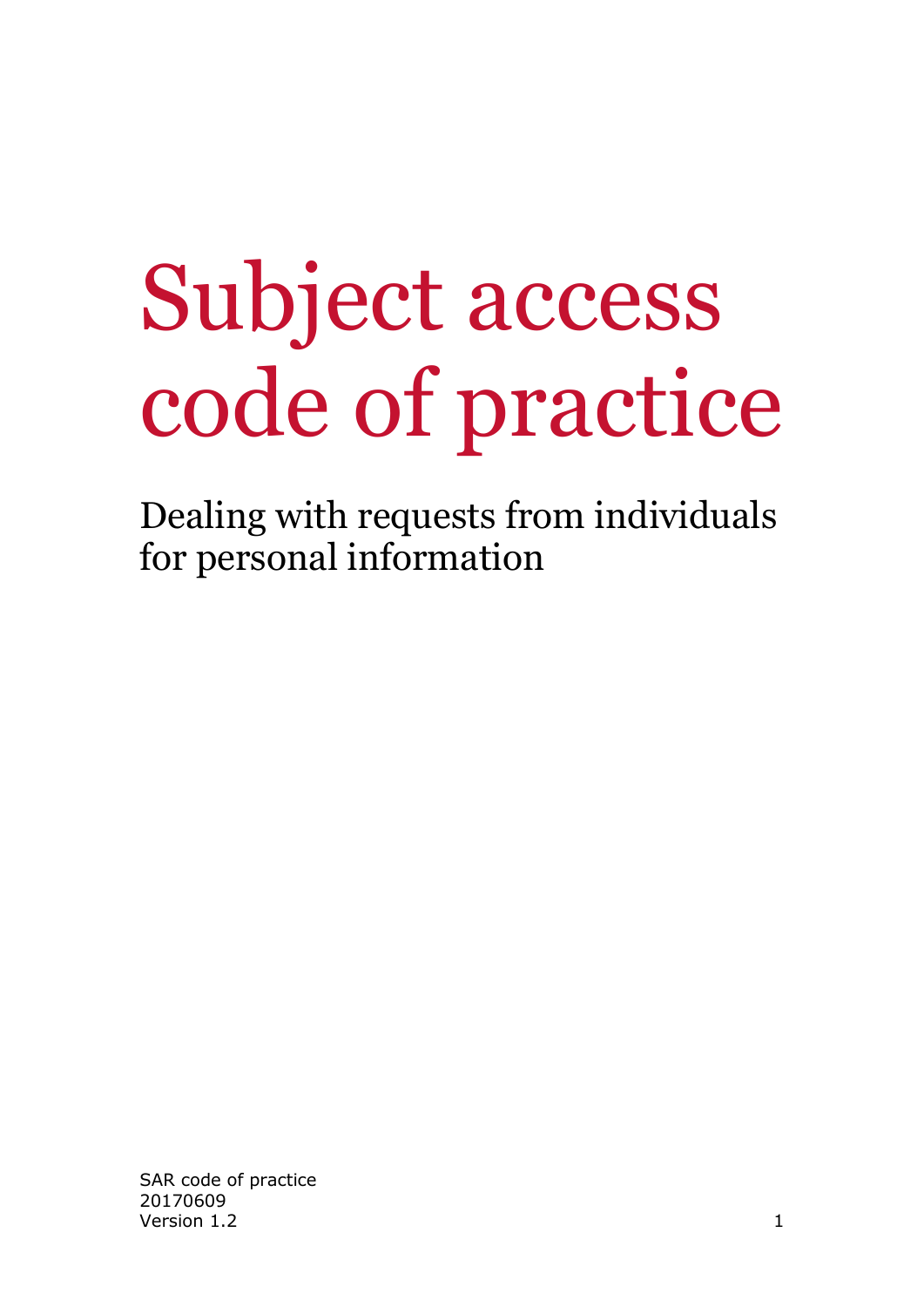# **Contents**

| 1.               |                                                                                                                                                                                     |     |
|------------------|-------------------------------------------------------------------------------------------------------------------------------------------------------------------------------------|-----|
|                  |                                                                                                                                                                                     |     |
| 2.               |                                                                                                                                                                                     |     |
|                  | What information is an individual entitled to? 8<br>Is any information exempt from subject access? 8                                                                                |     |
| 3.               | Taking a positive approach to subject access  10                                                                                                                                    |     |
| $\overline{4}$ . | Recognising a subject access request 13                                                                                                                                             |     |
|                  | Subject access requests and social media  14<br>Requests for information about children 15<br>Dealing with freedom of information requests for the                                  |     |
| 5.               | Responding to a subject access request - general                                                                                                                                    | .20 |
|                  | Subject access is a right of access to the personal data of a<br>Making reasonable adjustments for disabled people  23<br>Where a requester dies before the response is provided 25 |     |
|                  | SAR code of practice<br>20170609<br>Version 1.2                                                                                                                                     | 2   |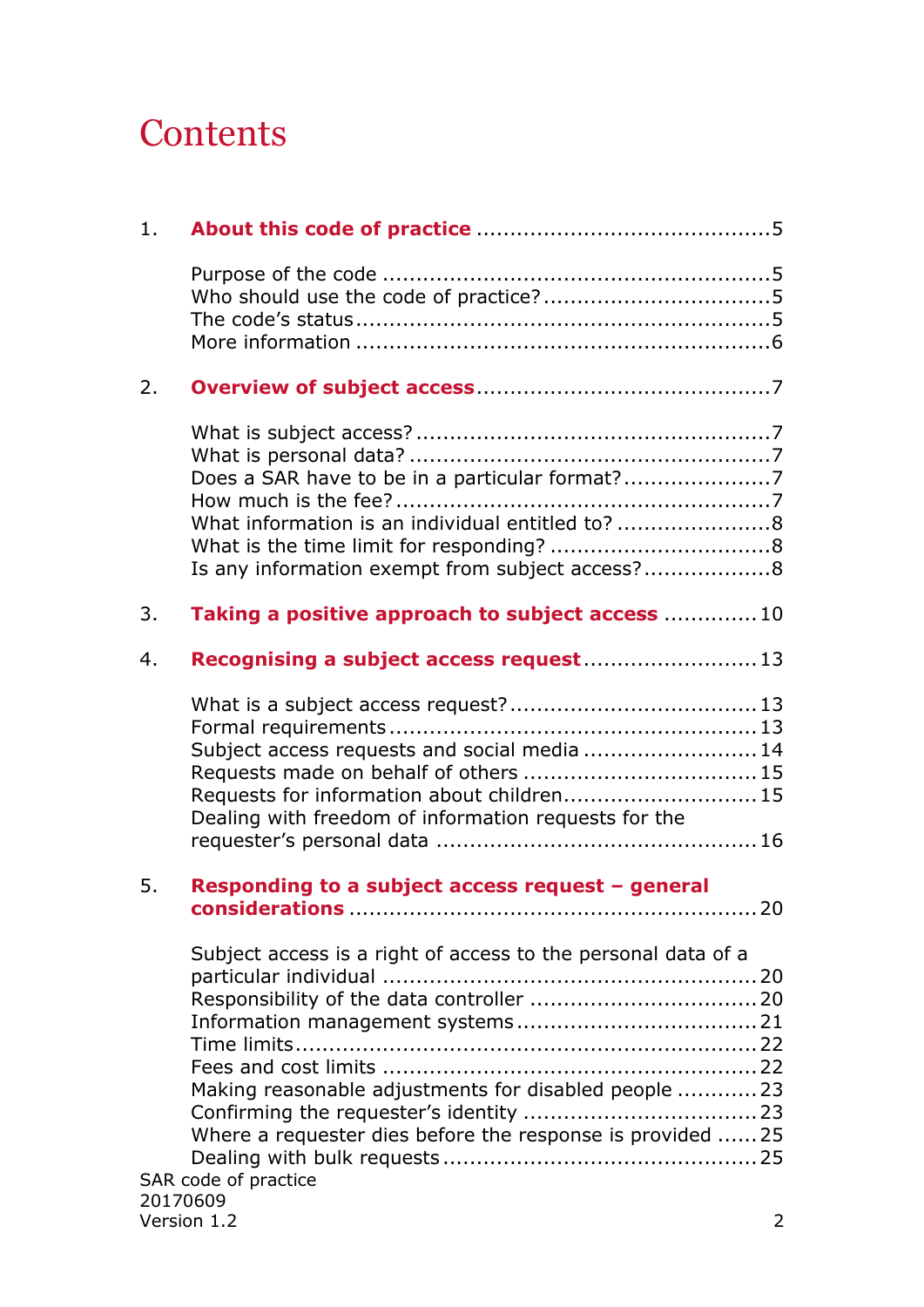| 6. | Finding and retrieving the relevant information  28                                              |  |
|----|--------------------------------------------------------------------------------------------------|--|
|    | Extent of the duty to provide subject access  28<br>Archived information and back-up records  30 |  |
|    | Information contained in emails32                                                                |  |
|    | 12. Information stored on personal computer equipment                                            |  |
|    | Amending data following receipt of a SAR 33                                                      |  |
| 7. | Dealing with subject access requests involving other                                             |  |
|    | Three-step approach to dealing with information about third                                      |  |
|    |                                                                                                  |  |
|    |                                                                                                  |  |
|    |                                                                                                  |  |
| 8. | Supplying information to the requester  41                                                       |  |
|    |                                                                                                  |  |
|    |                                                                                                  |  |
|    | Form in which the information must be supplied  42                                               |  |
|    |                                                                                                  |  |
|    | Supplying information in permanent form - how the                                                |  |
|    | 'disproportionate effort' exception applies  44                                                  |  |
|    | Dealing with repeated or unreasonable requests 46                                                |  |
| 9. |                                                                                                  |  |
|    | Exemptions and restrictions - general  49                                                        |  |
|    |                                                                                                  |  |
|    |                                                                                                  |  |
|    |                                                                                                  |  |
|    |                                                                                                  |  |
|    |                                                                                                  |  |
|    |                                                                                                  |  |
|    |                                                                                                  |  |
|    |                                                                                                  |  |
|    |                                                                                                  |  |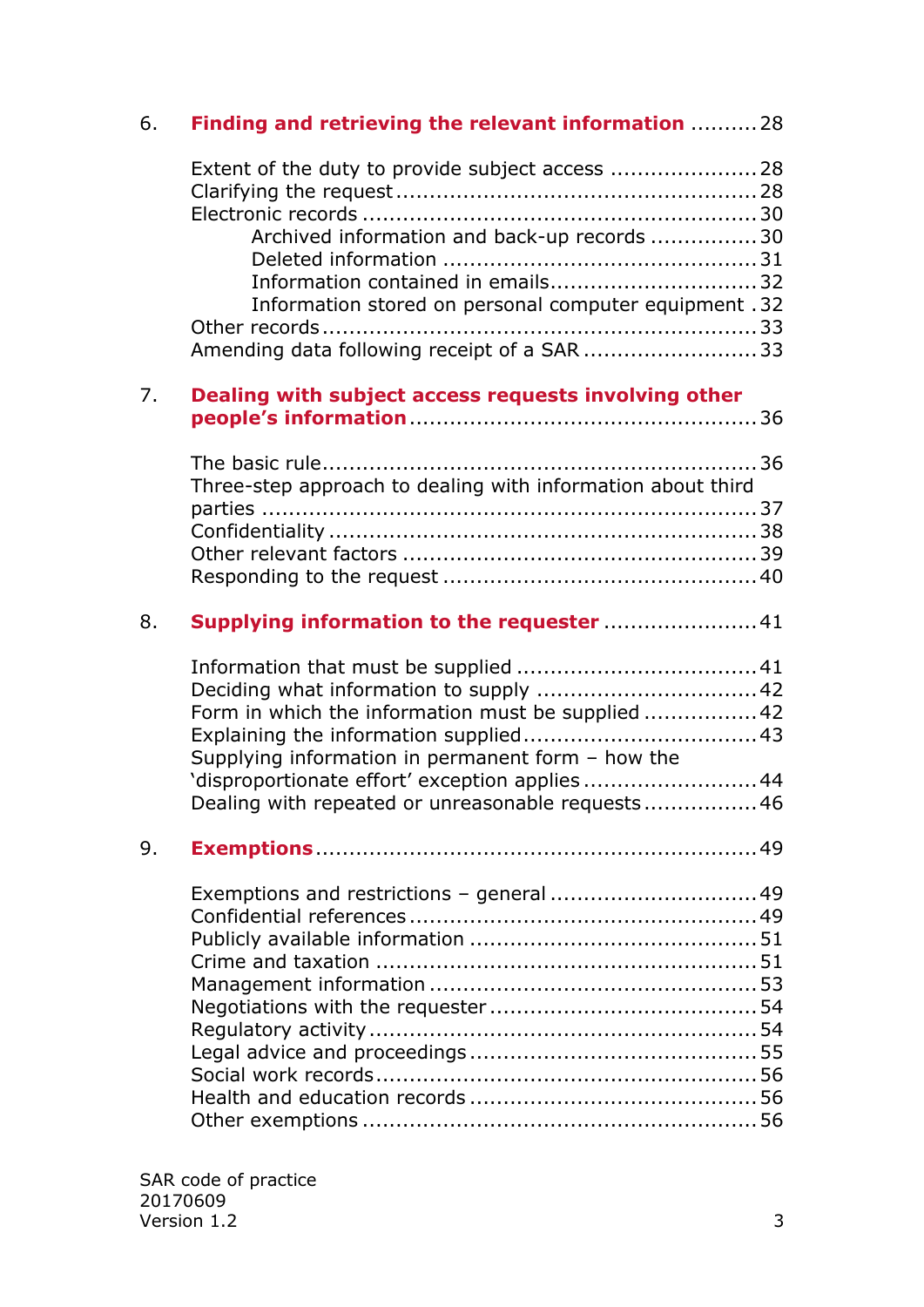<span id="page-3-0"></span>

|  | The Information Commissioner's enforcement powers 64<br>Forcing an individual to make a SAR is a criminal offence66 |  |
|--|---------------------------------------------------------------------------------------------------------------------|--|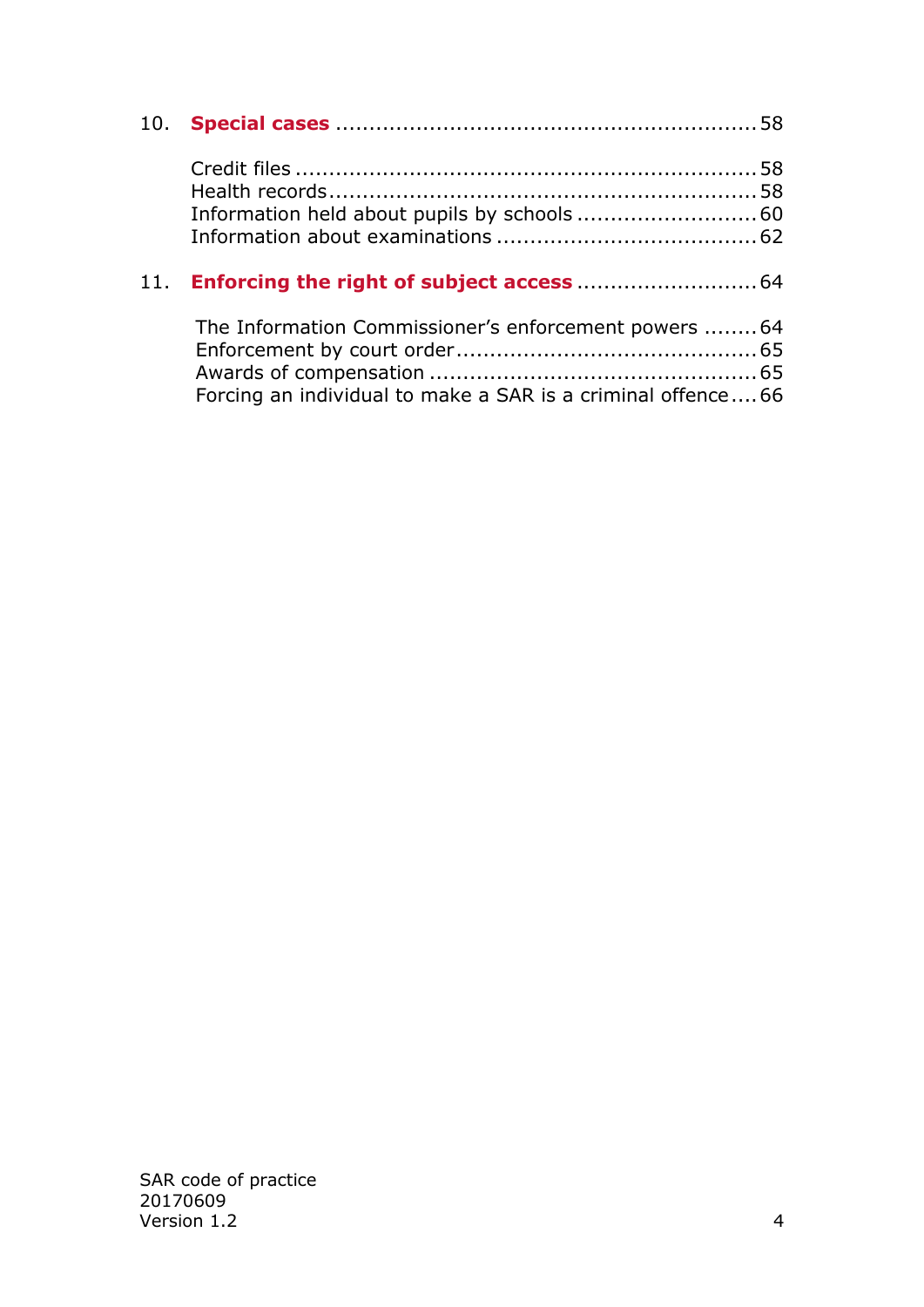# 1. About this code of practice

# <span id="page-4-0"></span>**Purpose of the code**

This code of practice explains the rights of individuals to access their personal data. It also clarifies what you must do in this regard to comply with your duties as a data controller. These rights and duties are set out in sections 7–9A of the Data Protection Act 1998 (DPA) and are often referred to as 'the right of subject access', a phrase this code also uses. The code refers to a request made under section 7 of the DPA as a 'subject access request' (SAR).

The DPA's sixth data protection principle requires you to process personal data in accordance with the rights the Act gives to individuals. Subject access is one of those rights. The code is intended to help you provide subject access in accordance with the law and good practice. It aims to do this by explaining how to recognise a subject access request and by offering practical advice about how to deal with, and respond to, such a request. It provides guidance on the limited circumstances in which personal data is exempt from subject access. The code also explains how the right of subject access can be enforced when things go wrong.

#### <span id="page-4-1"></span>**Who should use the code of practice?**

Any organisations that hold personal data should use the code to help them understand their obligations to provide subject access to that data, and to help them follow good practice when dealing with subject access requests. The good practice advice in the code will help all organisations – whether they are in the public, private or third sector. Although the practices that organisations adopt to respond to SARs are likely to differ, depending on their size and the nature of the personal data they hold, the underlying principles concerning subject access are the same in every case.

#### <span id="page-4-2"></span>**The code's status**

The Information Commissioner has issued this code of practice under section 51 of the DPA as part of her duty to promote good practice. The DPA says good practice includes, but is not limited to, compliance with the Act.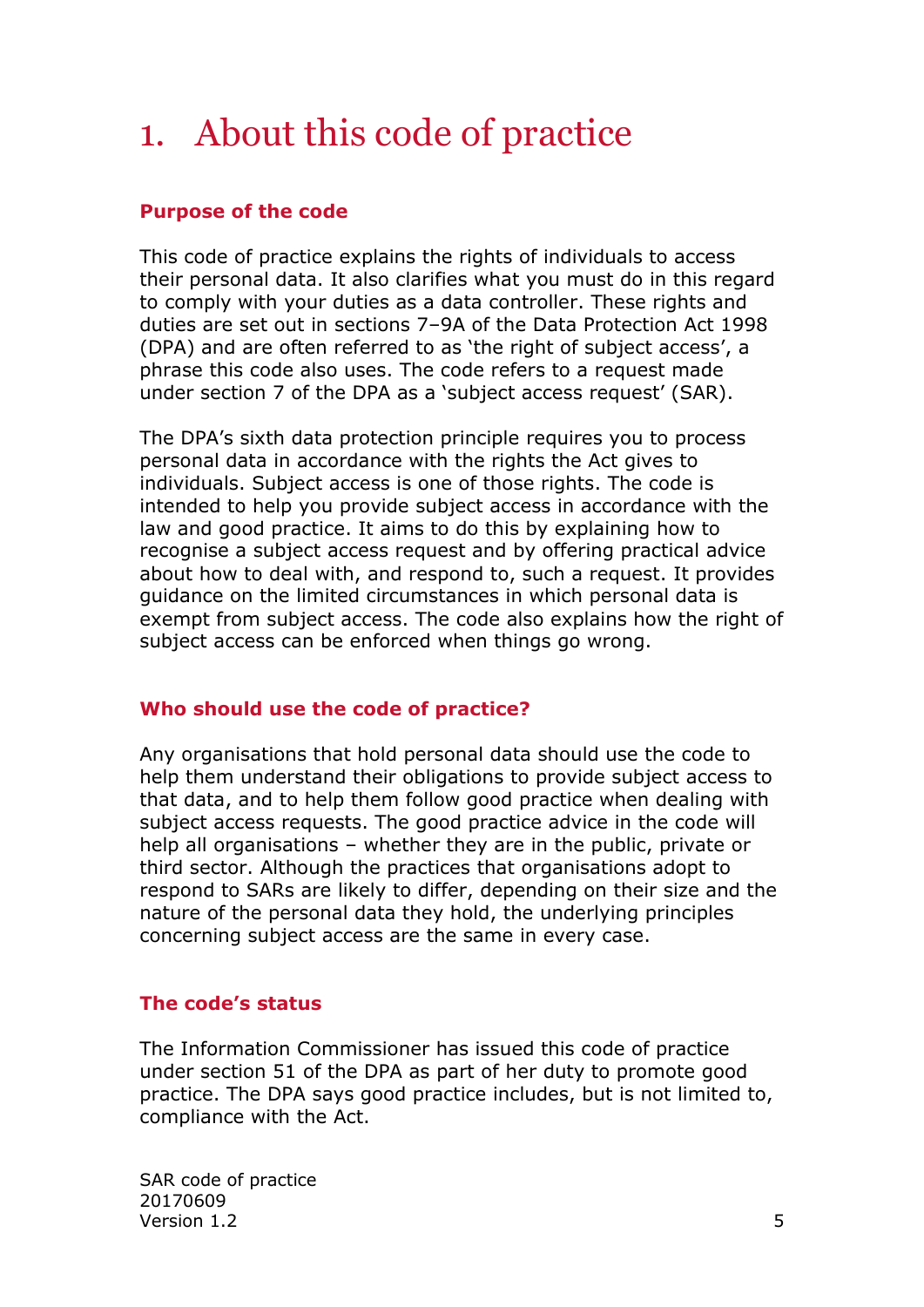The code is the Information Commissioner's interpretation of what the DPA requires of organisations to comply with SARs. It gives advice on good practice, but compliance with our recommendations is not mandatory where they go beyond the strict requirements of the DPA. The code itself does not have the force of law, as it is the DPA that places legally enforceable obligations on organisations.

Organisations may find alternative ways of meeting the DPA's requirements and of adopting good practice. However, if they do nothing they risk breaking the law. The ICO cannot take enforcement action over a failure to adopt good practice or to act on the code's recommendations unless this itself breaches the DPA.

We have tried to distinguish our good practice recommendations from the DPA's legal requirements. We provide advice about taking a positive approach to subject access in chapter 3 and, where appropriate, we list at the end of subsequent chapters some likely indicators that an organisation is dealing well with subject access. However, there is inevitably an overlap between the DPA's requirements and good practice: although the DPA sets out the legal requirements, it provides no guidance on the practical measures that could be taken to comply with them. This code helps to plug that gap.

#### <span id="page-5-0"></span>**More information**

The code of practice is part of a series of guidance to help you as an organisation to fully understand your obligations under the DPA, as well as promoting good practice. You can find an overview of the DPA's main provisions in The ICO [Guide to Data Protection.](https://ico.org.uk/for-organisations/guide-to-data-protection/)

The code is a guide to our general recommended approach, although decisions on individual cases will always be based on their particular circumstances.

If you need more information about this or any other aspect of data protection or freedom of information, please visit the ICO website: [www.ico.org.uk.](http://www.ico.org.uk/)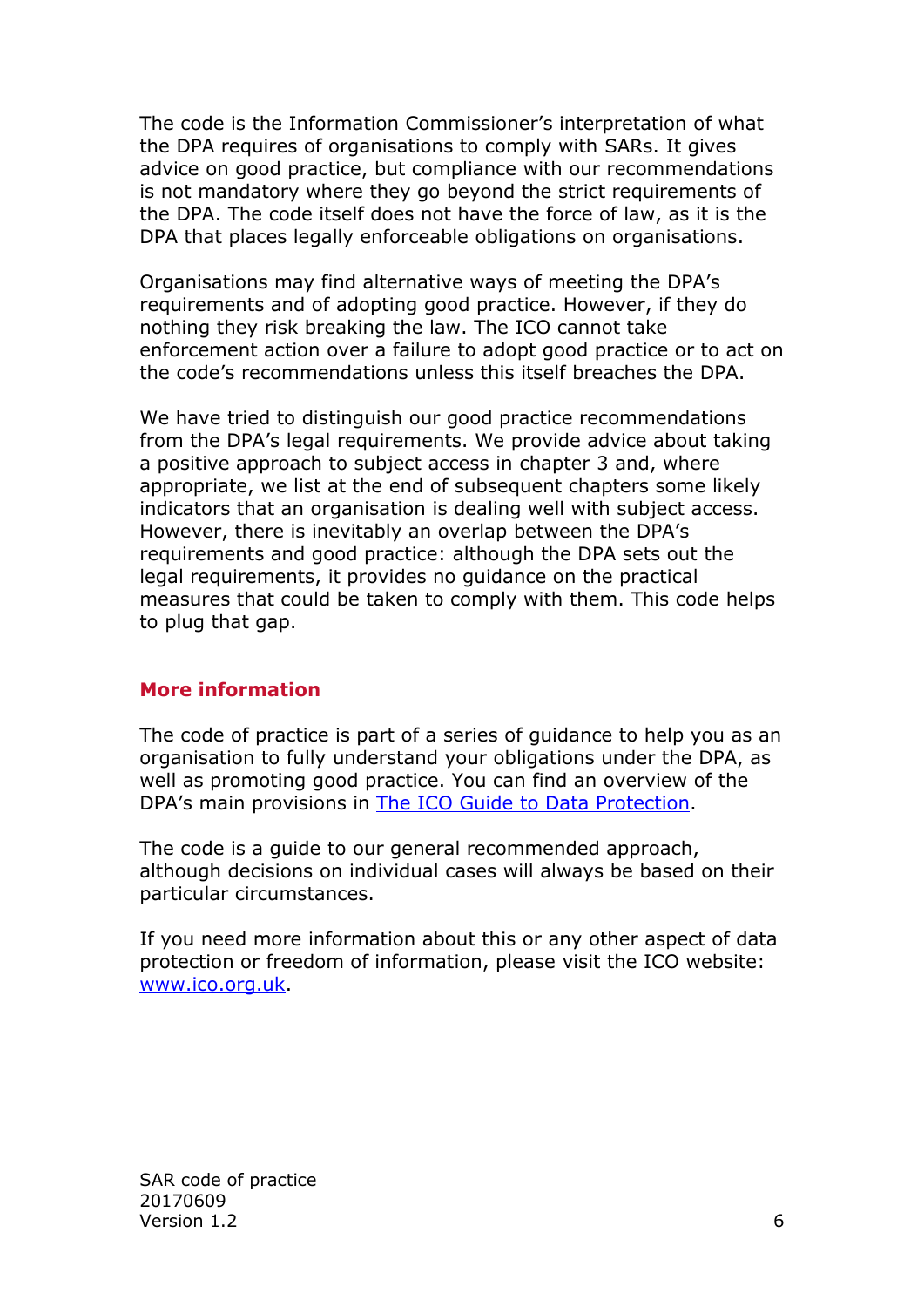# <span id="page-6-0"></span>2. Overview of subject access

# <span id="page-6-1"></span>**What is subject access?**

Enabling individuals to find out what personal data you hold about them, why you hold it and who you disclose it to is fundamental to good information-handling practice. The Data Protection Act 1998 (DPA) gives individuals the right to require you to do this.

This right, commonly known as subject access, is set out in section 7 of the DPA. Individuals may exercise the right by making a written 'subject access request' (SAR).

# <span id="page-6-2"></span>**What is personal data?**

For information to be personal data, it must *relate to* a living individual and allow that individual to be *identified* from it (either on its own or along with other information likely to come into the organisation's possession). See chapter 5 for more guidance about the meaning of personal data.

# <span id="page-6-3"></span>**Does a SAR have to be in a particular format?**

No. A SAR simply needs to be made in writing and, if you require payment of a fee for dealing with the request, to be accompanied by the fee. You may not insist on the use of a particular form for making a SAR, but making a form available may assist the requester to provide the information you need to deal with their request.

#### <span id="page-6-4"></span>**How much is the fee?**

Unless a SAR relates to one of a small number of special categories of information, the maximum fee you can charge for dealing with it is £10. Different fee limits apply where the request concerns health or educational records or credit files (explained in chapter 10 'Special cases').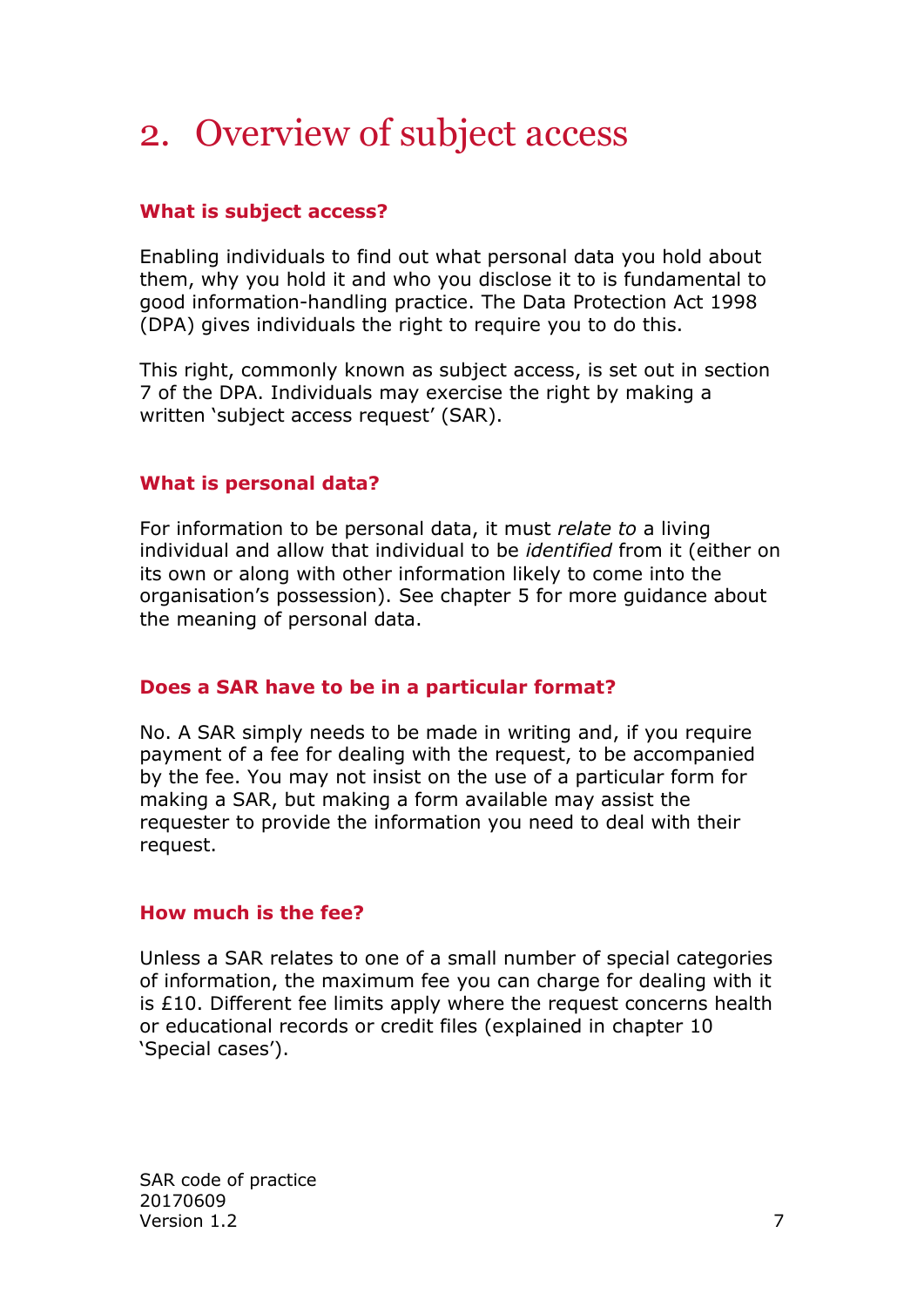# <span id="page-7-0"></span>**What information is an individual entitled to?**

Subject access is most often used by individuals who want to see a copy of the information an organisation holds about them. However, subject access goes further than this and an individual is entitled to be:

- told whether any personal data is being processed:
- given a description of the personal data, the reasons it is being processed, and whether it will be given to any other organisations or people;
- given a copy of the personal data; and
- given details of the source of the data (where this is available).

An individual can also request information about the reasoning behind any automated decisions taken about him or her, such as a computer-generated decision to grant or deny credit, or an assessment of performance at work (except where this information is a trade secret).

Subject access provides a right for the requester to see their own personal data, rather than a right to see copies of documents that contain their personal data. Often, the easiest way to provide the relevant information is to supply copies of original documents, but you are not obliged to do this.

#### <span id="page-7-1"></span>**What is the time limit for responding?**

In most cases you must respond to a subject access request promptly and in any event within 40 calendar days of receiving it.

#### <span id="page-7-2"></span>**Is any information exempt from subject access?**

Yes. Some types of personal data are exempt from the right of subject access and so cannot be obtained by making a SAR. Information may be exempt because of its nature or because of the effect its disclosure is likely to have. There are also some restrictions on disclosing information in response to a SAR – where this would involve disclosing information about another individual,

SAR code of practice 20170609 Version  $1.2 \hspace{2.5cm} 8$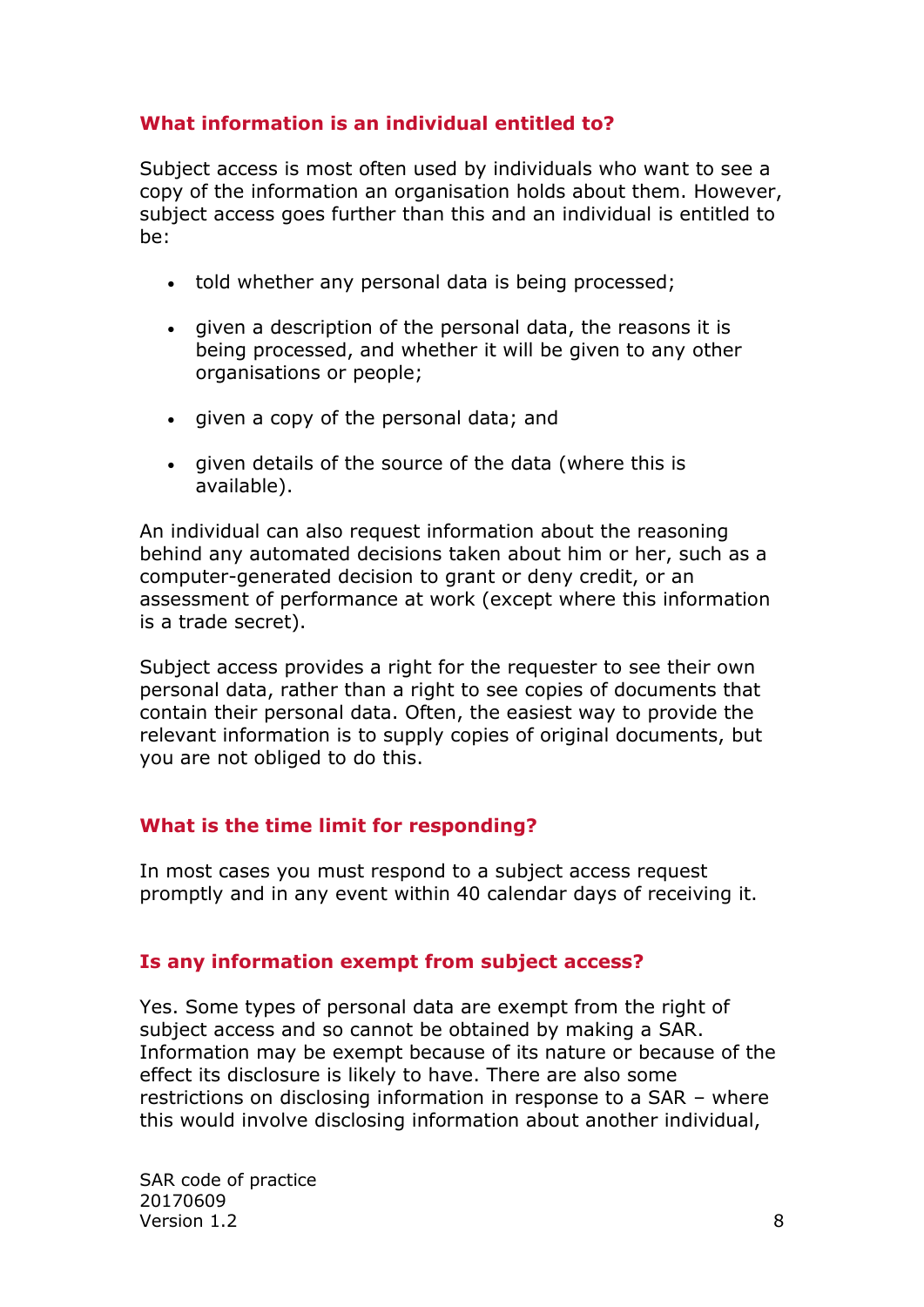for example. Chapter 9 provides more detail on exemptions from subject access.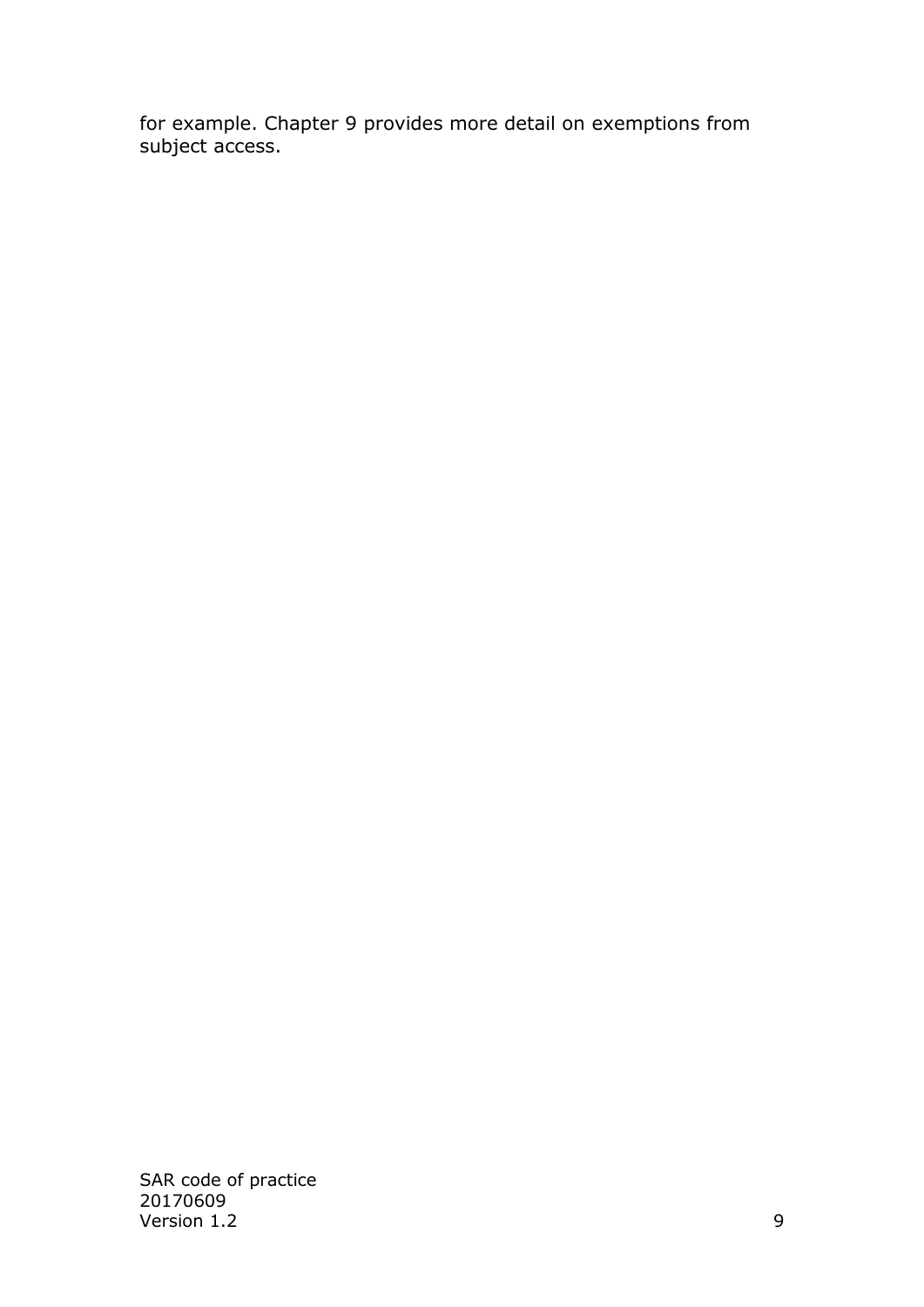# <span id="page-9-0"></span>3. Taking a positive approach to subject access

Subject access is a fundamental right for individuals. But it is also an opportunity for you to improve your customer service and service delivery by responding to subject access requests (SARs) efficiently and transparently and by maximising the quality of the personal information you hold.

In our experience, most organisations want to help when an individual makes a SAR, whether that individual is their customer, an employee, or a stakeholder of some other kind. It makes good sense to help individuals exercise their information rights, rather than to hinder them. When things go wrong, complaints tend to follow. Many of the complaints we see could easily have been avoided by following the good practice advice in this code. In particular, if you clearly explain how individuals can request their personal information, what you need from them and what you will do in return – and if you keep to your word – you will probably avoid costly disputes and difficulties.

Adopting the good practice recommendations in this code will help you to:

- comply with your legal obligations under the Data Protection Act 1998 (DPA) – and show how you have done so;
- streamline your processes for dealing with SARs, saving you time and effort;
- increase levels of trust and confidence in your organisation by being open with individuals about the personal information you hold about them;
- retain your customers through better customer care;
- improve confidence in your information-handling practices;
- (if your organisation is in the public sector) improve the transparency of your activities in line with public policy requirements;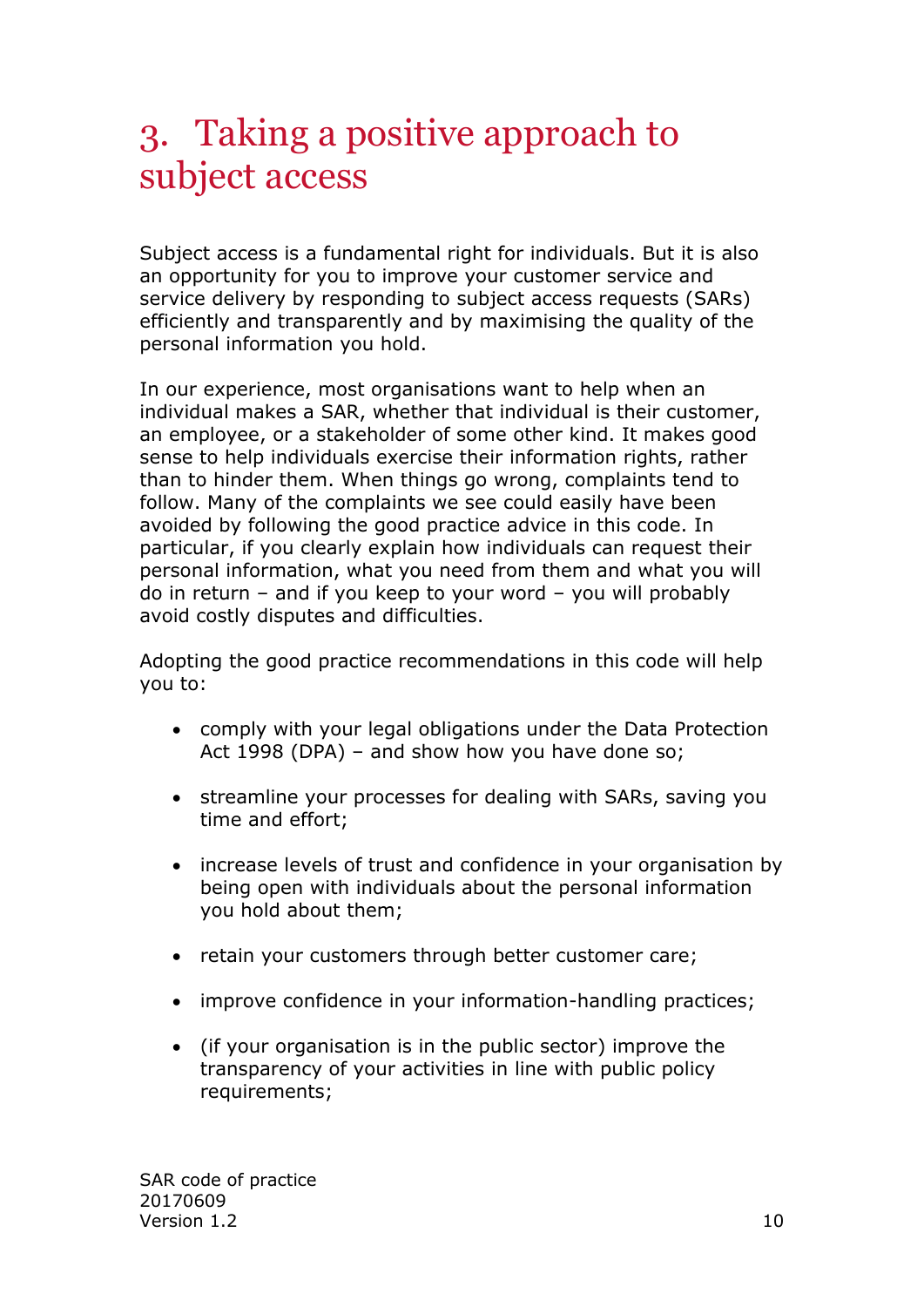- enable customers, employees and others to verify that the information you hold about them is accurate, and to tell you if it is not; and
- improve your service delivery as a result.

An organisation that takes a positive approach to subject access might have the following indicators of good practice:

# **Training**

All staff are trained to recognise a SAR as part of general data protection training. More detailed training on handling SARs is provided to relevant staff, dependent on job role.

### **Guidance**

A dedicated data protection page is available for staff on the organisation's intranet with links to SAR policies and procedures.

# **Request handling staff**

A specific person or central team is responsible for responding to requests. More than one member of staff is aware of how to process a SAR so there is resilience against absence.

In case requesters are dissatisfied with the initial response, arrangements are in place for a senior manager to review them.

# **Data protection experts**

In a large organisation, there are data protection experts or 'information champions' to provide data protection expertise, including SAR advice, within departments where personal data is processed.

#### **Monitoring compliance**

Compliance with SARs is monitored and discussed at information governance steering group meetings, and management information is kept showing the number of SARs received. Details of any requests that have not been actioned within the statutory time limit are escalated to a suitably senior forum, so that any breach is tackled at a high level.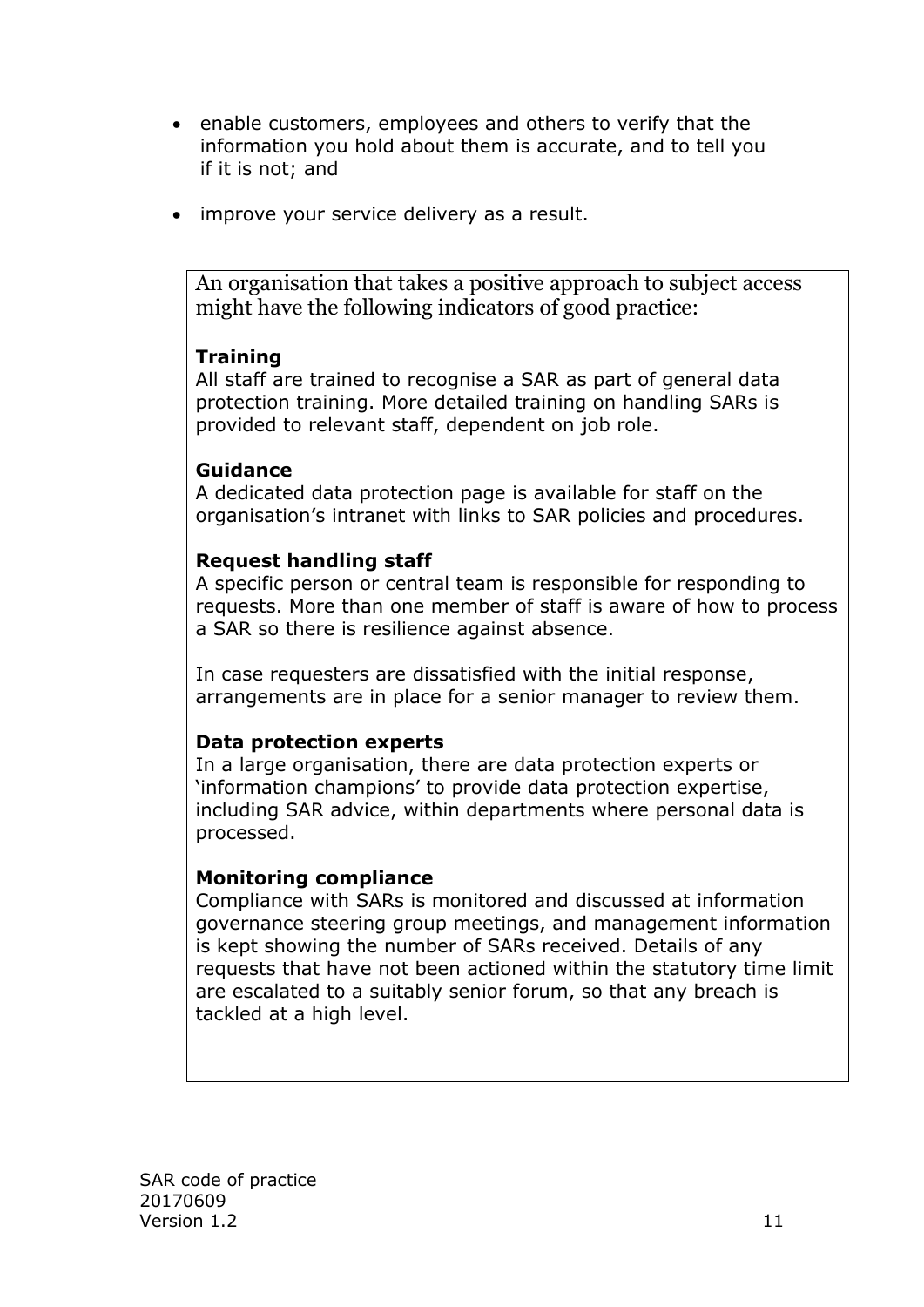Additional indicators of good practice are given at the end of several subsequent chapters of the code. Not all of these indicators will be relevant to every organisation.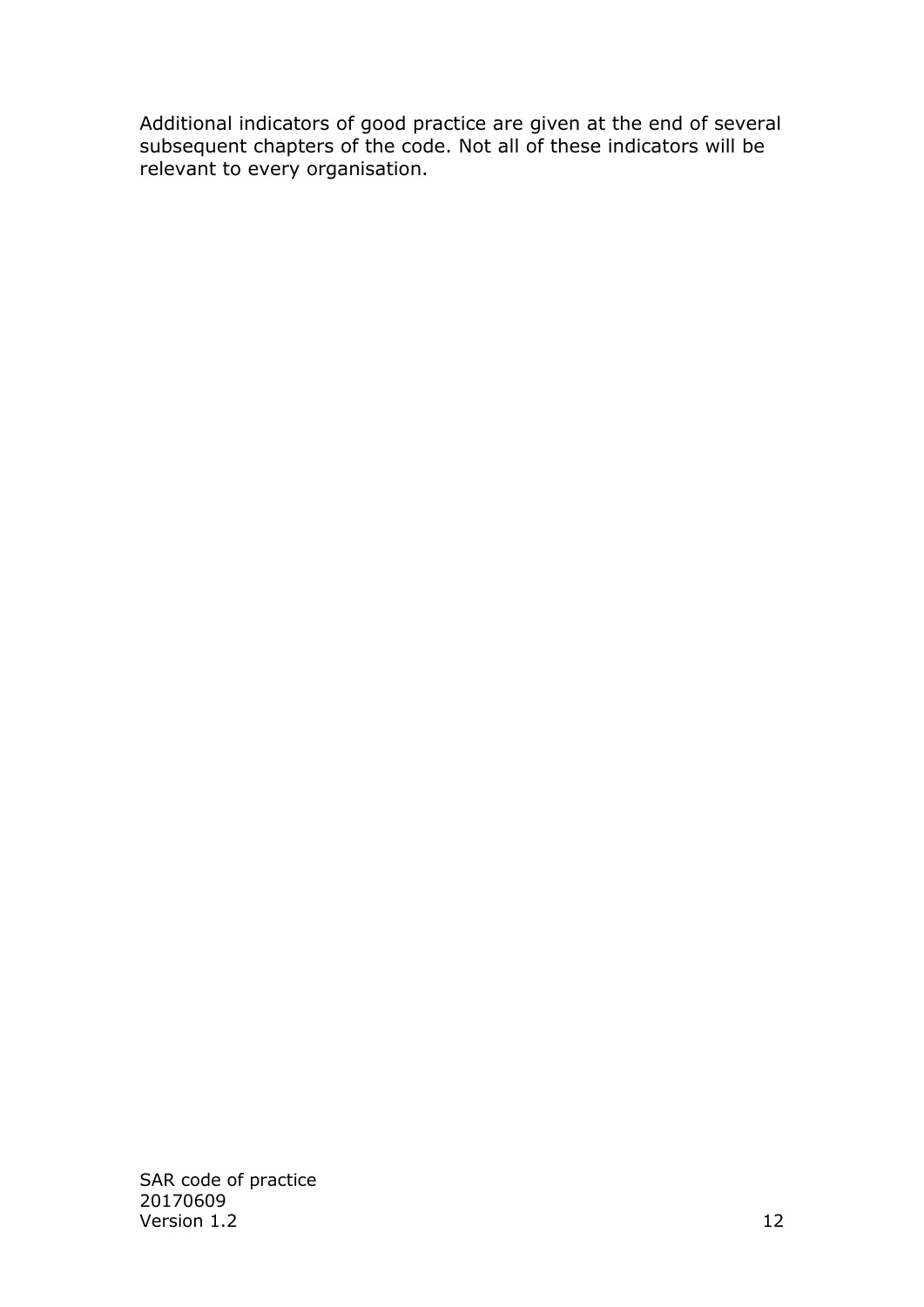# <span id="page-12-0"></span>4. Recognising a subject access request

## <span id="page-12-1"></span>**What is a subject access request?**

A subject access request (SAR) is simply a written request made by or on behalf of an individual for the information which he or she is entitled to ask for under section 7 of the Data Protection Act 1998 (DPA). The request does not have to be in any particular form. Nor does it have to include the words 'subject access' or make any reference to the DPA. Indeed, a request may be a valid SAR even if it refers to other legislation, such as the Freedom of Information Act (FOIA).

#### <span id="page-12-2"></span>**Formal requirements**

A SAR must be made in writing. Standard forms can make it easier for you to recognise a subject access request and make it easier for the individual to include all the details you might need to locate the information they want. However, there is no legally prescribed request form. Nor can you require individuals to use your own inhouse form to make a SAR. You may invite individuals to use your own request form, but you should make clear that this is not compulsory and you must not try to use this as a way of extending the 40-day time limit for responding.

An emailed or faxed request is as valid as one sent in hard copy. SARs might also be received via social media (see below) and possibly via third-party websites. You may not insist on the use of a particular means of delivery for a SAR, but if you have a preference (eg by email to a particular mailbox) it is good practice to state clearly what it is. This should encourage requesters to submit SARs by the means you find most convenient, but you must still respond to SARs sent to you by other means.

You should also note the following points when considering validity.

 You do not need to respond to a request made orally but, depending on the circumstances, it might be reasonable to do so (as long as you are satisfied about the person's identity), and it is good practice at least to explain to the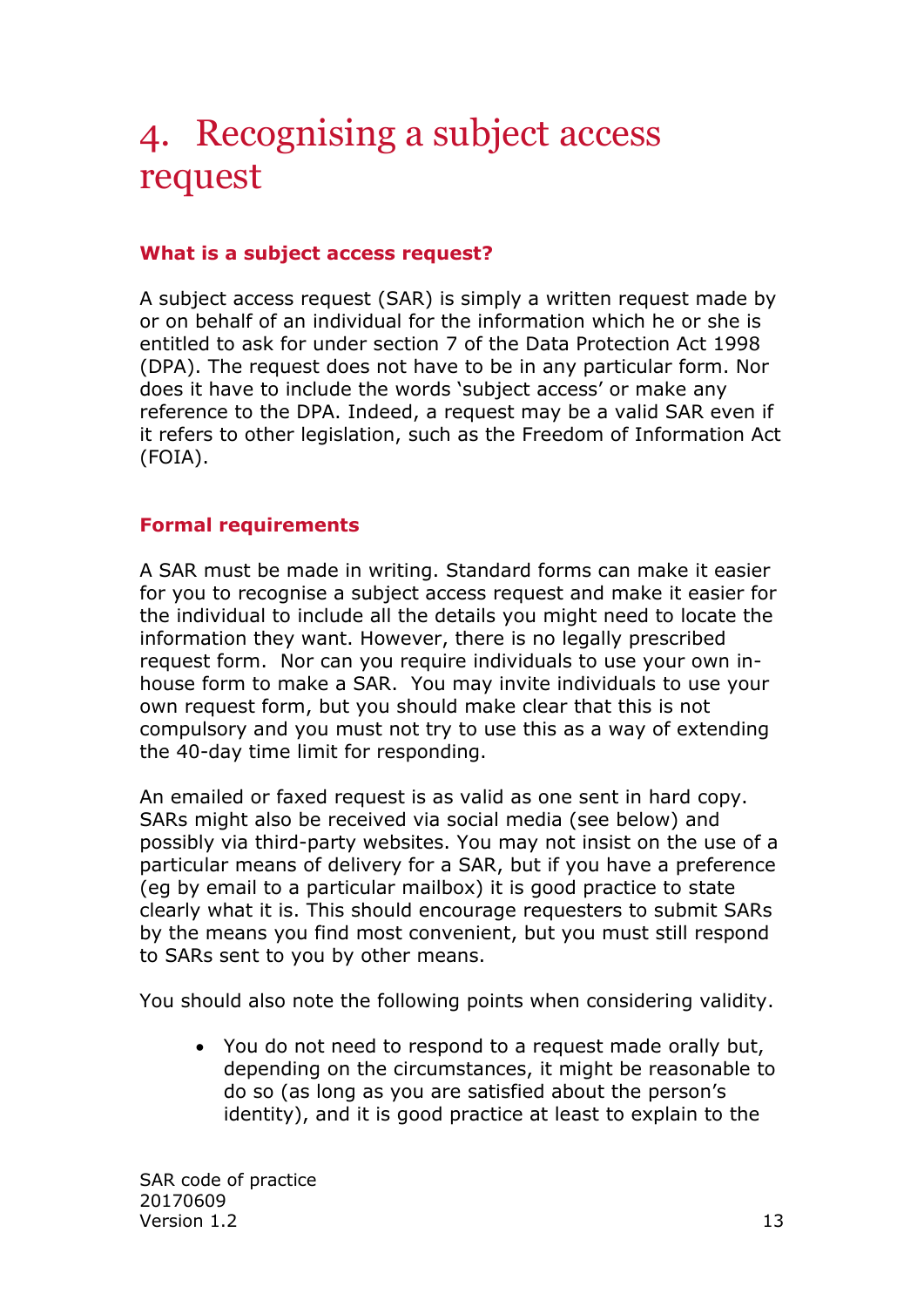individual how to make a valid request, rather than ignoring them.

- If a request does not mention the DPA specifically or even say that it is a subject access request, it is nevertheless valid and should be treated as such if it is clear that the individual is asking for their own personal data.
- Requesters do not have to tell you their reason for making the request or what they intend to do with the information requested, although it may help you to find the relevant information if they do explain the purpose of the request.
- A request is valid even if the individual has not sent it directly to the person who normally deals with such requests. So it is important to ensure that you and your colleagues can recognise a SAR and deal with it in accordance with your organisation's SAR process.

### <span id="page-13-0"></span>**Subject access requests and social media**

Individuals may make a SAR using any Facebook page or Twitter account your organisation has, other social-media sites to which it subscribes, or possibly via third-party websites. This might not be the most effective way of delivering the request in a form you will be able to process quickly and easily, but there is nothing to prevent it in principle.

You should therefore assess the potential for SARs to be received via social-media channels and ensure that you take reasonable and proportionate steps to respond effectively to requests received in this way. However, as we explain in chapter 11, the Information Commissioner has discretion as to whether to take enforcement action and would not take it where it is clearly unreasonable.

You are entitled to satisfy yourself as to the identity of the person making the request. Because the requester must provide evidence of their identity and because you might require them to pay a fee, they will often have to supplement a SAR sent by social media with other forms of communication.

You may decline to use social media to supply information in response to a SAR if technological constraints make it impractical, or if information security considerations make it inappropriate to do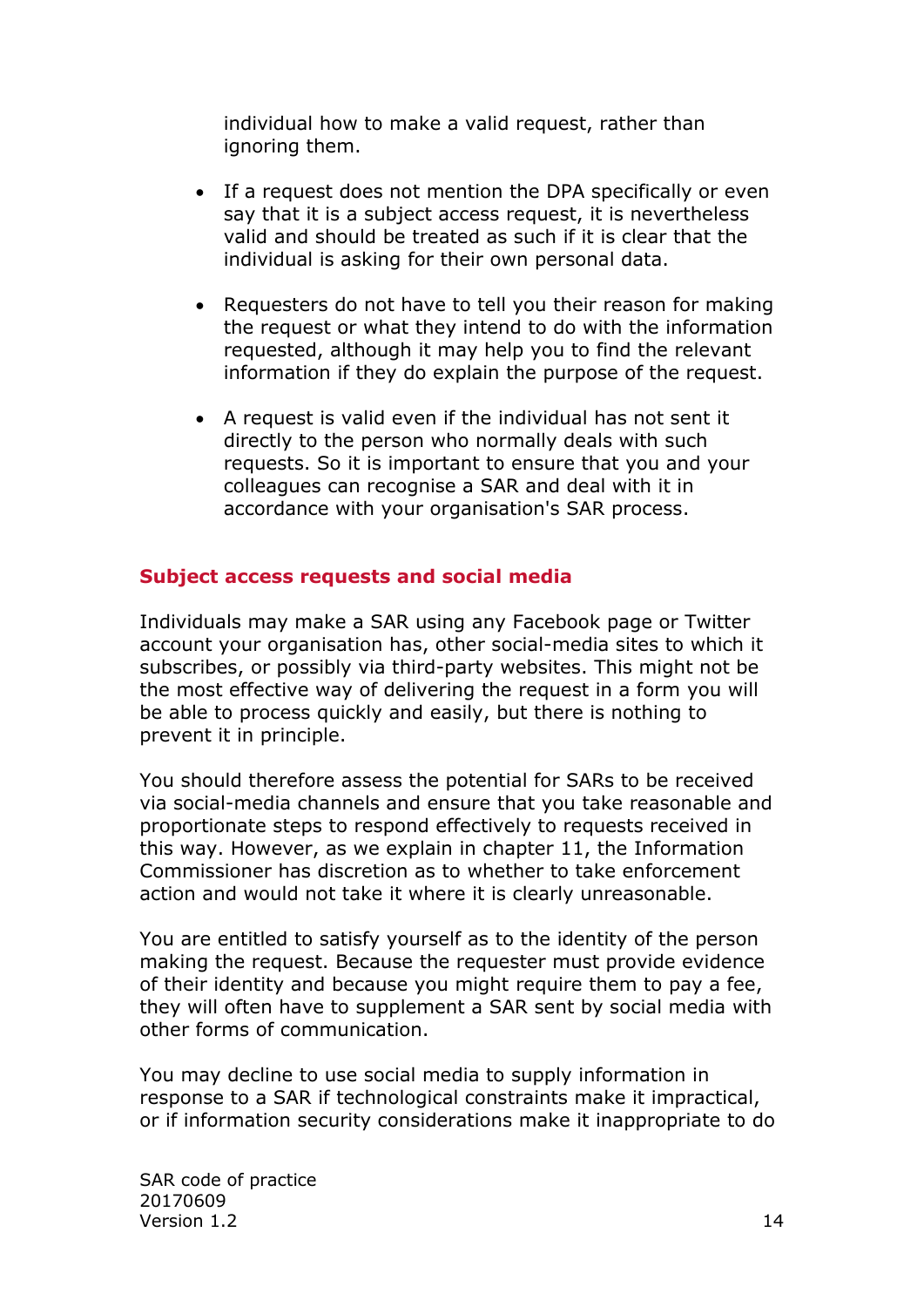so. In these circumstances you should ask for an alternative delivery address for the response.

#### <span id="page-14-0"></span>**Requests made on behalf of others**

The DPA does not prevent an individual making a subject access request via a third party. Often, this will be a solicitor acting on behalf of a client, but it could simply be that an individual wants someone else to act for them. In these cases, you need to be satisfied that the third party making the request is entitled to act on behalf of the individual, but it is the third party's responsibility to provide evidence of this entitlement. This might be a written authority to make the request or it might be a more general power of attorney.

If you think an individual may not understand what information would be disclosed to a third party who has made a SAR on their behalf, you may send the response directly to the individual rather than to the third party. The individual may then choose to share the information with the third party after having had a chance to review it.

In some cases an individual does not have the mental capacity to manage their own affairs. There are no specific statutory provisions enabling a third party to exercise subject access rights on such a person's behalf. But it is reasonable to assume that an attorney with authority to manage the individual's property and affairs, or a person appointed by the Court of Protection to make decisions about such matters, will have the appropriate authority.

# <span id="page-14-1"></span>**Requests for information about children**

Even if a child is too young to understand the implications of subject access rights, data about them is still their personal data and does not belong to anyone else, such as a parent or guardian. So it is the child who has a right of access to the information held about them, even though in the case of young children these rights are likely to be exercised by those with parental responsibility for them.

Before responding to a SAR for information held about a child, you should consider whether the child is mature enough to understand their rights. If you are confident that the child can understand their rights, then you should respond to the child rather than the parent. What matters is that the child is able to understand (in broad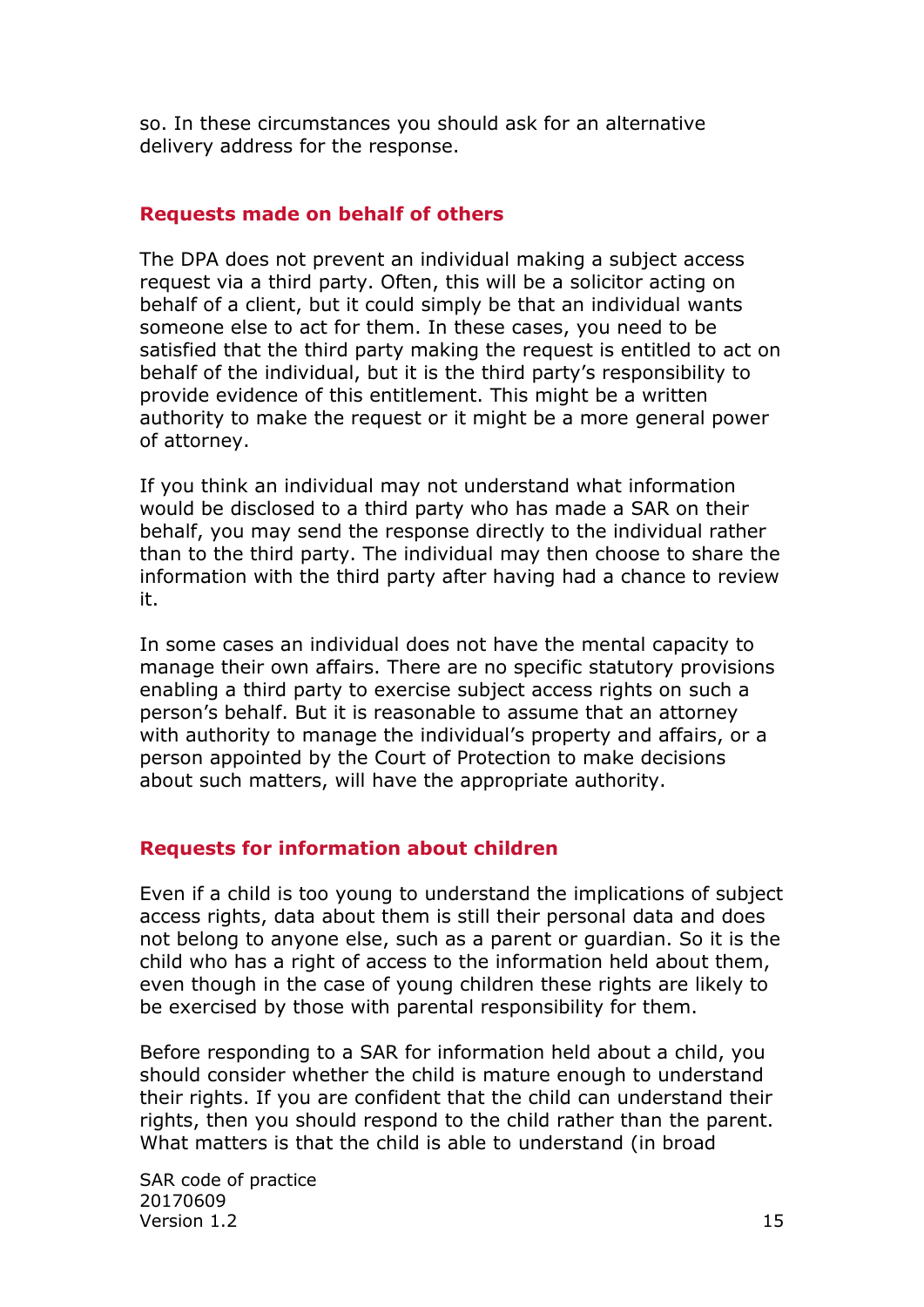terms) what it means to make a SAR and how to interpret the information they receive as a result of doing so. When considering borderline cases, you should take into account, among other things:

- where possible, the child's level of maturity and their ability to make decisions like this;
- the nature of the personal data;
- any court orders relating to parental access or responsibility that may apply;
- any duty of confidence owed to the child or young person;
- any consequences of allowing those with parental responsibility access to the child's or young person's information. This is particularly important if there have been allegations of abuse or ill treatment;
- any detriment to the child or young person if individuals with parental responsibility cannot access this information; and
- any views the child or young person has on whether their parents should have access to information about them.

In Scotland, the law presumes that a child aged 12 years or more has the capacity to make a SAR. The presumption does not apply in England and Wales or in Northern Ireland, but it does indicate an approach that will be reasonable in many cases. It does not follow that, just because a child has capacity to make a SAR, they also have capacity to consent to sharing their personal data with others – as they may still not fully understand the implications of doing so.

For more advice about data protection and children, see chapter 2 of our [Personal information online code of practice.](https://ico.org.uk/media/for-organisations/documents/1591/personal_information_online_cop.pdf)

There are separate rules about access to educational records – see chapter 10 'Special cases' for further guidance on this.

#### <span id="page-15-0"></span>**Dealing with freedom of information requests for the requester's personal data**

As mentioned above, a valid SAR may, at first sight, appear to be something else. It is not uncommon, for example, for the request to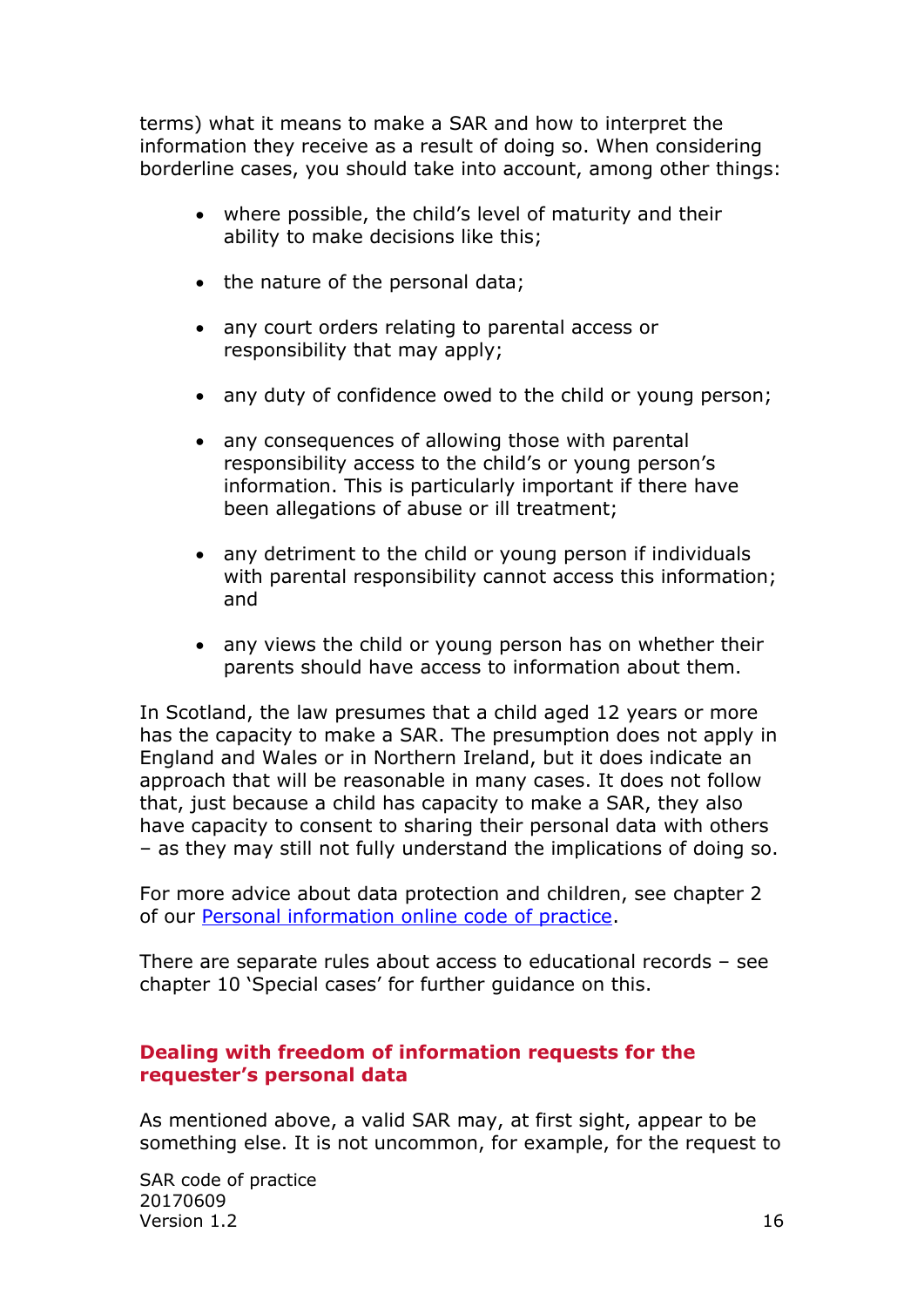state that it is a freedom of information (FOI) request. If, in reality, it relates to the requester's personal data, you must treat it as a subject access request.

### **Example**

A local authority receives a letter from a council tax payer requesting a copy of any information the authority holds about a dispute over his eligibility for a discount. The letter states it is a 'freedom of information request'. It is clear that the request concerns the individual's own personal data and the local authority should treat it as a subject access request.

You may be more likely to receive a SAR in the form of a freedom of information request if your organisation is a public authority for the purposes of FOIA or the Environmental Information Regulations 2004 (EIR). Whether or not the organisation is a public authority, however, you must deal with the request appropriately, and this will depend on whether it relates only to the requester's own personal data or to other information as well.

If it is clear that the requester is merely asking for their own personal data, but they have cited FOIA, you should do the following.

- Deal with the request as a SAR in the normal way. The requester does not need to make a new request. You may need to ask for payment of any necessary fee or ask the individual to verify their identity.
- If your organisation is a public authority, the requested personal data is, in fact, exempt from disclosure under FOIA or the EIR. Strictly speaking, you should issue a formal refusal notice saying so. In practice, however, we would not expect you to do this if you are dealing with the request as a SAR.
- It is good practice for public authorities to clarify within 20 working days (the time limit for responding to FOI requests) that the request is being dealt with as a SAR under the DPA, and that the 40-day time limit for responding applies.

If the request relates to information that cannot be requested by means of a SAR (eg it includes a request for non-personal information) then, if your organisation is a public authority, you should treat this as two requests: one for the requester's personal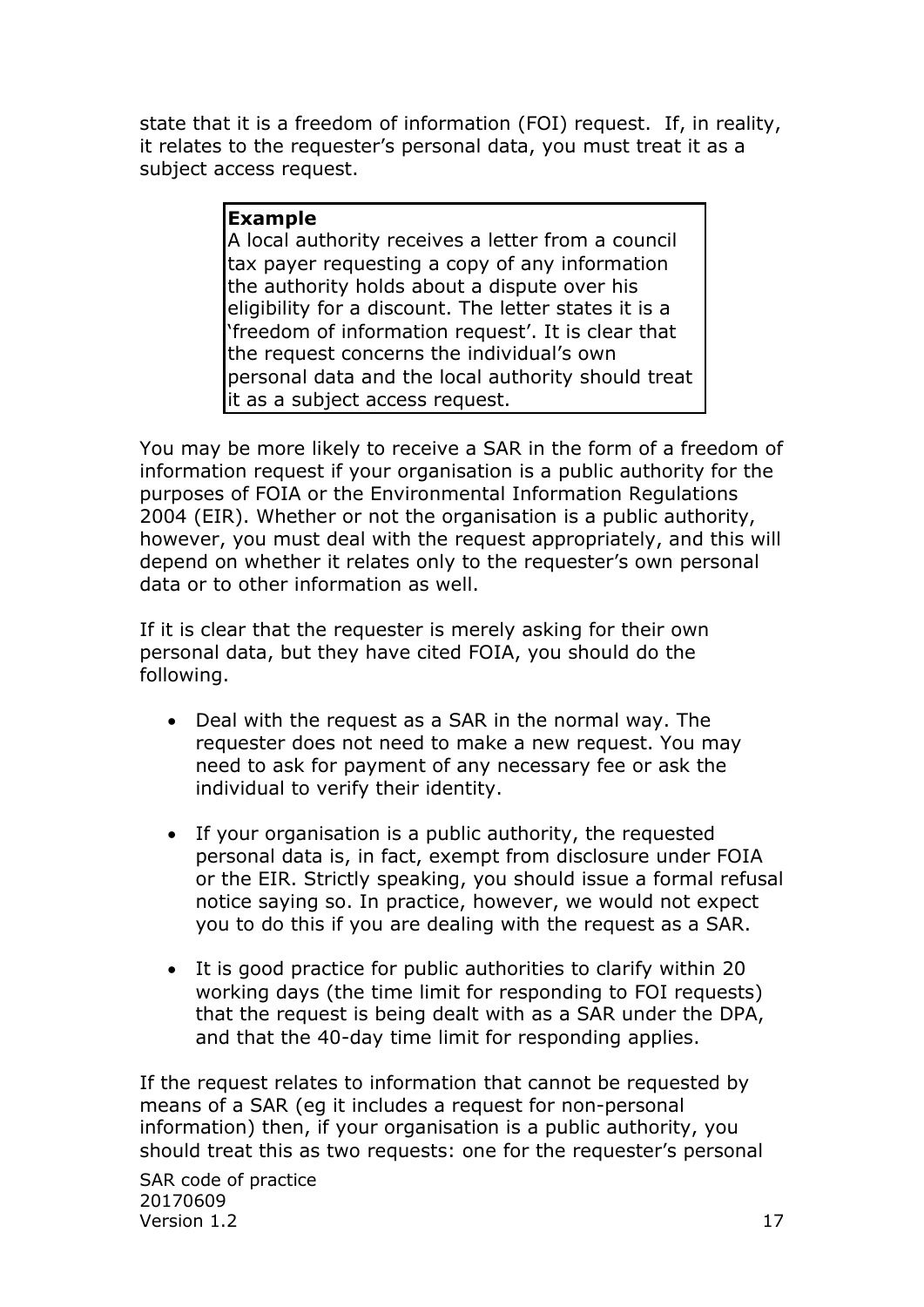data made under the DPA; and another for the remaining, nonpersonal information made under FOIA. If any of the non-personal information is environmental, you should consider this as a request made under the EIR.

It is important to consider the requested information under the right legislation. This is because the test for disclosure under FOIA or the EIR is to the world at large – not just the requester. If personal data is mistakenly disclosed under FOIA or the EIR to the world at large, this could lead to a breach of the data protection principles.

For more information on dealing with FOI requests, please see the [Guide to FOIA.](https://ico.org.uk/for-organisations/guide-to-freedom-of-information/)

For more information on the exemption from FOIA for personal data, please see ICO guidance:

- [Section 40: personal information](https://ico.org.uk/media/for-organisations/documents/1213/personal-information-section-40-and-regulation-13-foia-and-eir-guidance.pdf)
- [Section 40: access to information held in complaint files](https://ico.org.uk/media/for-organisations/documents/1179/access_to_information_held_in_complaint_files.pdf)
- Section 40: requests for personal data about public authority [employees](https://ico.org.uk/media/for-organisations/documents/1187/section_40_requests_for_personal_data_about_employees.pdf)

For more about dealing with requests for environmental information, please see the [Guide to EIR.](https://ico.org.uk/for-organisations/guide-to-freedom-of-information/)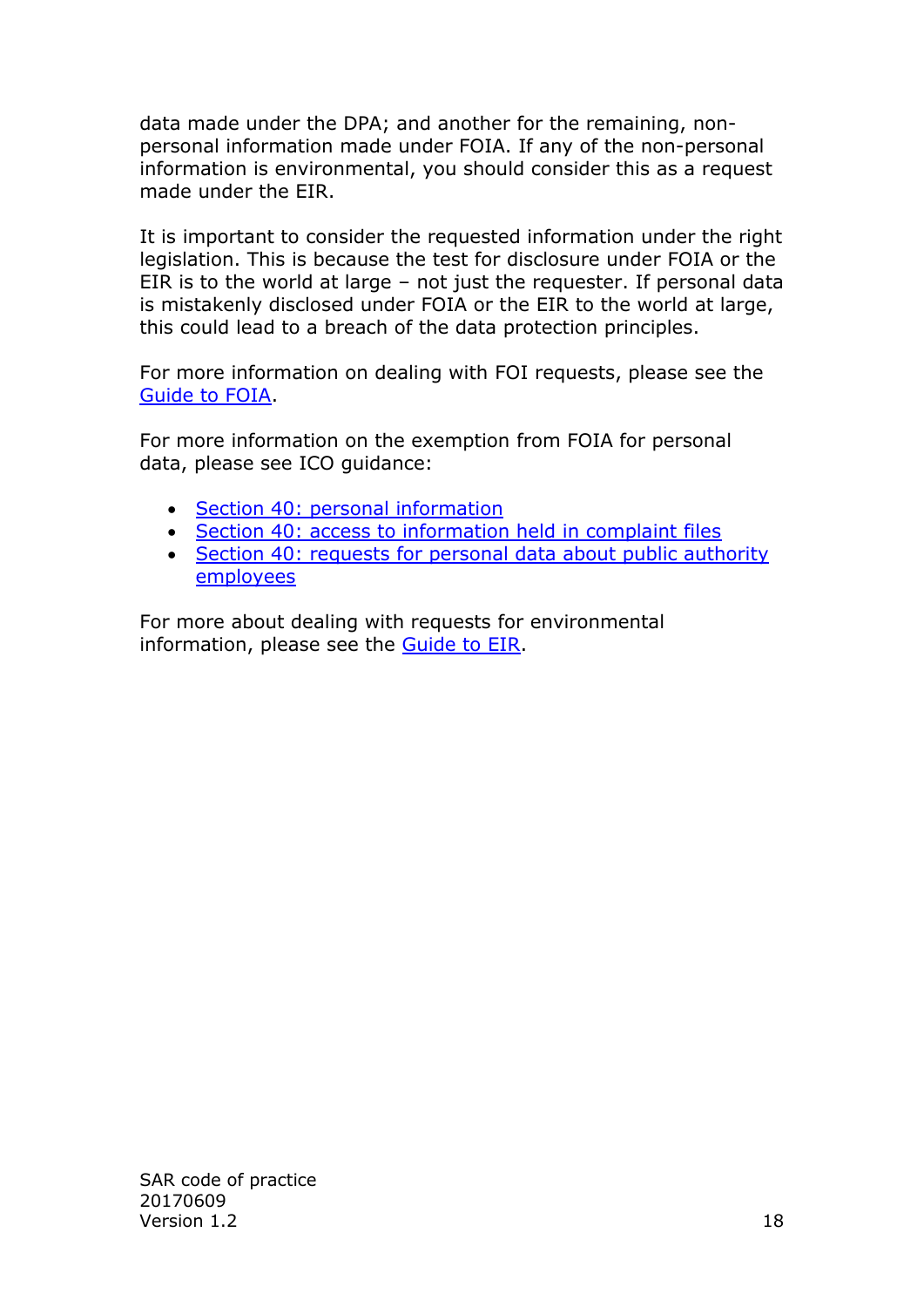An organisation that is alert to the need to deal with SARs effectively might have the following indicators of good practice:

# **Guidance**

Guidance on making a SAR, along with a form, is made available on the organisation's website. The guidance:

- makes it clear where the request should be sent to:
- highlights the fee and explains the options for payment;
- specifies the information that the requester will need to provide to confirm their identity;
- mentions the 40-day period for responding to the request; and
- gives details of a point of contact for any questions.

While using a form is not mandatory, when it is used it helps to identify SARs. The form includes a 'for office use only' type section providing instructions to the receiver on what to do with the form, and space to record certain information to assist in processing the request (such as the date the form was received, whether ID has been checked and whether a fee has been paid).

Guidance has been produced for staff to help them identify SARs. In particular, this has been directed at those members of staff who deal with personal data, such as staff in human resources. The guidance, which is available on the organisation's intranet, explains what staff should do if they receive a SAR and stresses the need to act promptly and refer it to the right team.

# **Training**

Data protection training includes a section on SARs and dealing with subject access. It also teaches staff about their own rights as data subjects (to put the training in context). There is a test at the end with a pass mark, and attendance is included as a performance objective for some staff.

Staff dealing with incoming correspondence, for example in the mailroom, are trained in how to recognise a SAR and to ensure that requests are delivered promptly to the relevant people.

If the organisation operates a shift-working system, the training is repeated at times that ensure all staff have the opportunity to attend.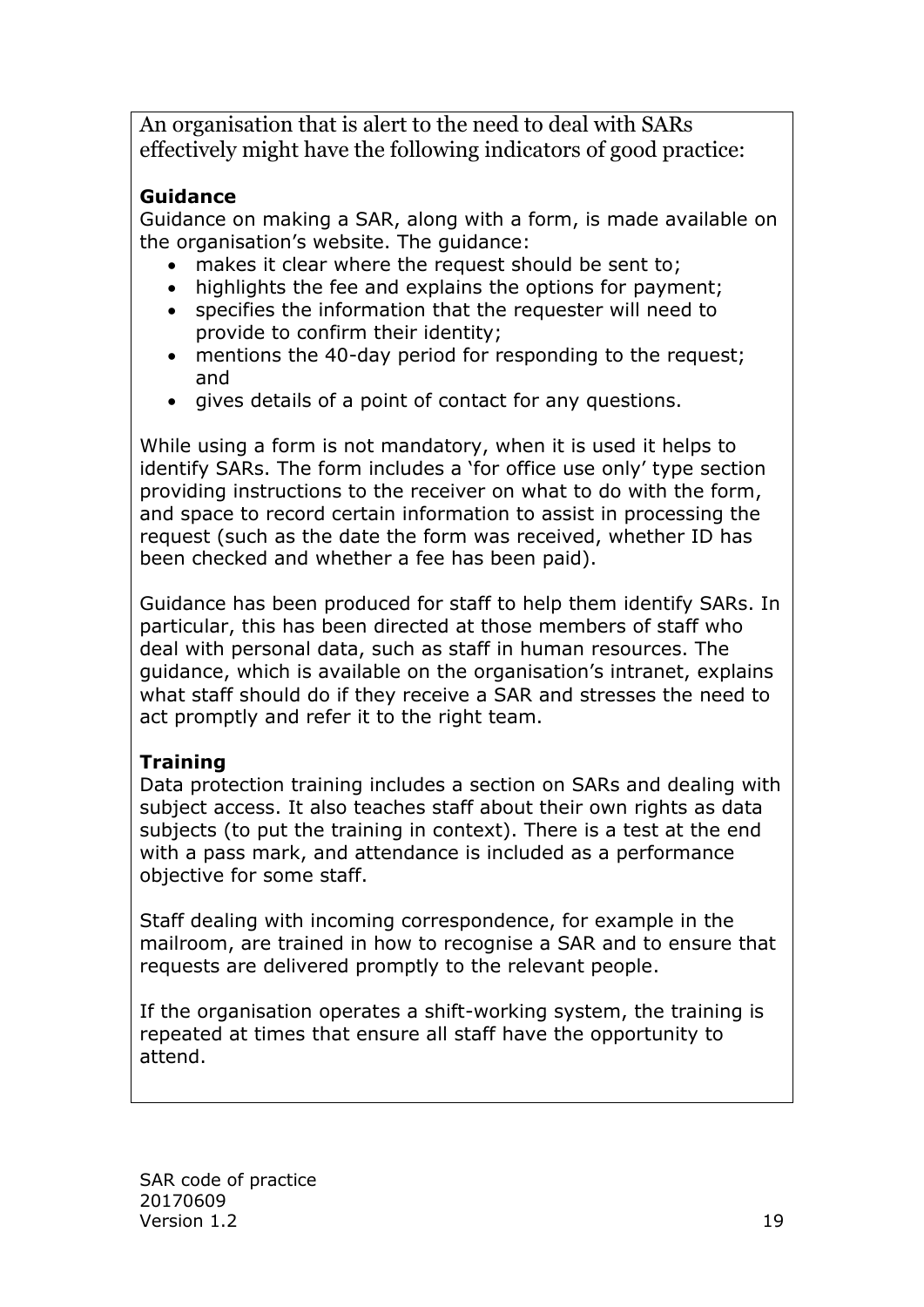# <span id="page-19-0"></span>5. Responding to a subject access request – general considerations

#### <span id="page-19-1"></span>**Subject access is a right of access to the personal data of a particular individual**

Under the right of subject access, an individual is entitled only to their own personal data, and not to information relating to other people (unless they are acting on behalf of that person). Before you can respond to a subject access request (SAR), you need to be able to decide whether information you hold is personal data and, if so, whose personal data it is.

The Data Protection Act 1998 (DPA) provides that, for information to be personal data, it must *relate to* a living individual and allow that individual to be *identified* from that information (either on its own or in conjunction with other information likely to come into the organisation's possession). The context in which information is held, and the way it is used, can have a bearing on whether it relates to an individual and therefore on whether it is the individual's personal data.

In most cases, it will be obvious whether the information being requested is personal data, but we have produced separate guidance [\(Determining what is personal data\)](https://ico.org.uk/media/for-organisations/documents/1554/determining-what-is-personal-data.pdf) to help you decide in cases where it is unclear.

The same information may be the personal data of two (or more) individuals. Additional rules apply where responding to a SAR may involve providing information that relates both to the individual making the request and to another individual. These rules are explained in chapter 7.

#### <span id="page-19-2"></span>**Responsibility of the data controller**

If you determine the purpose for which and the manner in which the personal data in question is processed, then you (or your organisation) are/is the data controller in relation to that personal data and will be responsible for responding to the SAR. The DPA does not allow any extension to the 40-day time limit where you have to rely on a data processor to provide the information you need to respond.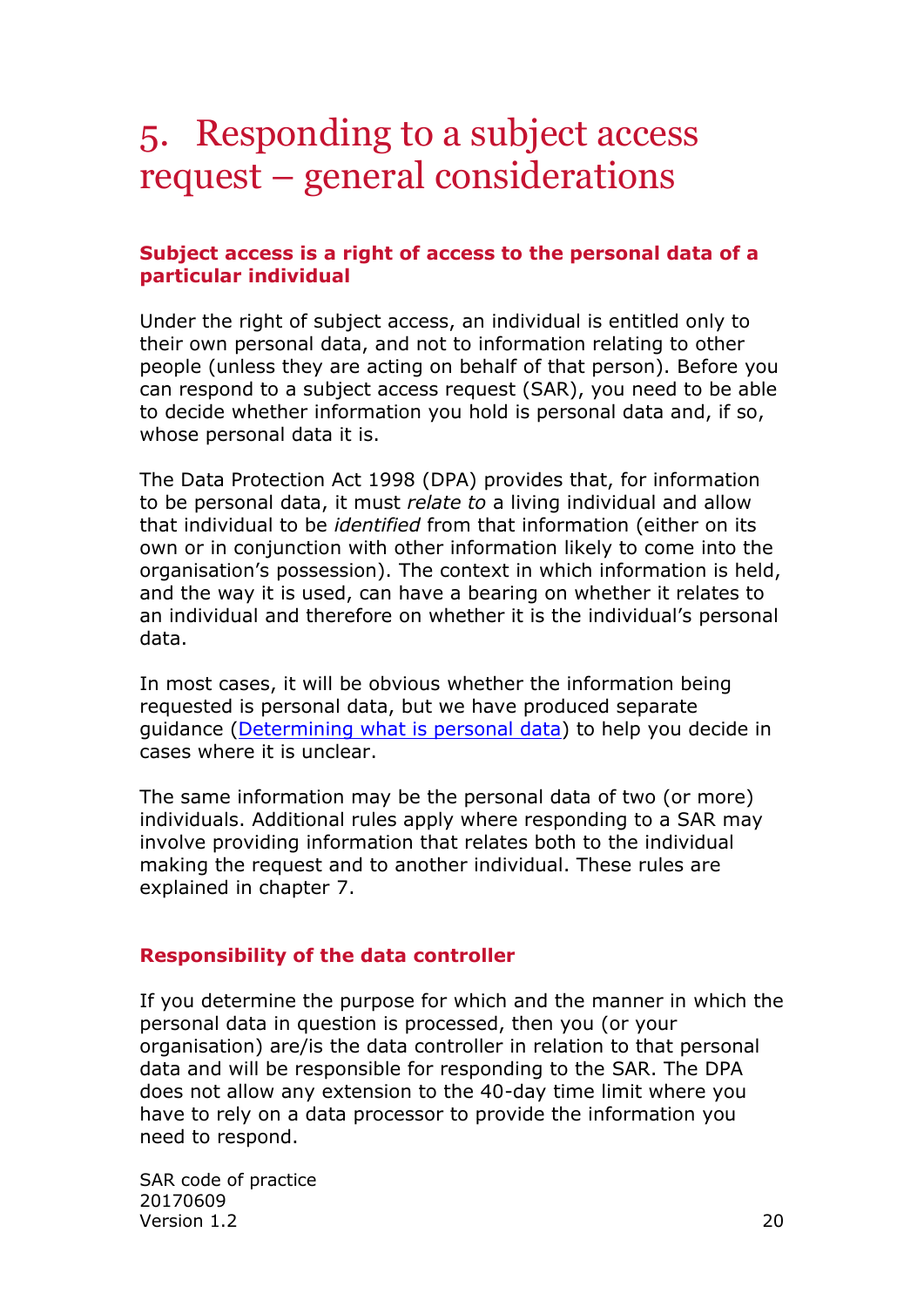#### **Example**

An employer is reviewing staffing and pay, which involves collecting information from and about a representative sample of staff. A third-party data processor is analysing the information.

The employer receives a SAR from a member of staff. To respond, the employer needs information held by the data processor. The employer is the data controller for this information and should instruct the data processor to retrieve any personal data that relates to the member of staff.

If you use a data processor, you need to make sure you have contractual arrangements in place to guarantee that SARs are dealt with properly, irrespective of whether they are sent to you or to the data processor.

The role of a data processor is explained in the [ICO Guide to Data](https://ico.org.uk/for-organisations/guide-to-data-protection/)  [Protection.](https://ico.org.uk/for-organisations/guide-to-data-protection/)

# <span id="page-20-0"></span>**Information management systems**

You will find it difficult to deal with SARs effectively without adequate information management systems and procedures. Given that subject access has been a feature of data protection law since the 1980s, your information management systems should facilitate dealing with SARs. They should allow you to easily locate and extract personal data in response to subject access requests. Systems should be designed to allow for the redaction of third party data where this is deemed necessary. Not only should your systems have the technical capability to search for the information necessary to respond to a SAR, but they should also operate by reference to effective records management policies. For example, it is good practice to have a well-structured fileplan and standard file-naming conventions for electronic documents, and for the retention and deletion of documents to be governed by a clear retention policy. If you are buying a new information management system, you should consider including requirements in the specification about searching and SARs.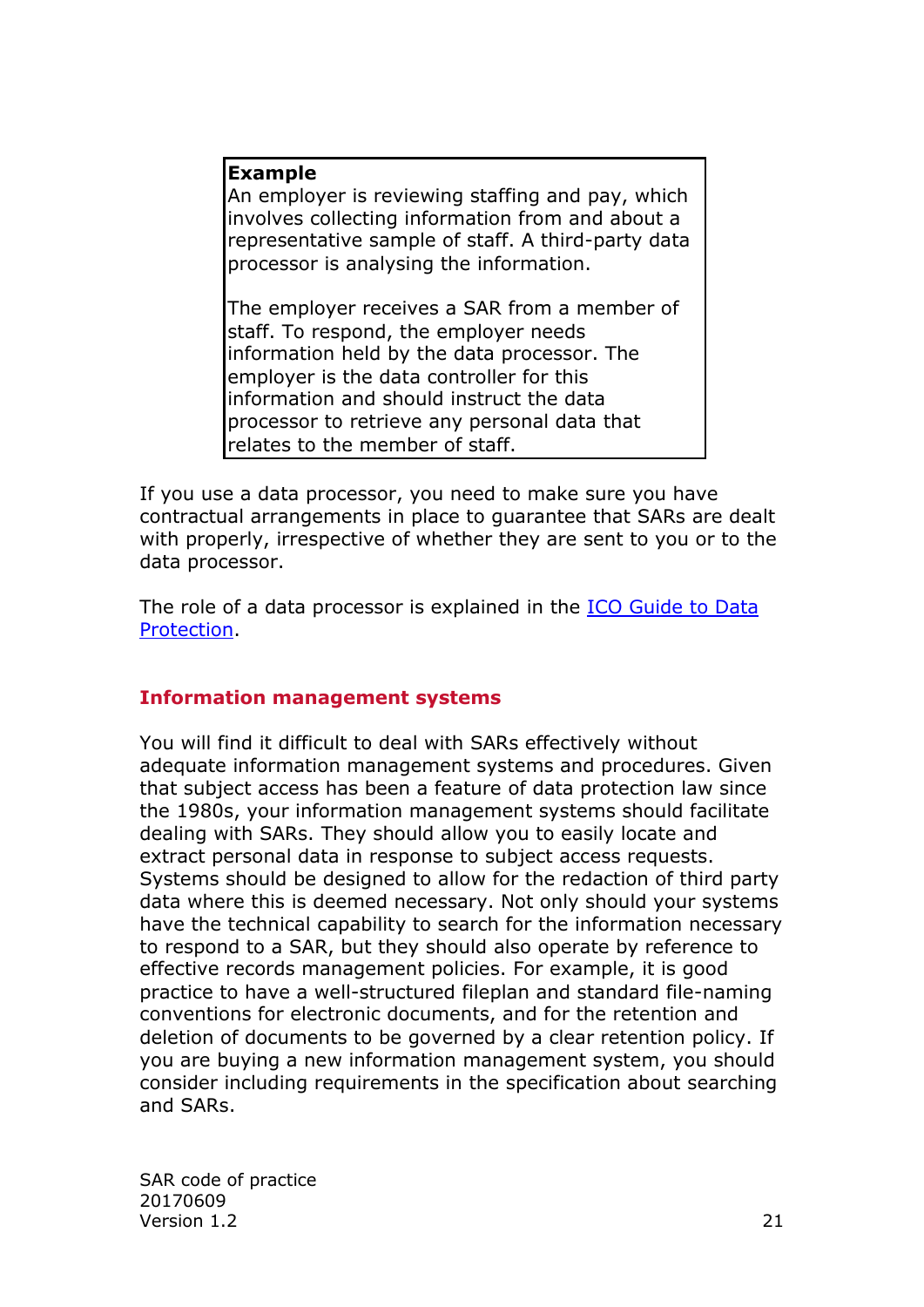# <span id="page-21-0"></span>**Time limits**

You must comply with a SAR 'promptly' and in any event within 40 days of the date on which the request is received or (if later) the day on which you receive:

- $\bullet$  the fee (if any);
- any requested location information (see chapter 6); and
- any information requested to confirm the requester's identity (see below for further guidance).

The duty to comply promptly with a SAR clearly implies an obligation to act without unreasonable delay but, equally clearly, it does not oblige you to prioritise compliance over everything else. The 40-day long-stop period is generally accepted as striking the right balance in most cases between the rights of individuals to prompt access to their personal data and the need to accommodate the resource constraints of organisations to which SARs are made. Provided that you deal with the request in your normal course of business, without unreasonable delay, and within the 40-day period, you are likely to comply with the duty to comply promptly.

#### <span id="page-21-1"></span>**Fees and cost limits**

You may charge a fee for dealing with a SAR. If you choose to do this, you need not comply with the request until you have received the fee. The maximum fee you can charge is normally £10 (including any card-handling or administration charges). There are different fee structures for organisations that hold health or education records (where the maximum fee is £50, depending on the circumstances – see chapter 10). These fees are not subject to VAT.

You need not comply with a request until you have received the fee, but you cannot ignore a request simply because the individual has not sent a fee. If a fee is payable but has not been sent with the request, you should contact the individual promptly and inform them that they need to pay.

Some organisations choose not to charge a fee. However, once you have started dealing with an individual's request without asking for a fee, it would be unfair to then demand a fee as a way of extending the period of time you have to respond to the request.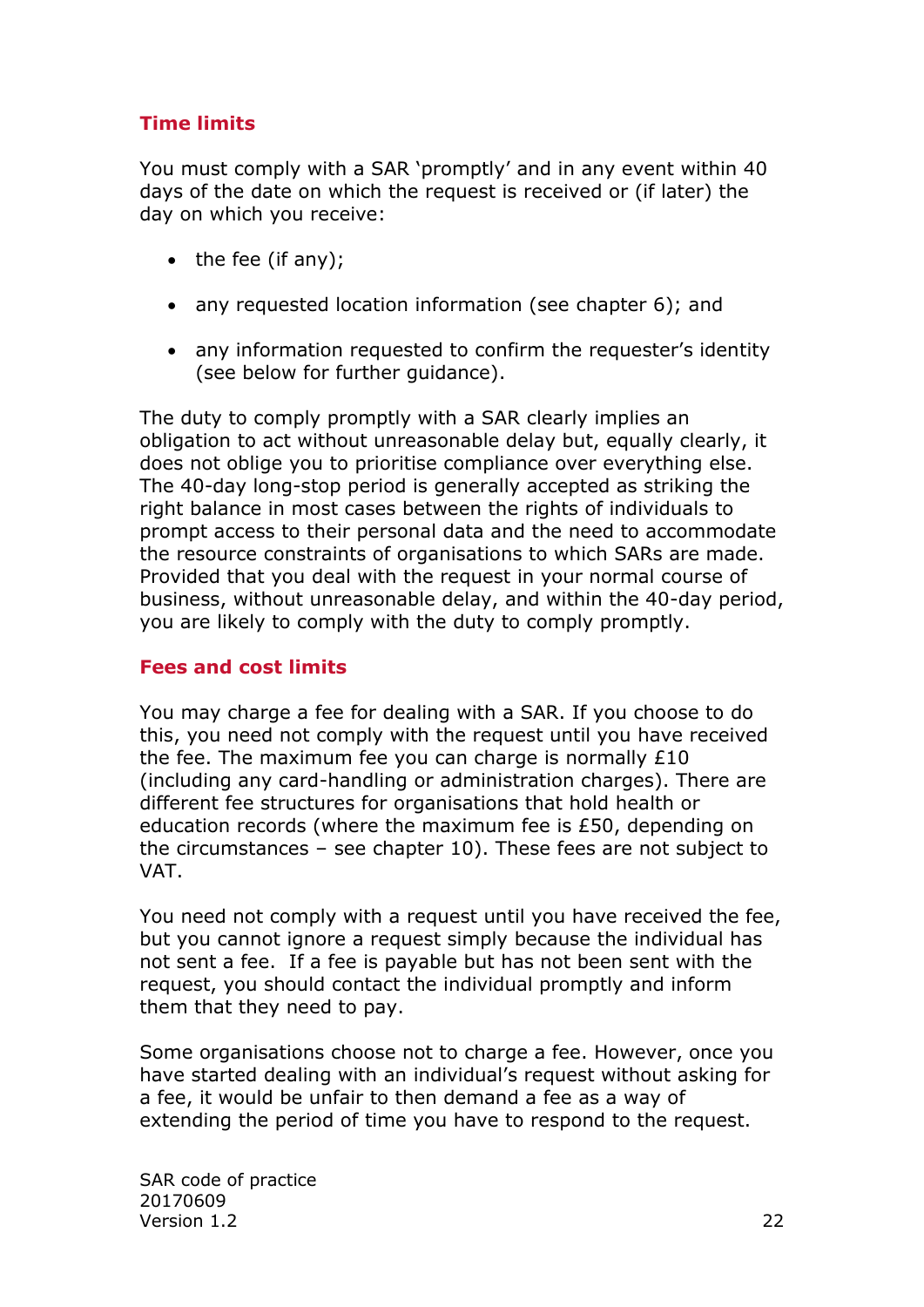In many cases the fee you may charge for dealing with a SAR will not cover the administrative costs of doing so. You must comply with the request regardless of this fact.

There is one narrowly defined situation in which the likely cost of complying with a SAR is relevant in determining whether an organisation must comply. Where a request relates to 'unstructured personal data' (as defined in section 9A(1) of the DPA) held by a public authority, the authority is not required to comply with the request if it estimates that the cost of doing so would exceed either £450 or £600. The relevant limit depends on the identity of the public authority (see the Freedom of Information and Data Protection (Appropriate Limit and Fees) Regulations 2004).

#### <span id="page-22-0"></span>**Making reasonable adjustments for disabled people**

Some disabled people find it difficult to communicate in writing, and may therefore have difficulty making a SAR. You may have a legal duty to make reasonable adjustments for such a person if they wish to make a SAR. Reasonable adjustments could include treating a verbal request for information as though it were a valid SAR. If the request is complex, it would be good practice for you to document it in an accessible format and to send it to the disabled person to confirm the details of the request.

You might also have to respond in a particular format that is accessible to the disabled person, such as Braille, large print, email or audio formats. If an individual thinks you have failed to make a reasonable adjustment, they may make a claim under the applicable equality legislation. Information about making a claim is available from the Equality and Human Rights Commission or from the Equality Commission for Northern Ireland.

#### <span id="page-22-1"></span>**Confirming the requester's identity**

To avoid personal data about one individual being sent to another, either accidentally or as a result of deception, you need to be satisfied that you know the identity of the requester. You can ask for enough information to judge whether the person making the request is the individual to whom the personal data relates (or a person authorised to make a SAR on their behalf).

The key point is that you must be reasonable about what you ask for. You should not request a lot more information if the identity of the person making the request is obvious to you. This is particularly the case when you have an ongoing relationship with the individual.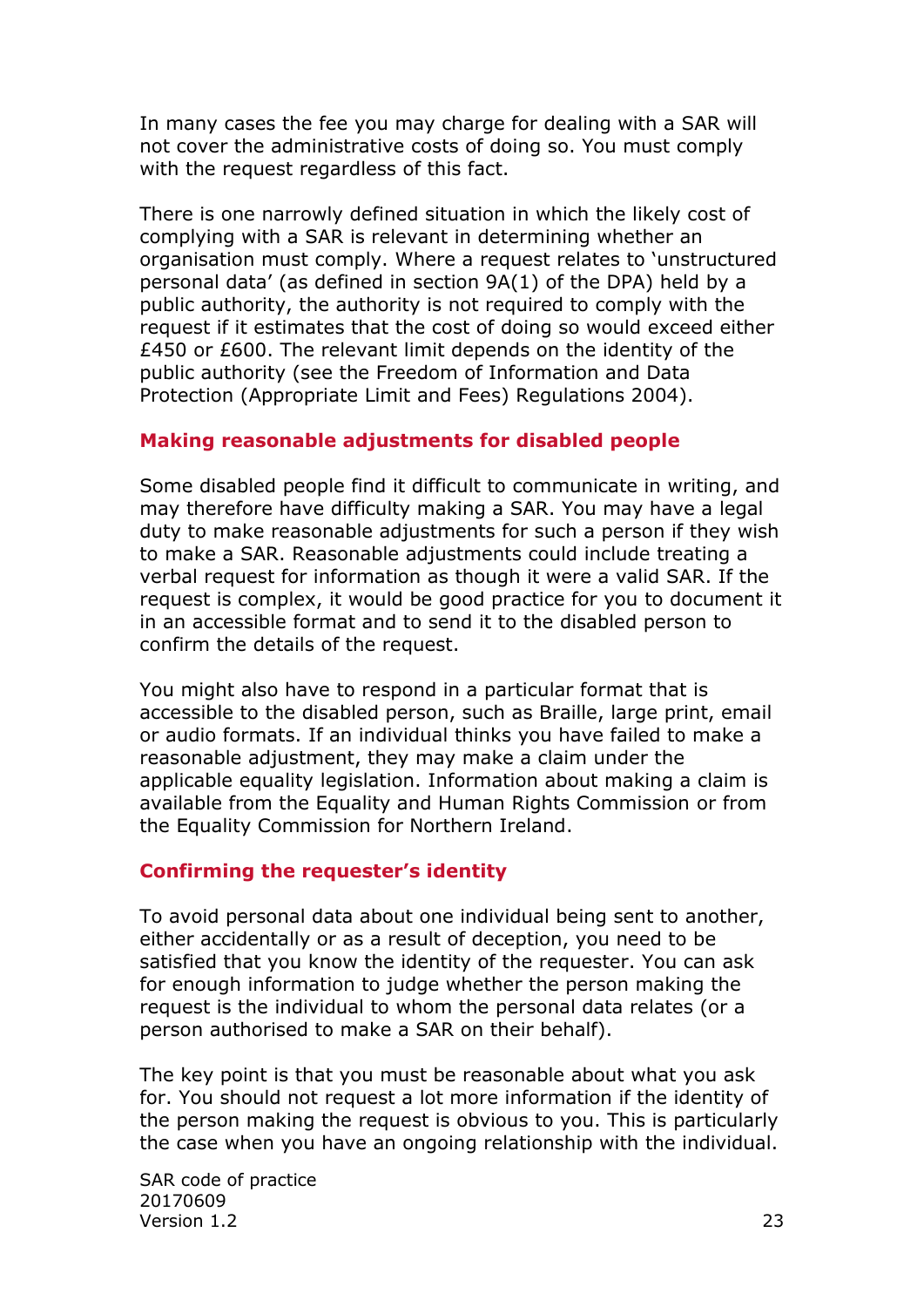#### **Example**

You have received a written SAR from a current employee. You know this employee personally and have even had a phone conversation with them about the request. Although your organisation's policy is to verify identity by asking for a copy of a utility bill, it would be unreasonable to do so in this case since you know the person making the request.

However, you should not assume that, on every occasion, the person making a request is who they say they are. In some cases, it is reasonable to ask the person making the request to verify their identity before sending them information.

#### **Example**

An online retailer receives a SAR by email from a customer. The customer has not used the site for some time and although the email address matches the company's records, the postal address given by the customer does not. In this situation, before responding to the request it would be reasonable to gather further information, which could be as simple as asking the customer to confirm other account details such as a customer reference number.

The means by which the SAR is delivered might affect your decision about whether you need to confirm the requester's identity. For example, if a request is made by means of an email account through which you have recently corresponded with the requester, you may feel it is safe to assume that the SAR has been made by the requester. On the other hand, if the request is made via a social networking website, it would be prudent to check it is a genuine request.

The level of checks you should make may depend on the possible harm and distress that inappropriate disclosure of the information could cause to the individual concerned.

#### **Example**

A GP practice receives a SAR from someone claiming to be a former patient. The name on the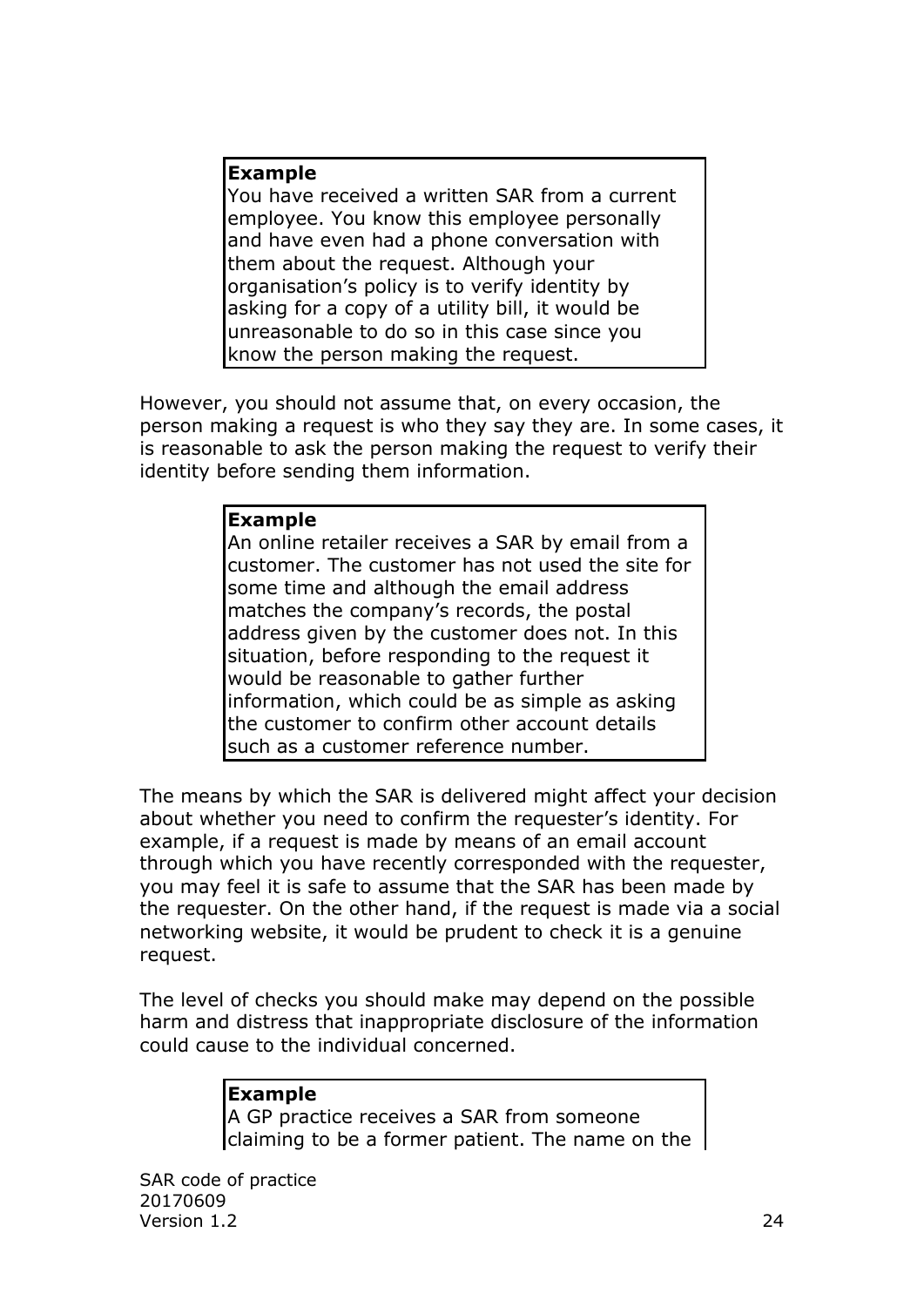request matches a record held by the practice, but there is nothing else in the request to enable the practice to be confident that the requester is the patient to whom the record relates. In this situation, it would be reasonable for the practice to ask for more information before responding to the request. The potential risk to the former patient of sending their health records to the wrong person is such that the practice is right to be cautious. They could ask the requester to provide more information, such as a document providing evidence of date of birth or passport.

Before supplying any information in response to a SAR, you should also check that you have the requester's correct postal or email address (or both). If you are supplying information by fax (and we recommend that you do so only if the requester specifically asks you to), then you must ensure that you are sending it to the correct fax number.

#### <span id="page-24-0"></span>**Where a requester dies before the response is provided**

As stated earlier, the definition of personal data covers "data which relate to a living individual". If a requester dies before a response is provided but the data controller received the SAR when the individual was living, it must provide the response to the individual's personal representatives. As a matter of good customer service we suggest that it would be advisable for data controllers who are aware that the data subject has died and who know the identity of the personal representative(s) to check with them if they in fact still wish to receive the information, before sending it.

#### <span id="page-24-1"></span>**Dealing with bulk requests**

Depending on the size of your organisation and the nature of your business, you may from time to time receive several (and possibly many) SARs in a short period of time. In the financial services sector, for example, it is not uncommon for 'bulk' requests to be made by claims management companies on behalf of multiple individuals.

Each SAR within a bulk request must be considered individually and responded to appropriately. The Information Commissioner acknowledges the potential resource implications of this duty but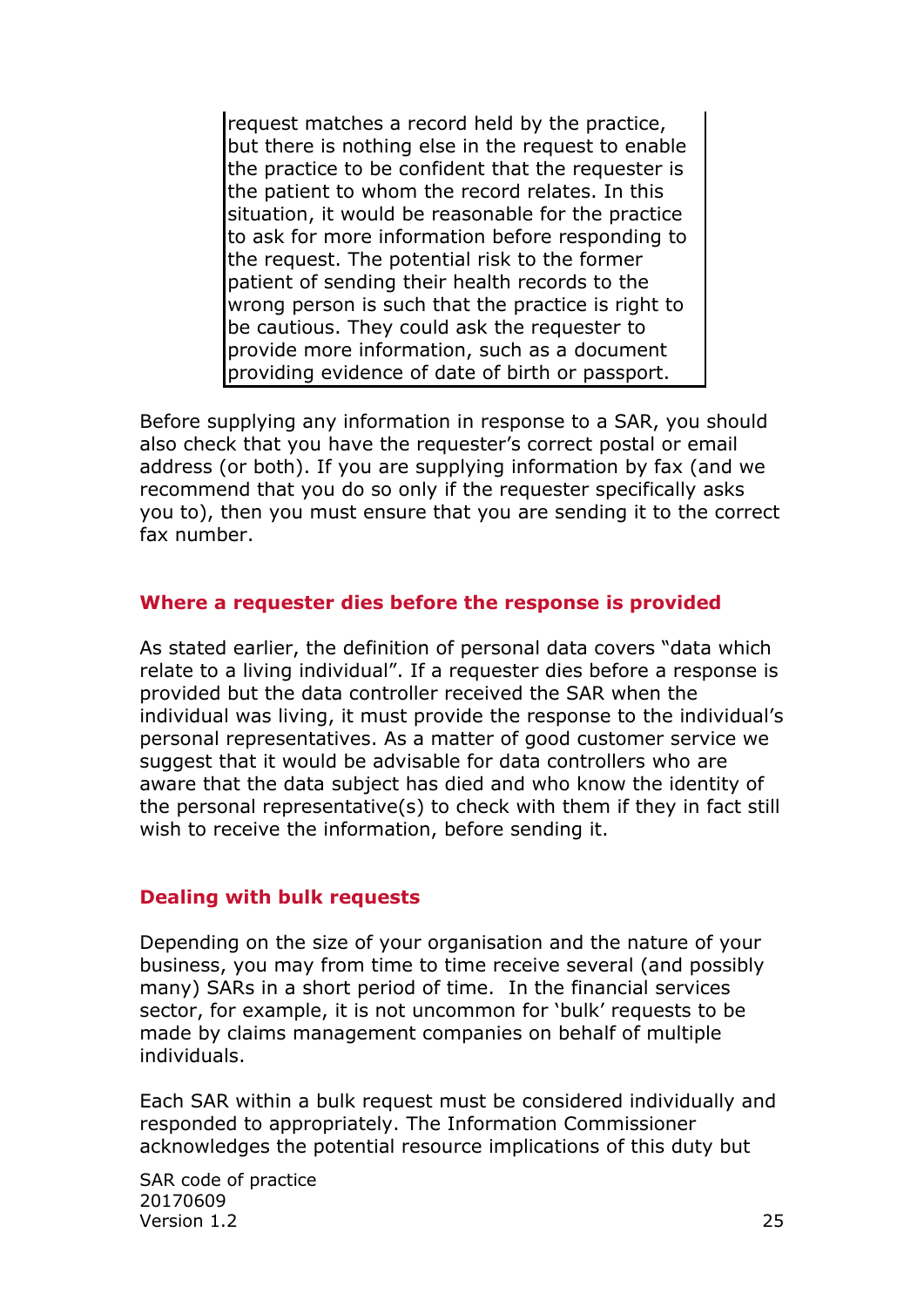recommends you bear in mind the following principles when dealing with high volumes of SARs:

- a SAR that is made as part of a bulk request has the same legal status as a SAR that is made individually;
- the purpose for which a SAR is made does not affect its validity, or your duty to respond to it;
- if the request is made by a third party on behalf of the individual concerned, you are entitled to satisfy yourself that the third party is authorised to make the request;
- you are also entitled to satisfy yourself as to the identity of the individual concerned;
- you must respond to the request even if you hold no information about the individual. Your response may obviously be very brief in such cases; and
- you should be prepared to respond to peaks in the volume of SARs you receive.

In considering a complaint about a SAR, the ICO will have regard to the volume of requests received by an organisation and the steps it has taken to ensure requests are dealt with appropriately even in the face of a high volume of similar requests. The organisation's size and resources are likely to be relevant factors. As we explain in chapter 11, the Information Commissioner has discretion as to whether to take enforcement action and would not take such action where it is clearly unreasonable to do so.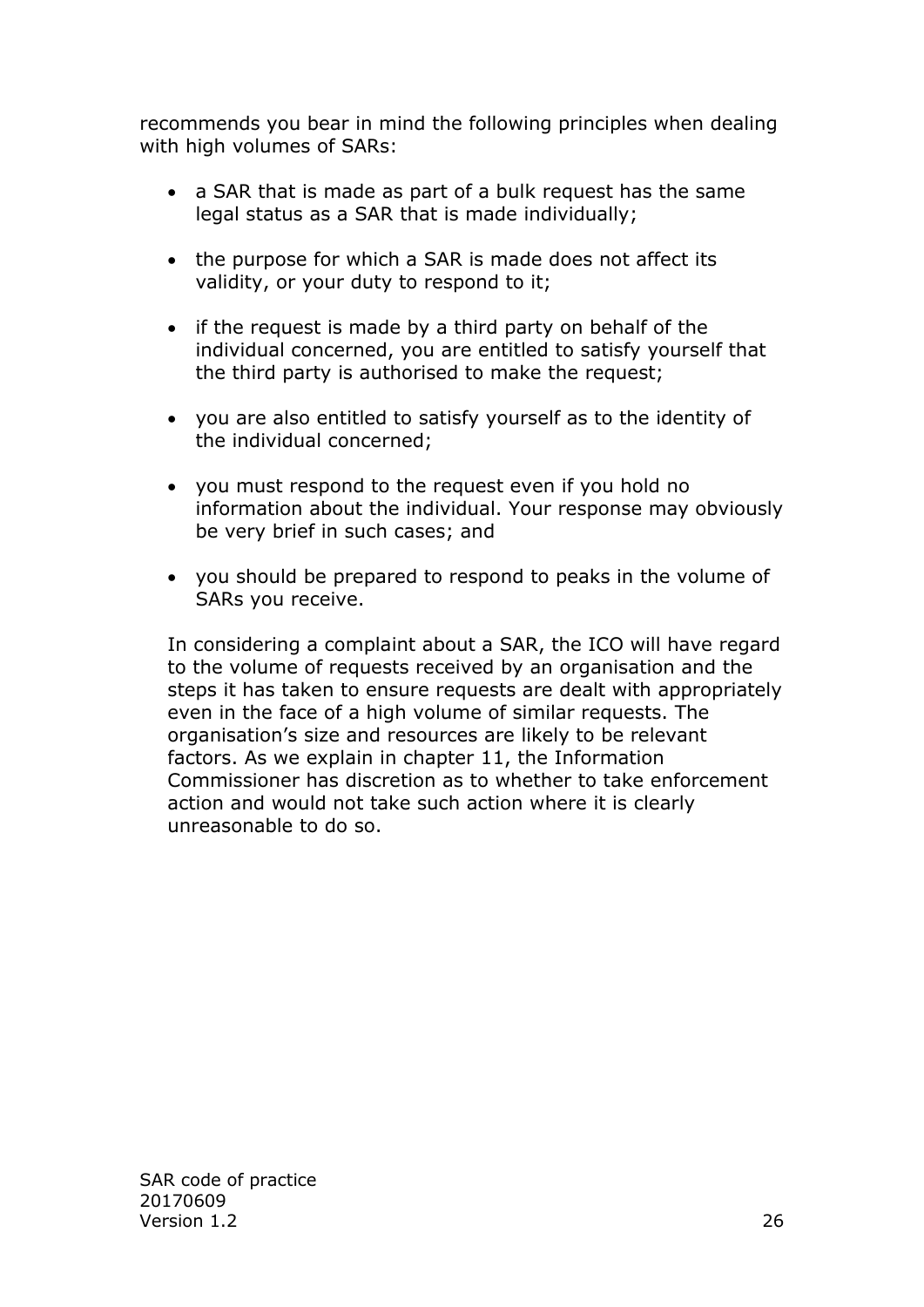An organisation that responds effectively to SARs might have the following indicators of good practice:

### **Managing expectations**

Guidance on the organisation's website mentions the 40-day time limit for responding to a SAR and each request is acknowledged with a letter or email informing the requester of the date by which a response must be provided. If there is a delay in dealing with the request for any reason, the organisation contacts the requester to explain the reason and the expected date for the response.

The response to a SAR includes an explanation of the searches that have been made to deal with the request and the information revealed by those searches. This helps the requester understand whether they have received all the information they are entitled to.

# **Logs and checklists**

The organisation logs receipt of SARs and updates it to monitor progress as the SAR is processed. The log includes copies of information supplied in response to the SAR, together with copies of any material withheld and an explanation why.

A standard checklist is used to ensure consistency in identity verification procedures and fee collection, and to ensure that the necessary information is obtained from relevant departments across the organisation. The checklist forms a cover-sheet on the file for each SAR received.

# **Systems, technology and contracts**

Reliable indexes, file contents pages, descriptions of documents and metadata and technical specifications for systems make it easier for those dealing with SARs to locate personal data, decide whose personal data it is and make decisions about its disclosure.

In a larger organisation, a dedicated IT system is used to process SARs. This enables the organisation effectively to manage and monitor requests received. The system records all correspondence, identity confirmation enquiries and fee payments. In addition it records details of the request, such as date received and date when response is due, and generates reports to monitor compliance.

Where a data processor is involved, the organisation ensures the data processor is aware of its obligations with regard to subject access before appointment. A clause specifying the organisation's requirements for SAR handling is included in the written contract.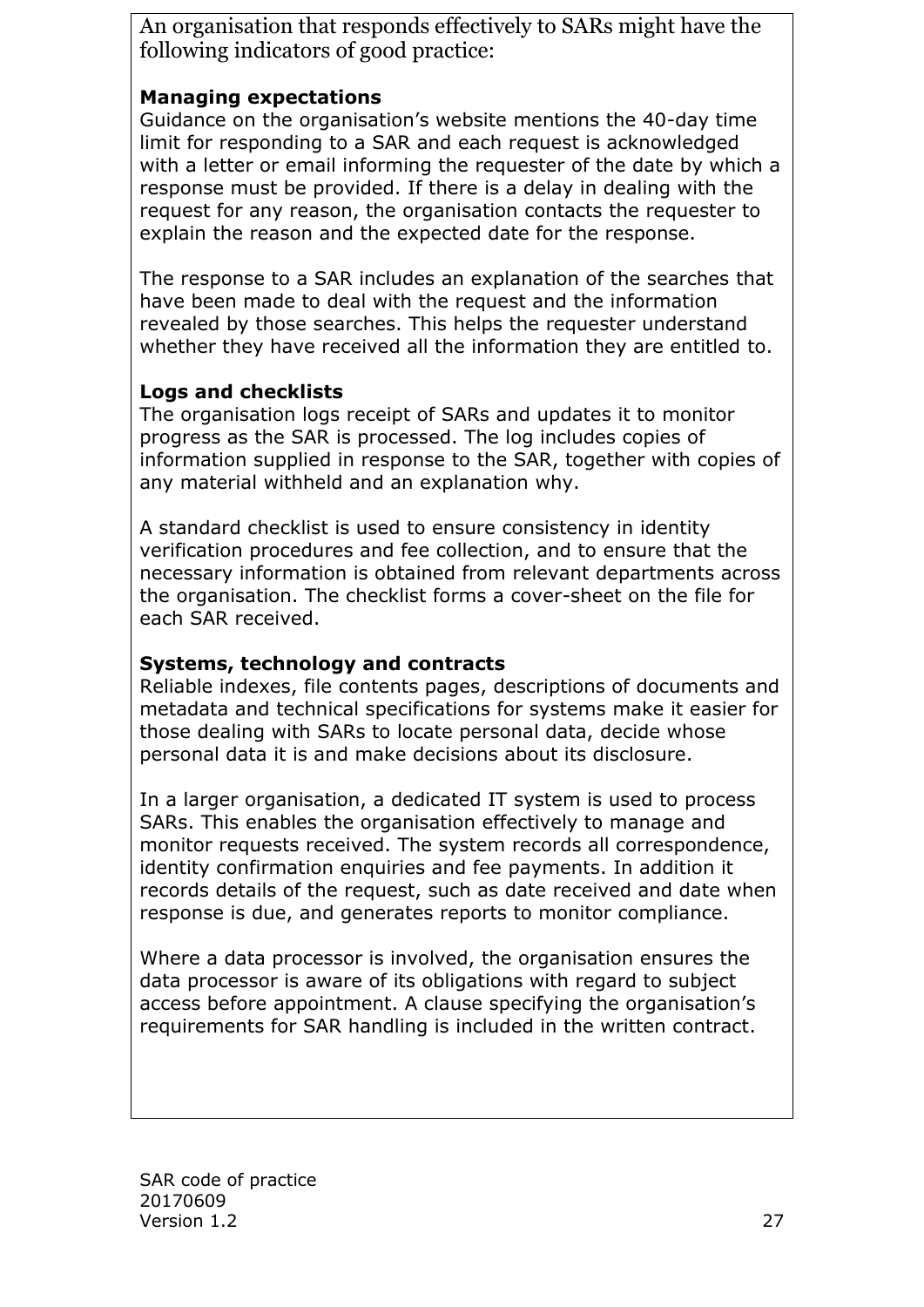# <span id="page-27-0"></span>6. Finding and retrieving the relevant information

## <span id="page-27-1"></span>**Extent of the duty to provide subject access**

Dealing with a subject access request (SAR) may be challenging. This might be because of the nature of the request, because of the amount of personal data involved, or because of the way certain information is held. In this chapter we consider the extent of the right of subject access in relation to categories of information that may be difficult to access. We also explain what additional information you may require from the requester to help you find the data they want.

The DPA places a high expectation on you to provide information in response to a SAR. As explained in chapter 5, you should ensure that your information management systems are well-designed and maintained, so you can efficiently locate and extract information requested by the data subjects whose personal data you process, as well as redact third party data where it is deemed necessary.

You should be prepared to make extensive efforts to find and retrieve the requested information. Even so, you are not required to do things that would be unreasonable or disproportionate to the importance of providing subject access to the information. Any decision on these matters should reflect the fact that the right of subject access is fundamental to data protection.

The DPA deals with the situation where supplying the requester with information in permanent form is impossible or would involve disproportionate effort by means of an exception in section 8(2): see chapter 8 for details.

# <span id="page-27-2"></span>**Clarifying the request**

Before responding to a SAR, you may ask the requester for information you reasonably need to find the personal data covered by the request. You need not comply with the SAR until you have received it. However, even if the relevant information is difficult to find and retrieve, it is not acceptable for you to delay responding to a SAR unless you reasonably require more information to help you find the data in question.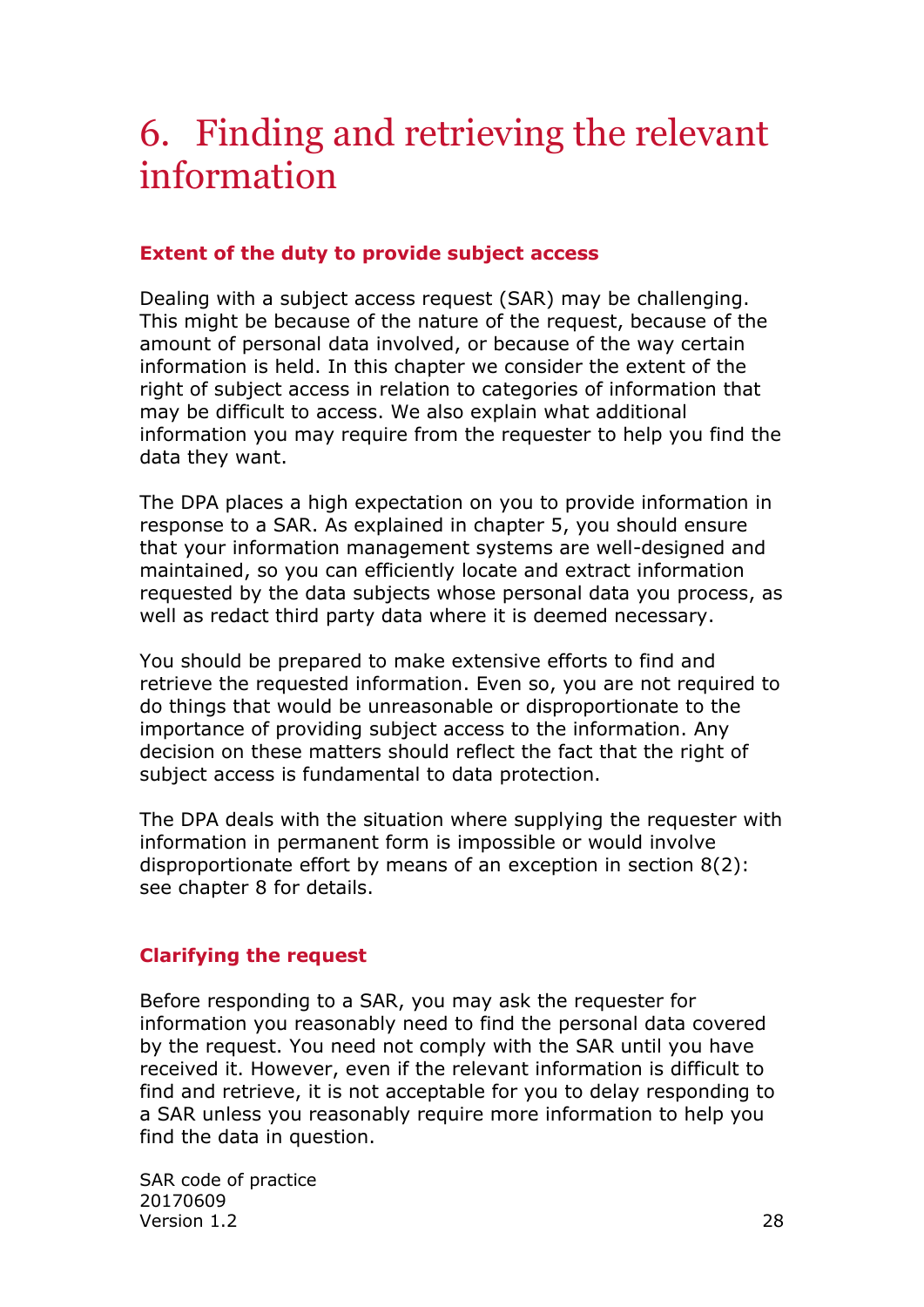#### **Example**

A chain of supermarkets is dealing with a general SAR from a member of staff at one of its branches. The person dealing with the request is satisfied that the staff member has been sent all information held in personnel files and in files held by his line manager. However, he complains that not all information about him was included in the response.

The employer should not ignore this complaint, but it would be reasonable to ask him for more details. For example, some of the information may be in emails, and the employer could reasonably ask for the approximate dates when the emails were sent and who sent them, to help find what he wants.

It might also be useful for the employer to ask if the member of staff is seeking information that does not relate to his employment. For example, he may be seeking information that relates to a complaint he made as a customer of the supermarket.

You cannot require the requester to narrow the scope of their request, but merely to provide additional details that will help you locate the requested information. So, if a requester asks for 'all the information you hold' about them, they are entitled to do that. You may ask them to provide information about the context in which information about them may have been processed, and about the likely dates when processing occurred, if this will help you deal with the request.

As with a request that is sent without the required fee, you should not ignore a request simply because you need more information from the requester. You should not delay in asking for this, but should ensure the requester knows you need more information and should tell them what details you need. Provided you have done that, the 40-day period for responding to the request does not begin to run until you have received the appropriate fee and any additional information you need.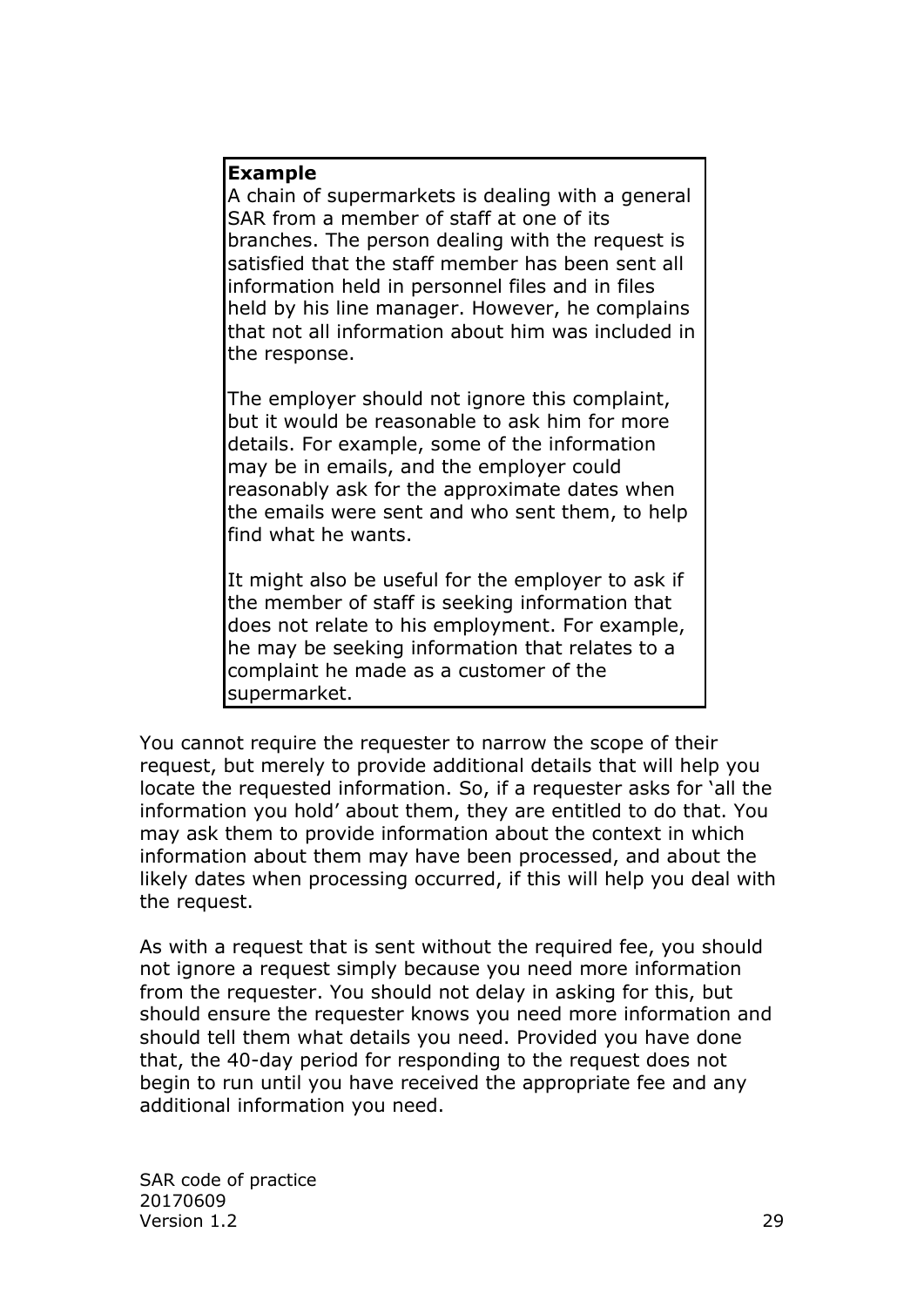The type of information it might be reasonable for you to ask for includes, where personal data is held in electronic form, information as to the type of electronic data being sought (application form, letter, email etc) and roughly when the data was created. This may help you identify whether the information sought is likely to have been deleted or archived (either printed off and held in a manual data archive, or removed from your 'live' electronic data systems and held in an electronic archive).

### <span id="page-29-0"></span>**Electronic records**

In most cases, information stored in electronic form can easily be found and retrieved. However, as it is very difficult to truly erase all electronic records, it is arguable that a requester might be entitled to request access to personal data that you do not have ready access to – because you still hold the data and, with time and varying degrees of technical expertise, you could retrieve it.

You are likely to have removed information from your 'live' systems in a number of different ways. The information may have been:

- 'archived' to storage;
- copied to back-up files; or
- 'deleted'.

#### <span id="page-29-1"></span>Archived information and back-up records

Generally speaking, information is archived because, although you wish to remove it from your live systems, you decide to retain a copy in case it is needed in the future.

You should have procedures in place to find and retrieve personal data that has been electronically archived or backed up. The process of accessing electronically archived or backed-up data may be more complicated than the process of accessing 'live' data. However, as you have decided to retain copies of the data for future reference, you will presumably be able to find the data, possibly with the aid of location information from the requester. So you will be required to provide such information in response to a SAR.

Electronic archive and back-up systems might not use such sophisticated search mechanisms as 'live' systems, and you may ask a requester to give you enough context about their request to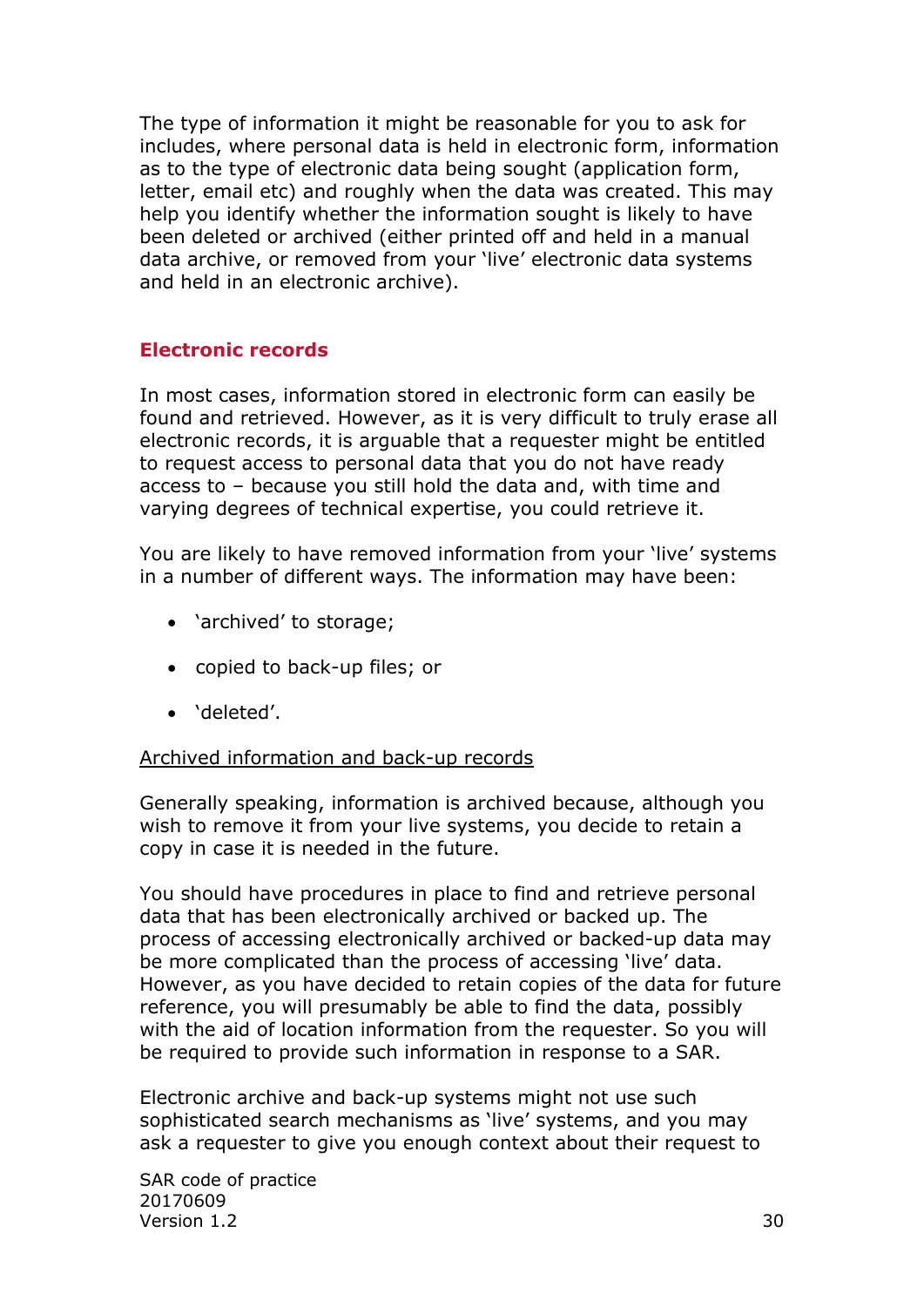enable you to make a targeted search. The requester's ability to provide it may significantly affect whether you can find what they want. Nevertheless, to the extent that your search mechanisms allow you to find archived or backed-up data for your own purposes, you should use the same effort to find information in order to respond to a SAR.

If a request relates specifically to back-up copies of information held on your 'live' systems, it is reasonable to consider whether there is any evidence that the back-up data differs materially from that which is held on the 'live' systems and which has been supplied to the requester. If there is no evidence that there is any material difference, the Information Commissioner would not seek to enforce the right of subject access in relation to the back-up records.

#### <span id="page-30-0"></span>Deleted information

Information is 'deleted' when you try to permanently discard it and you have no intention of ever trying to access it again. The Information Commissioner's view is that, if you delete personal data held in electronic form by removing it (as far as possible) from your computer systems, the fact that expensive technical expertise might enable it to be recreated does not mean you must go to such efforts to respond to a SAR. The Commissioner would not seek to take enforcement action against an organisation that has failed to use extreme measures to recreate previously 'deleted' personal data held in electronic form. The Commissioner does not require organisations to expend time and effort reconstituting information that they have deleted as part of their general records management.

In coming to this view, the Information Commissioner has considered that the purpose of subject access is to enable individuals to find out what information is held about them, to check its accuracy and ensure it is up to date and, where information is incorrect, to request correction of the information or compensation if inaccuracies have caused them damage or distress. However, if you have deleted the information, you can no longer use it to make decisions affecting the individual. So any inaccuracies can have no effect as the information will no longer be accessed by you or anyone else.

For more information on deleted information, please see the ICO guidance on [Deleting personal data.](https://ico.org.uk/media/for-organisations/documents/1475/deleting_personal_data.pdf)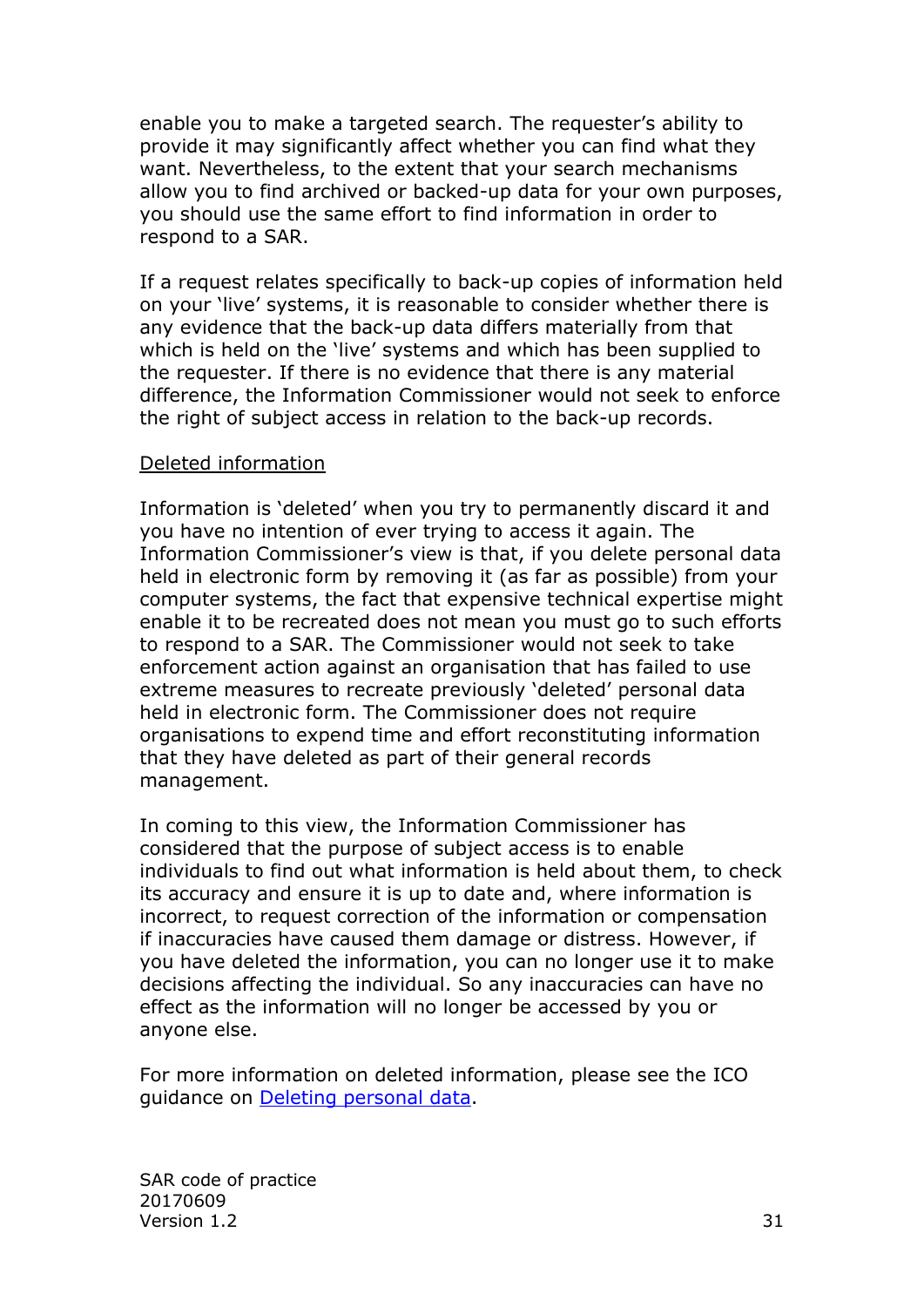#### <span id="page-31-0"></span>Information contained in emails

The contents of emails stored on your computer systems are, of course, a form of electronic record to which the general principles above apply. For the avoidance of doubt, the contents of an email should not be regarded as deleted merely because it has been moved to a user's 'Deleted items' folder.

It may be particularly difficult to find information to which a SAR relates if it is contained in emails that have been archived and removed from your 'live' systems. Nevertheless, the right of subject access is not limited to the personal data which it would be easy for you to provide, and the disproportionate effort exception (see Chapter 8 for more detail) cannot be used to justify a blanket refusal of a SAR, as it requires you to do whatever is proportionate in the circumstances. You may, of course, ask the requester to give you some context that would help you find what they want.

Usually, once you have found the relevant emails, the cost of supplying a copy of the personal data within them is unlikely to be prohibitive.

#### <span id="page-31-1"></span>Information stored on personal computer equipment

You are only obliged to provide personal data in response to a SAR if you are a data controller in respect of that data. In most cases, therefore, you do not have to supply personal data if it is stored on someone else's computer systems rather than your own (the obvious exception being where that person is a data processor (see chapter 5)). However, if the requester's personal data is stored on equipment belonging to your staff (such as smartphones or home computers) or in private email accounts, what is the position when you receive a SAR?

It is good practice to have a policy restricting the circumstances in which staff may hold information about customers, contacts, or other employees on their own devices or in private email accounts. Some organisations enable staff to access their systems remotely (eg via a secure website), but most are likely to prohibit the holding of personal data on equipment the organisation does not control. Nevertheless, if you do permit staff to hold personal data on their own devices, they may be processing that data on your behalf, in which case it would be within the scope of a SAR you receive. The purpose for which the information is held, and its context, is likely to be relevant in this regard. We would not expect you to instruct staff to search their private emails or personal devices in response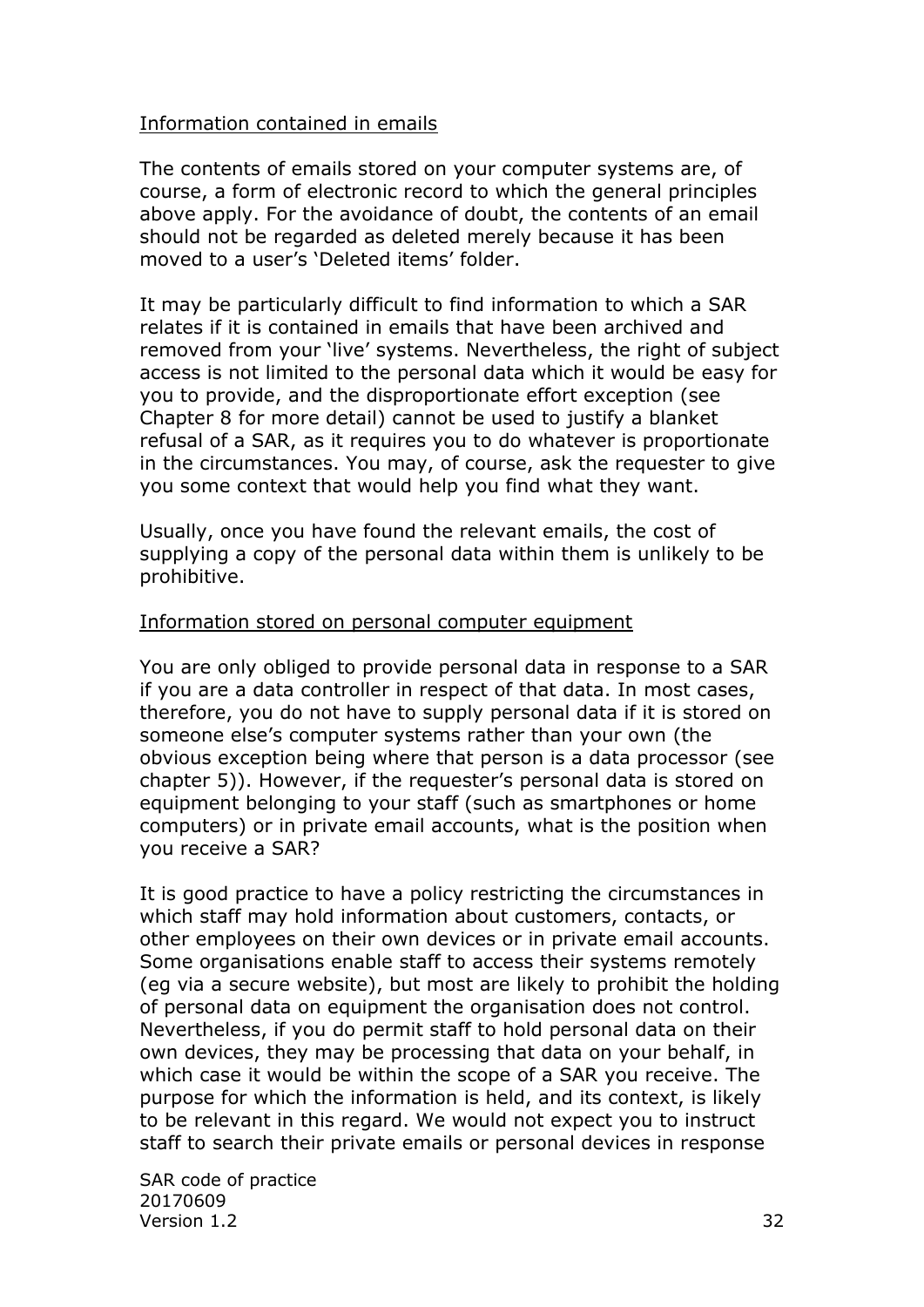to a SAR unless you have a good reason to believe they are holding relevant personal data.

For more advice about what you need to consider when permitting the use of personal devices to process personal data for which you are responsible, see our [Bring your own device \(BYOD\) guidance.](https://ico.org.uk/media/for-organisations/documents/1563/ico_bring_your_own_device_byod_guidance.pdf)

As we explain in chapter 11, the Information Commissioner has discretion as to whether to take enforcement action where there has been a breach of the DPA. The Commissioner would not take such action where it is clearly unreasonable to do so.

### <span id="page-32-0"></span>**Other records**

If you hold information about the requester otherwise than in electronic form (eg in paper files or on microfiche records), you will need to decide whether it is covered by the right of subject access. You will need to make a similar decision if electronic records have been removed from your live systems and archived in nonelectronic form.

Whether the information in such hard-copy records is personal data accessible via the right of subject access will depend primarily on whether the non-electronic records are held in a 'relevant filing system' and also on whether the requester has given you enough context to enable you to find it.

For further guidance on relevant filing systems, see The [Guide to](http://www.ico.org.uk/for_organisations/data_protection/the_guide)  [Data Protection](http://www.ico.org.uk/for_organisations/data_protection/the_guide) and the guidance [FAQs and answers about relevant](https://ico.org.uk/media/for-organisations/documents/1592/relevant_filing_systems_faqs.pdf)  [filing systems](https://ico.org.uk/media/for-organisations/documents/1592/relevant_filing_systems_faqs.pdf) on our website. Broadly speaking, however, we consider that a relevant filing system exists where information about individuals is held in a sufficiently systematic, structured way as to allow ready access to specific information about those individuals.

# <span id="page-32-1"></span>**Amending data following receipt of a SAR**

The DPA specifies that a SAR relates to the data held at the time the request was received. However, in many cases, routine use of the data may result in it being amended or even deleted while you are dealing with the request. So it would be reasonable for you to supply the information you hold when you send out a response, even if this is different to that held when you received the request.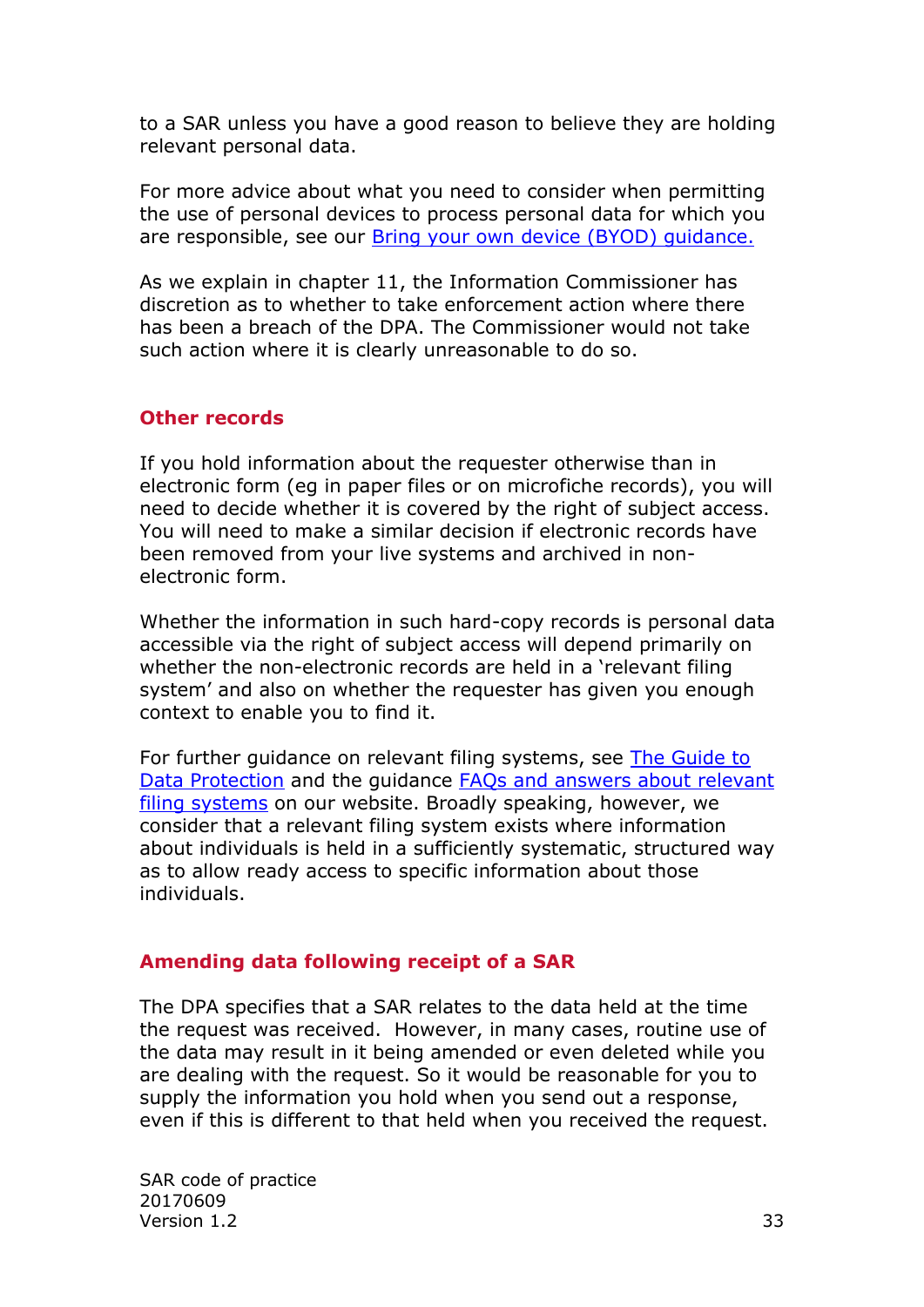However, it is not acceptable to amend or delete the data if you would not otherwise have done so. For organisations subject to the Freedom of Information Act (FOIA), it is an offence to make such an amendment with the intention of preventing its disclosure.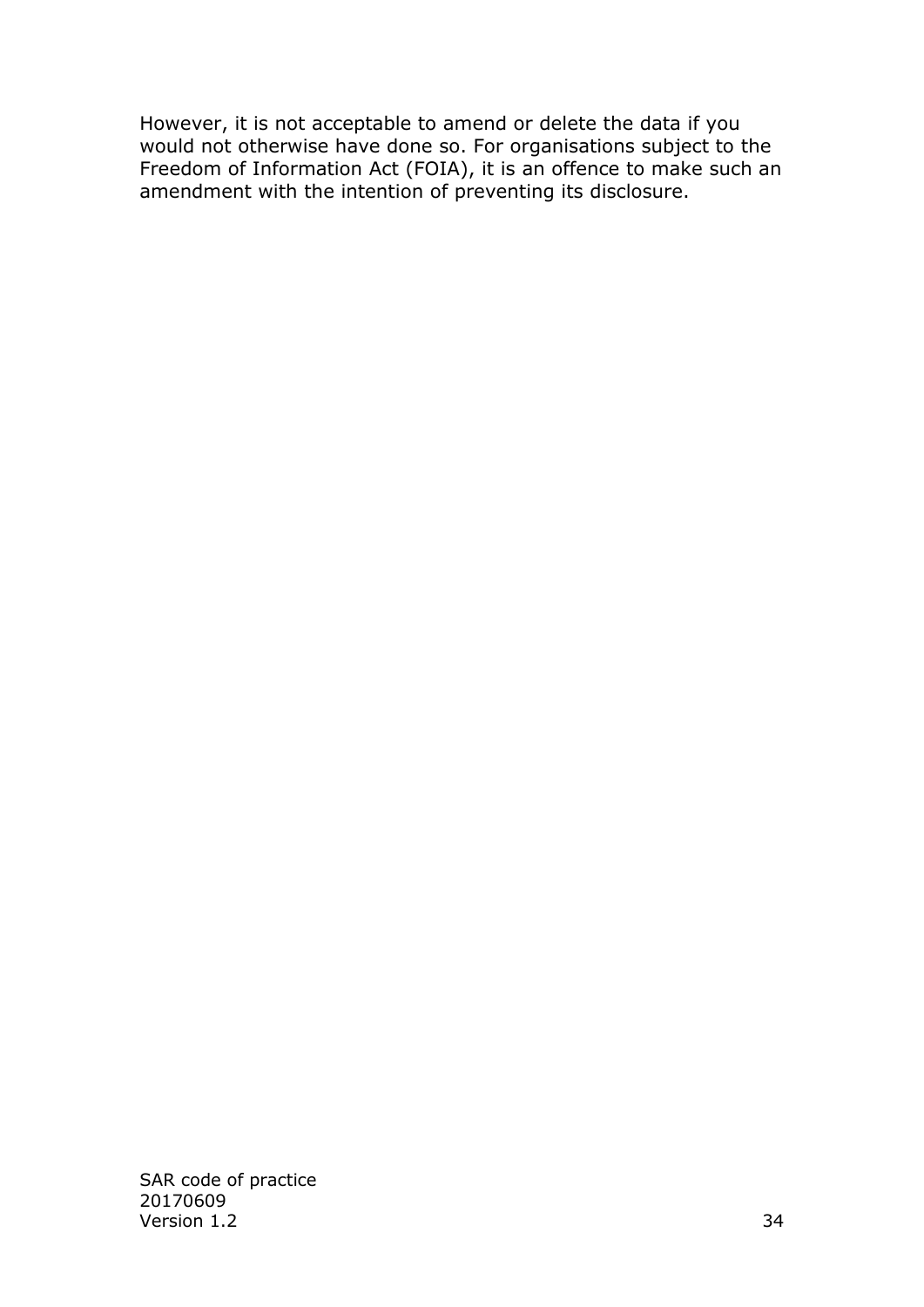An organisation that is effective in finding and retrieving the information it needs to respond to a SAR might have the following indicators of good practice:

# **Seeking clarification**

There is an optional standard form for making a SAR. The form invites the requester to give details of the specific information requested. Often, by narrowing the scope of the request (where feasible) you can avoid making unnecessary searches or sending the requester large amounts of information they do not want or expect.

As part of the SAR logging process, the clarity of the request is checked. If it is not immediately obvious what the request relates to or where the required personal information is located, the organisation contacts the requester by phone to seek clarification.

A check is also made to ensure that the organisation knows the address where it will send the response.

# **Asset registers**

An information asset register is in place that states where and how personal data is stored. This helps speed up the process of locating the information required to respond to SARs. Information asset owners are in place and the register is regularly reviewed to ensure it is kept up to date.

# **Retention and deletion policies**

There are documented retention and deletion policies relating to the personal information the organisation holds. Different retention periods apply to different classes of information, depending on the purpose for which it is held.

# **Monitoring**

If the organisation receives a significant volume of SARs, appropriate governance structures are in place to ensure they are processed and responded to effectively. For example, the team responsible for dealing with SARs holds weekly meetings to discuss SARs' progress and to investigate any cases that appear to be facing delay.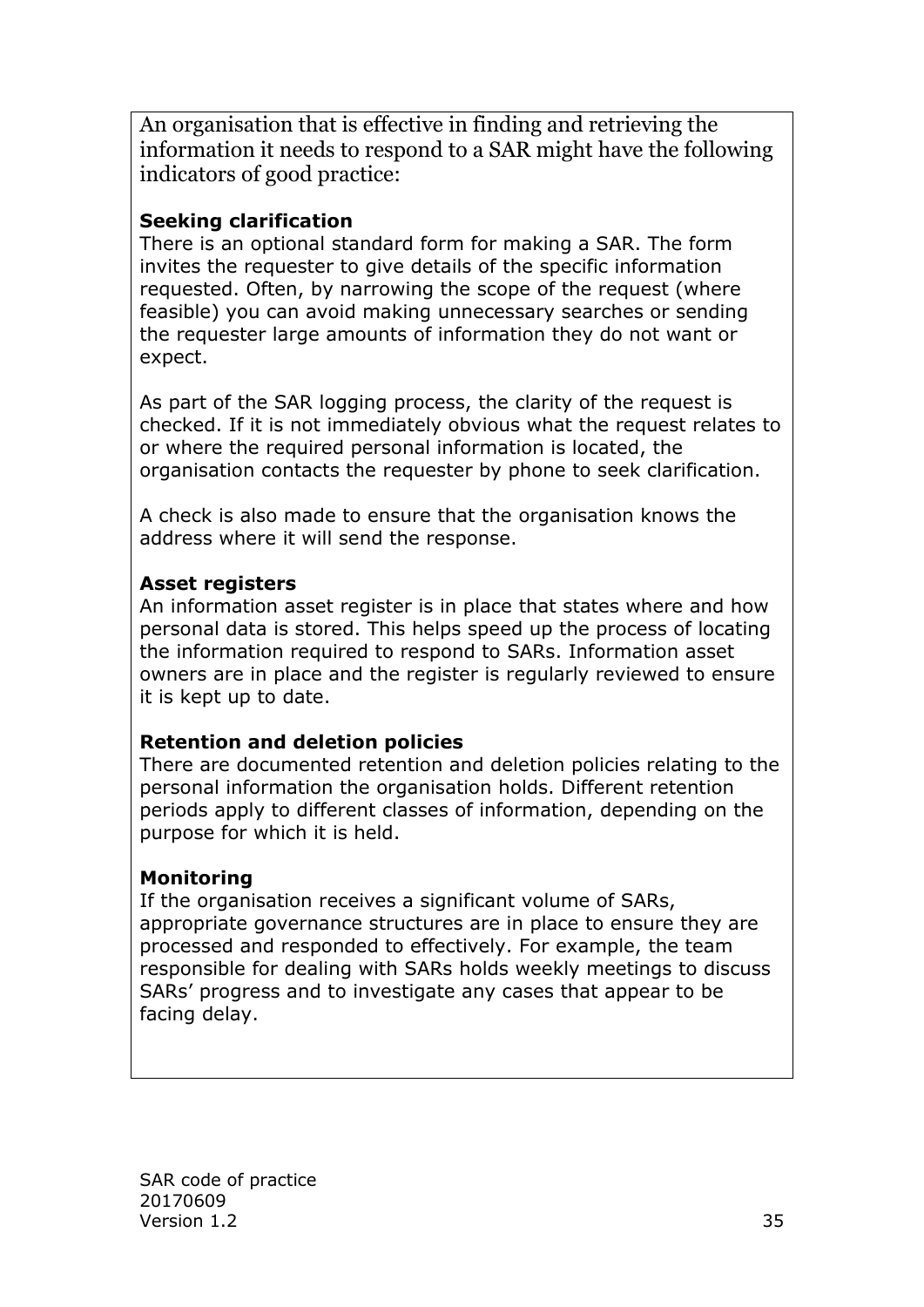# <span id="page-35-0"></span>7. Dealing with subject access requests involving other people's information

# <span id="page-35-1"></span>**The basic rule**

Responding to a subject access request (SAR) may involve providing information that relates both to the requester and another individual.

### **Example**

An employee makes a request to her employer for a copy of her human resources file. The file contains information identifying managers and colleagues who have contributed to (or are discussed in) that file. This will require you to reconcile the requesting employee's right of access with the third parties' rights in respect of their own personal data.

The Data Protection Act 1998 (DPA) says you do not have to comply with a SAR if to do so would mean disclosing information about another individual who can be identified from that information, except where:

- the other individual has consented to the disclosure; or
- it is reasonable in all the circumstances to comply with the request without that individual's consent.

So, although you may sometimes be able to disclose information relating to a third party, you need to decide whether it is appropriate to do so in each case. This decision will involve balancing the data subject's right of access against the other individual's rights in respect of their own personal data. If the other person consents to you disclosing the information about them, it would be unreasonable not to do so. However, if there is no such consent, you must decide whether to disclose the information anyway.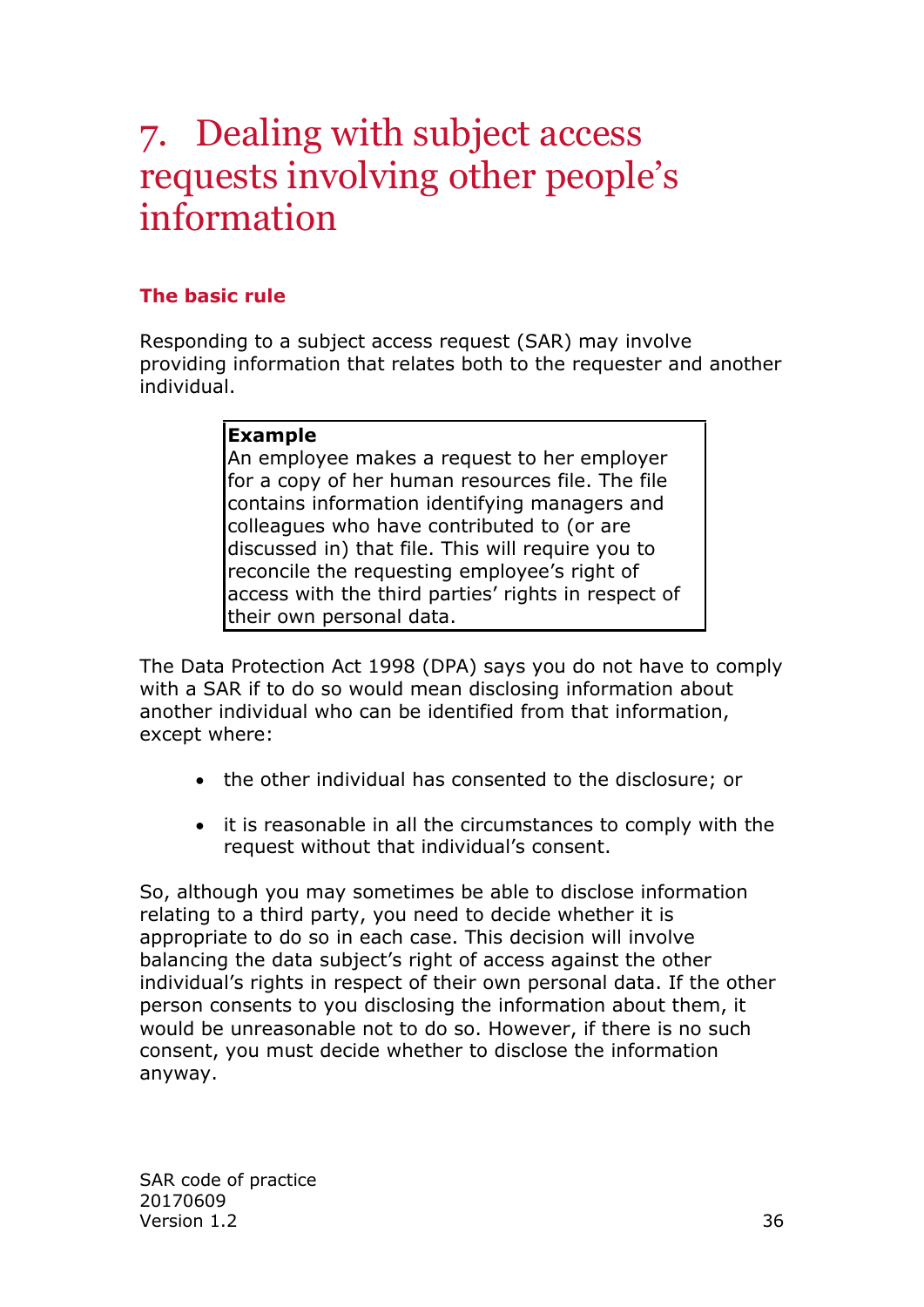You should make decisions about disclosing third-party information on a case-by-case basis. You must not apply a blanket policy of withholding it.

For the avoidance of doubt, you cannot refuse to provide subject access to personal data about an individual simply because you obtained that data from a third party. The rules about third-party information, described in this chapter, apply only to personal data that includes information about the individual who is the subject of the request and information about someone else.

## <span id="page-36-0"></span>**Three-step approach to dealing with information about third parties**

To help you decide whether to disclose information relating to a third-party individual, it helps to follow the three-step process described below. The ICO guidance [Access to information held in](https://ico.org.uk/media/for-organisations/documents/1179/access_to_information_held_in_complaint_files.pdf)  [complaint files](https://ico.org.uk/media/for-organisations/documents/1179/access_to_information_held_in_complaint_files.pdf) also gives more advice about this.

### **Step 1 – Does the request require the disclosure of information that identifies a third party?**

You should consider whether it is possible to comply with the request without revealing information that relates to and identifies a third-party individual. In doing so, you should take into account the information you are disclosing **and** any information you reasonably believe the person making the request may have, or may get hold of, that would identify the third-party individual.

#### **Example**

In the previous example about a request for an employee's human resources file, even if a particular manager is only referred to by their job title it is likely they will still be identifiable based on information already known to the employee making the request.

As your obligation is to provide information rather than documents, you may delete names or edit documents if the third-party information does not form part of the requested information.

However, if it is impossible to separate the third-party information from that requested and still comply with the request, you need to take account of the following considerations.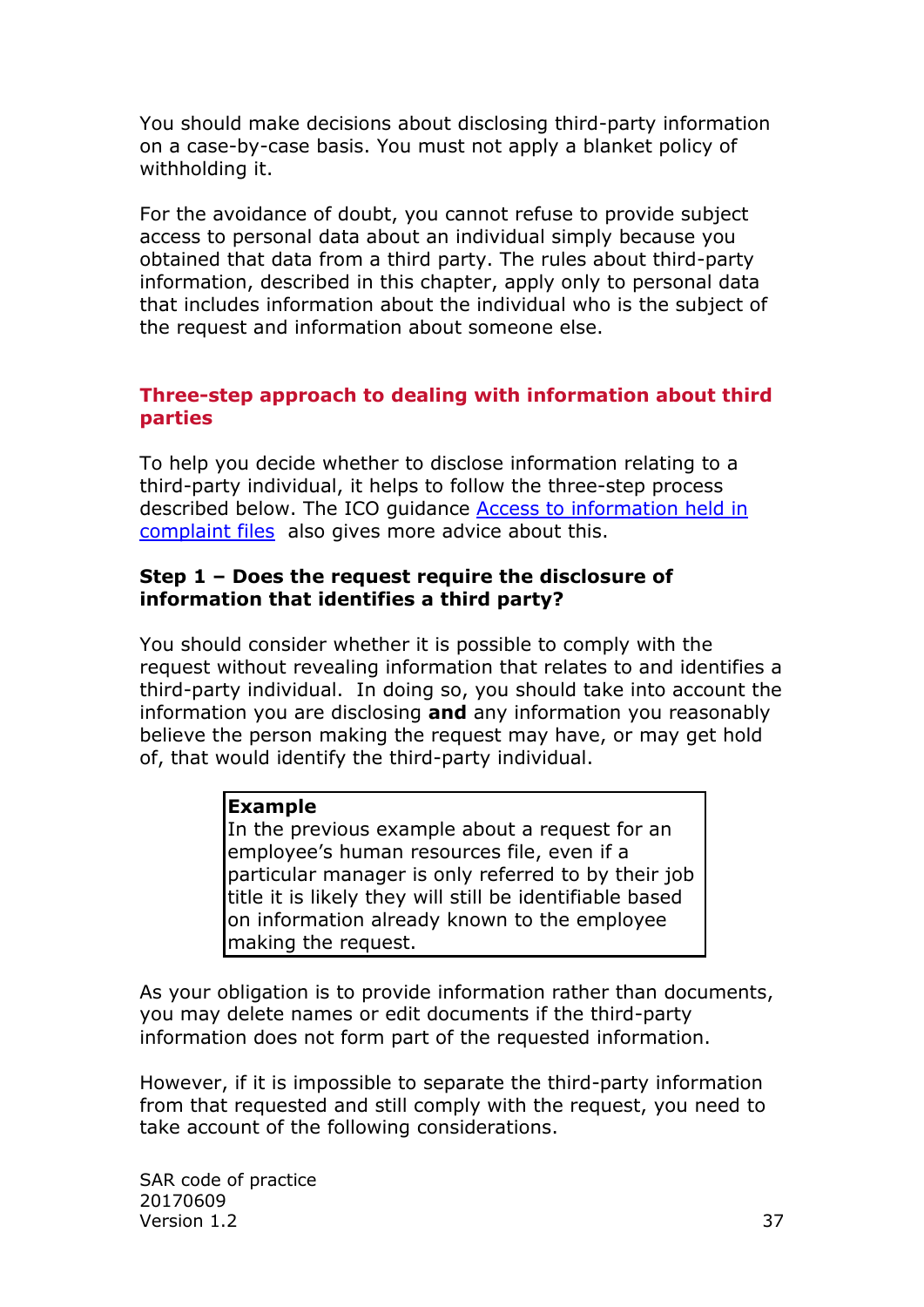# **Step 2 – Has the third-party individual consented?**

In practice, the clearest basis for justifying the disclosure of thirdparty information in response to a SAR is that the third party has given their consent. It is therefore good practice to ask relevant third parties for consent to the disclosure of their personal data in response to a SAR.

However, you are not obliged to try to get consent and in some circumstances it will clearly be reasonable to disclose without trying to get consent, such as where the information concerned will be known to the requester anyway. Indeed it may not always be appropriate to try to get consent, for instance if to do so would inevitably involve a disclosure of personal data about the requester to the third party.

### **Step 3 – Would it be reasonable in all the circumstances to disclose without consent?**

In practice, it may sometimes be difficult to get third-party consent, eg the third party might refuse consent or might be difficult to find. If so, you must consider whether it is 'reasonable in all the circumstances' to disclose the information about the third party anyway.

The DPA provides a non-exhaustive list of factors to be taken into account when making this decision. These include:

- any duty of confidentiality owed to the third-party individual;
- any steps you have taken to try to get the third-party individual's consent;
- whether the third-party individual is capable of giving consent; and
- any stated refusal of consent by the third-party individual.

# <span id="page-37-0"></span>**Confidentiality**

Confidentiality is one of the factors you must take into account when deciding whether to disclose information about a third party without their consent. A duty of confidence arises where information that is not generally available to the public (that is, genuinely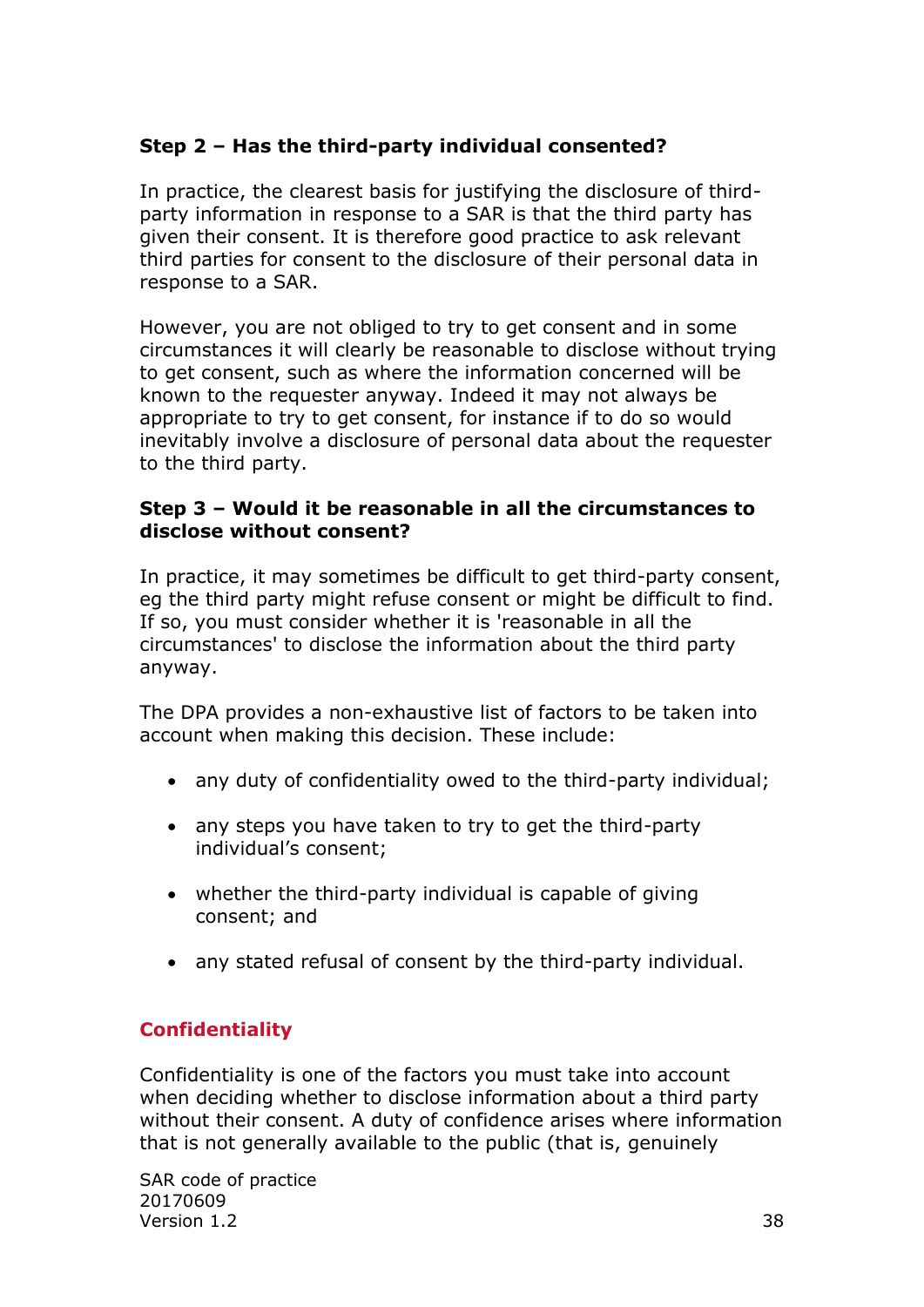'confidential' information) has been disclosed to you with the expectation it will remain confidential. This expectation might result from the relationship between the parties. For example, the following relationships would generally carry with them a duty of confidence in relation to information disclosed.

- Medical (doctor and patient)
- Employment (employer and employee)
- Legal (solicitor and client)
- Financial (bank and customer)
- Caring (counsellor and client)

However, you should not always assume confidentiality. For example, a duty of confidence does not arise merely because a letter is marked 'confidential' (although this marking may indicate an expectation of confidence). It may be that the information in such a letter is widely available elsewhere (and so does not have the 'necessary quality of confidence'), or there may be other factors, such as the public interest, which mean that an obligation of confidence does not arise.

In most cases where a duty of confidence does exist, it will usually be reasonable to withhold third-party information unless you have the third-party individual's consent to disclose it.

# <span id="page-38-0"></span>**Other relevant factors**

In addition to the factors listed in the DPA, the following points are likely to be relevant to a decision about whether it is reasonable to disclose information about a third party in response to a SAR.

- **Information generally known to the individual making the request.** If the third-party information has previously been provided to the individual making the request, is already known by them, or is generally available to the public, it will be more likely to be reasonable for you to disclose that information. It follows that third-party information relating to a member of staff (acting in the course of their duties), who is well known to the individual making the request through their previous dealings, would be more likely to be disclosed than information relating to an otherwise anonymous private individual.
- **Circumstances relating to the individual making the request.** The importance of the information to the requester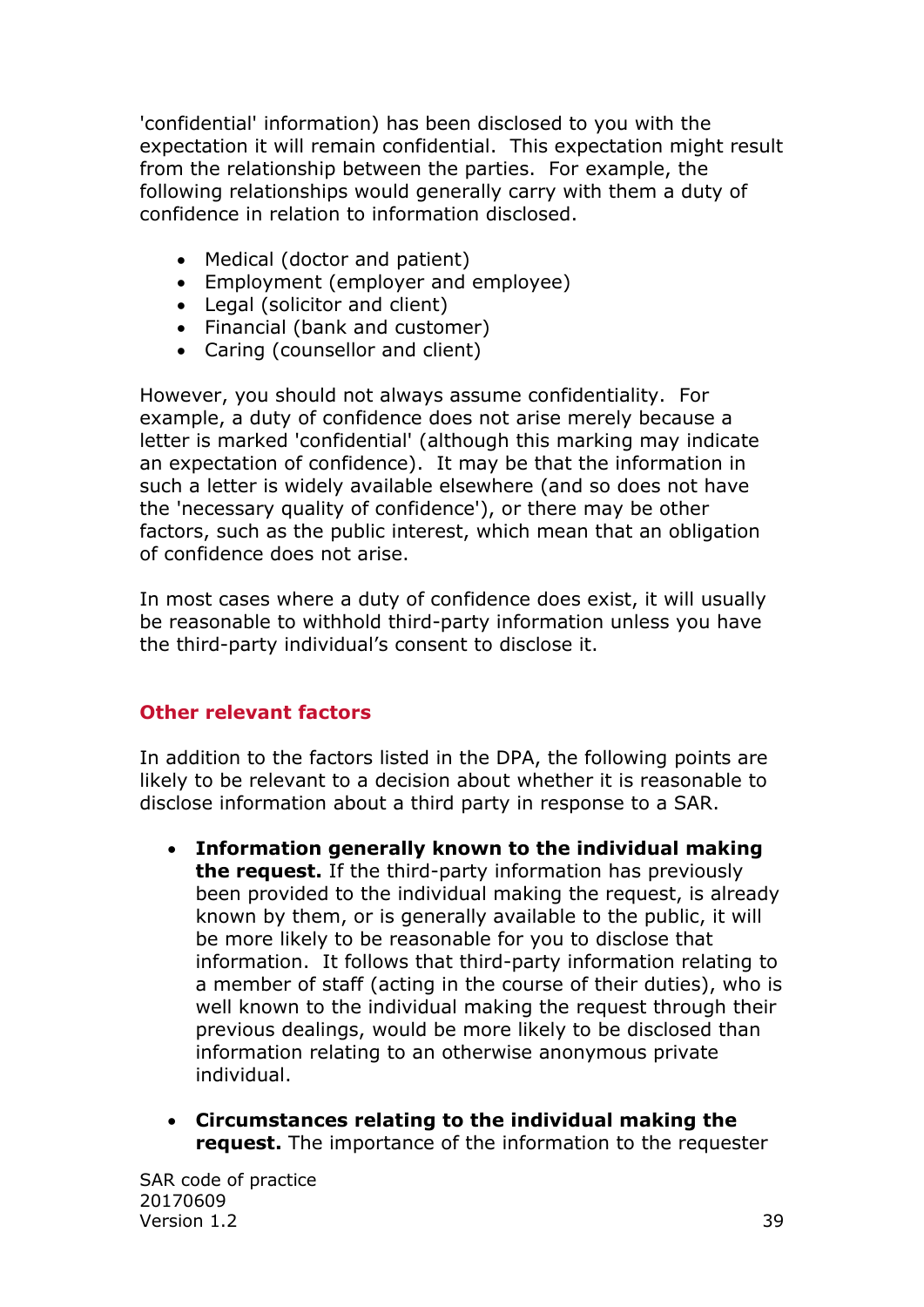is also a relevant factor. The need to preserve confidentiality for a third party must be weighed against the requester's right to access information about his or her life. Therefore, depending on the significance of the information to the requester, it may be appropriate to disclose it even where the third party has withheld consent.

 **Health, educational and social work records.** As explained in chapters 9 and 10, special rules govern subject access to health, educational and social-work records. In practice, these rules mean that relevant information about health, education or social work professionals (acting in their professional capacities) should usually be disclosed in response to a SAR.

#### <span id="page-39-0"></span>**Responding to the request**

Whether you decide to disclose information about a third party in response to a SAR or to withhold it, you will need to respond to the requester. If the third party has given their consent to disclosure of information about them or if you are satisfied that it is reasonable in all the circumstances to disclose it without consent, you should provide the information in the same way as any other information provided in response to the SAR.

If you have not got the consent of the third party and you are not satisfied that it would be reasonable in all the circumstances to disclose the third-party information, then you should withhold it. However, you are still obliged to communicate as much of the information requested as you can without disclosing the third-party individual's identity. Depending on the circumstances, it may be possible to provide some information, having edited or 'redacted' it to remove information that would identify the third-party individual.

You must be able to justify your decision to disclose or withhold information about a third party, so it is good practice to keep a record of what you decide, and why. For example, it would be sensible to note why you chose not to seek consent or why it was inappropriate to do so in the circumstances.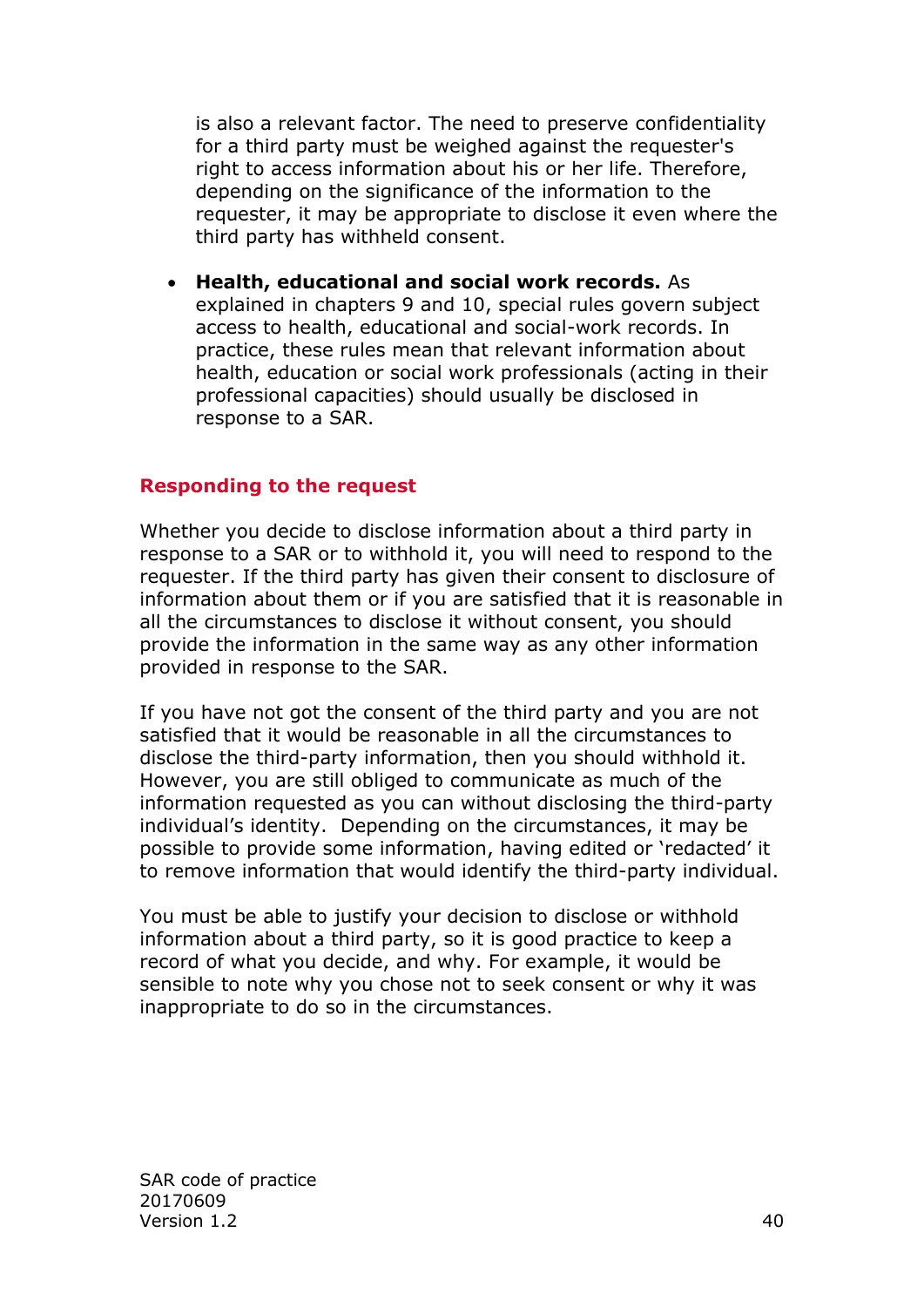# <span id="page-40-0"></span>8. Supplying information to the requester

# <span id="page-40-1"></span>**Information that must be supplied**

The focus of a subject access request (SAR) is usually the supply of a copy of the requester's personal data. In this chapter we consider a number of issues about supplying that information. However, you should remember that subject access entitles an individual to more than just a copy of their personal data. An individual is also entitled to be:

- told whether any personal data is being processed so, if you hold no personal data about the requester, you must still respond to let them know this;
- given a description of the personal data, the reasons it is being processed, and whether it will be given to any other organisations or people; and
- given details of the source of the data (if known).

This information might be contained in the copy of the personal data you supply. To the extent it is not, however, you must remember to supply this information in addition to a copy of the personal data itself when responding to a SAR.

The right to a description of other organisations or people to whom personal information may be given is a right to this information in general terms; it is not a right to receive the names of those organisations or people.

The requester may also ask for an explanation of the reasoning behind any automated decisions taken about him or her, such as a computer-generated decision to grant or deny credit, or an assessment of performance at work (except where this information is a trade secret). You only need to provide this additional information if it has been specifically requested.

Before supplying any information in response to a SAR, you should check that you have the requester's correct postal or email address (or both). If you are supplying information by fax (and we recommend that you do so only if the requester specifically asks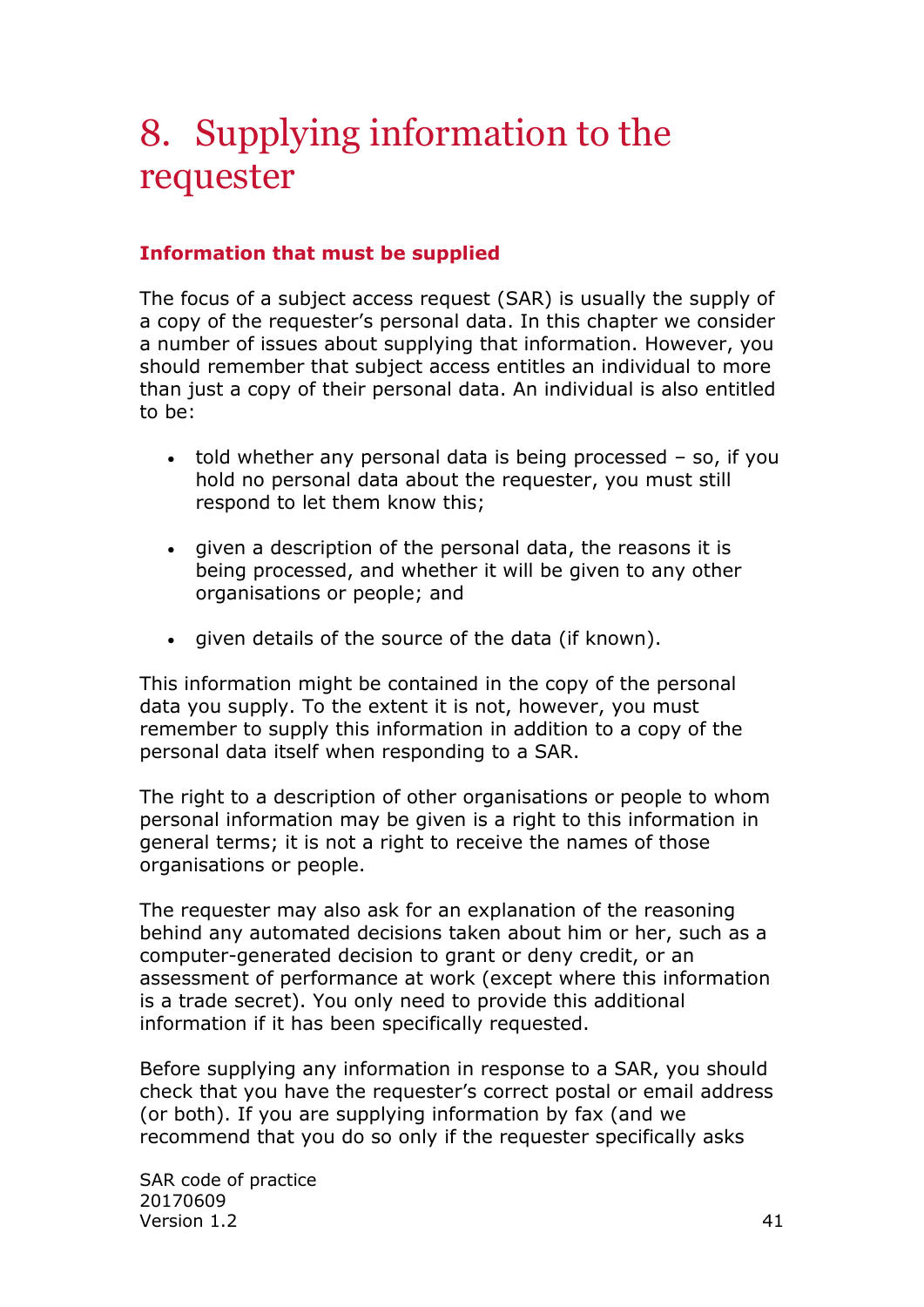you to), then you must ensure you are sending it to the correct fax number.

#### <span id="page-41-0"></span>**Deciding what information to supply**

Documents or files may contain a mixture of information that is the requester's personal data, personal data about other people and information that is not personal data at all. This means that sometimes you will need to consider each document within a file separately, and even the content of a particular document, to assess the information they contain.

It may be easier (and will be more helpful) to give a requester a mixture of all the personal data and ordinary information relevant to their request, rather than to look at every document in a file to decide whether or not it is their personal data. This approach is likely to be appropriate where none of the information is particularly sensitive or contentious or refers to third-party individuals.

### <span id="page-41-1"></span>**Form in which the information must be supplied**

Once you have located and retrieved the personal data that is relevant to the request, you must communicate it to the requester in intelligible form. In most cases, this information must be communicated to the requester by supplying him or her with a copy of it in permanent form. You may comply with this requirement by supplying a photocopy or print-out of the relevant information.

But if the requester has made a SAR electronically, they will probably be content – and may even prefer – to receive the response electronically too. It is good practice to check their preference. If they agree to receive information in electronic form, you will comply with the DPA by sending it in that form.

Some requesters are starting to ask for certain personal data (such as their domestic energy consumption data) to be supplied to them in an 'open re-usable format', for example a CSV file. Offering the data in this format makes it far easier for the data to be used by the requester under their control in relation to other services. The Information Commissioner would encourage you to consider the feasibility of enabling requesters to receive their data in open reusable formats, for appropriate datasets. Clearly, we recognise that the cost and practicality of doing so must be taken into account. Such an approach is consistent with the Government's 'Midata'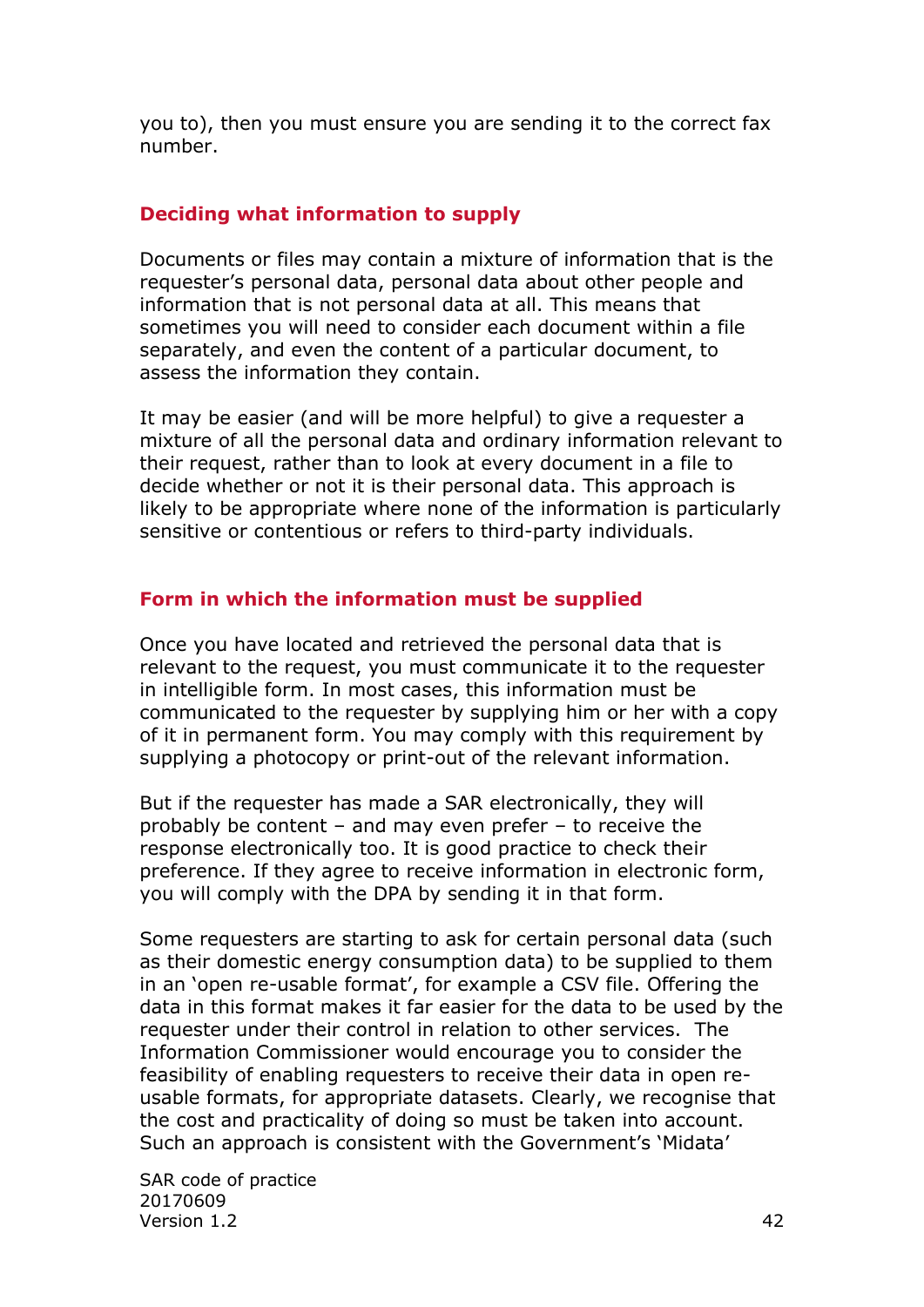project, which aims to allow people to view, access and use their personal and transaction data in a way that is portable and safe.

Subject access provides a right to see the information contained in personal data, rather than a right to see copies of the documents that include that information. You may therefore provide the information in the form of transcripts of relevant documents (or of sections of documents that contain the personal data), or by providing a print-out of the relevant information from your computer systems. Although the easiest way to provide the relevant information is often to supply copies of original documents, you are not obliged to do so.

# <span id="page-42-0"></span>**Explaining the information supplied**

The DPA requires that the information you supply to the individual is in intelligible form. At its most basic, this means the information should be understandable by the average person. However, the DPA does not require you to ensure that the information is provided in a form that is intelligible to the particular individual making the request.

#### **Example**

An individual makes a request for their personal data. When preparing the response, you notice that a lot of it is in coded form. For example, attendance at a particular training session is logged as 'A', while non-attendance at a similar event is logged as 'M'. Also, some of the information is in the form of handwritten notes that are difficult to read. Without access to the organisation's key or index to explain this information, it would be impossible for anyone outside the organisation to understand. In this case, the Act requires you to explain the meaning of the coded information. However, although it would be good practice to do so, the Act does not require you to decipher the poorly written notes, since the meaning of 'intelligible form' does not extend to 'make legible'.

#### **Example**

You receive a SAR from someone whose English comprehension skills are quite poor. You send a response and they ask you to translate the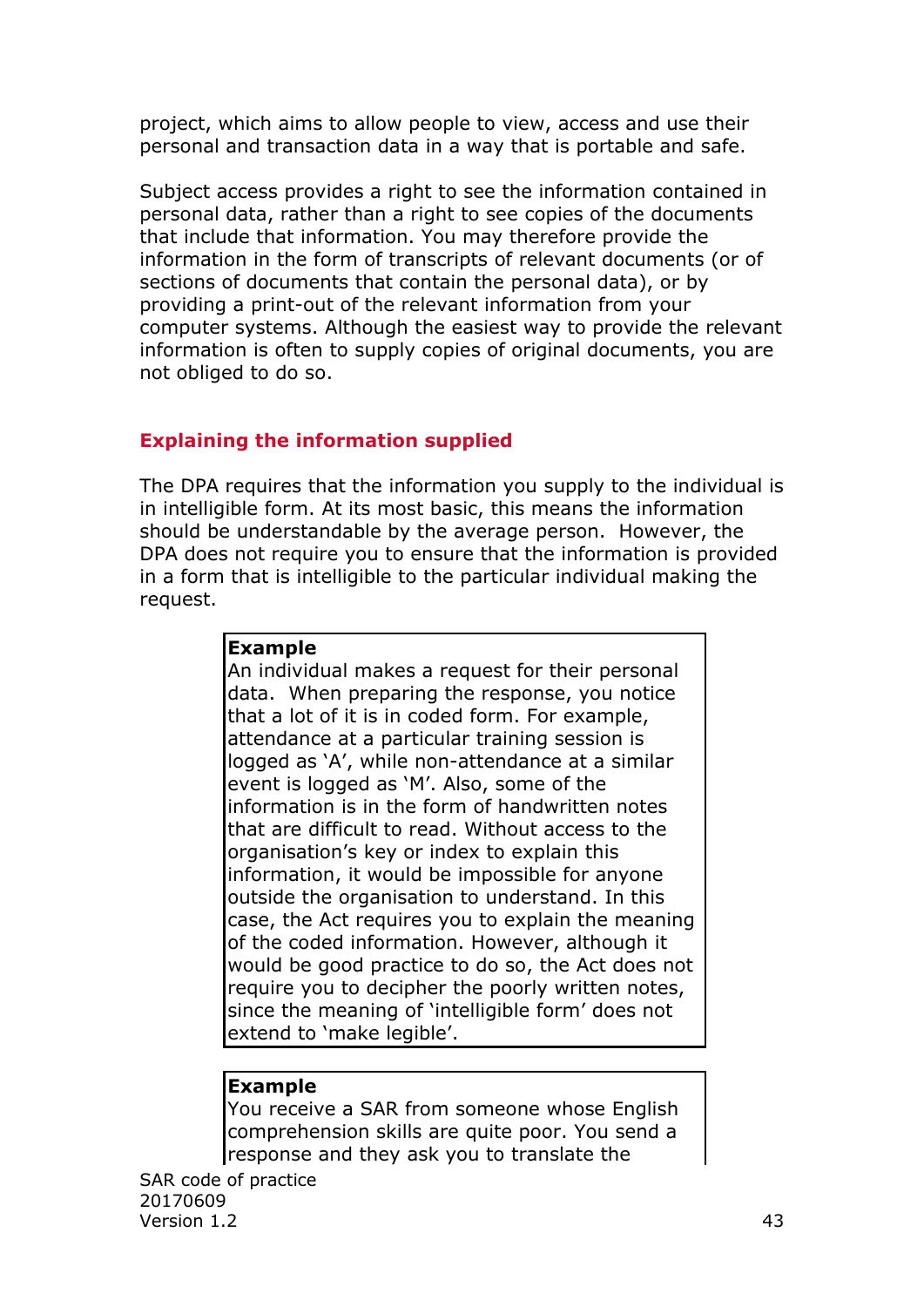information you sent them. The Act does not require you to do this since the information is in intelligible form, even if the person who receives it cannot understand all of it. However, it would be good practice for you to help them understand the information you hold about them.

#### **Example**

Your organisation is based in Wales and your language of business is Welsh, not English, which means the documents you hold are all in Welsh. You receive a SAR from someone who does not speak or understand Welsh. After receiving your response, they ask you to translate the information. The Act does not require you to do this since the information is in intelligible form, even if the person cannot understand it. However, it would be good practice for you to help them understand the information you hold about them. Of course there may also be a separate requirement for you to translate the information under Welsh-language legislation, but this falls outside the scope of the DPA.

# <span id="page-43-0"></span>**Supplying information in permanent form – how the 'disproportionate effort' exception applies**

There are two situations in which the obligation to supply the requester with a copy of the relevant information 'in permanent form' does not apply. The first is where the requester agrees to another arrangement, and the second is where the supply of such a copy is impossible or would involve disproportionate effort.

The 'disproportionate effort' exception is in section 8(2) of the DPA. The Court of Appeal has provided clarification as to its application in its 2017 judgments in the cases of Dawson-Damer <sup>1</sup>and Ittihadieh/Deer and Oxford University<sup>2</sup>.

The DPA does not define 'disproportionate effort', but the court has explained that there is scope for assessing whether, in the circumstances of a particular case, complying with a request by

SAR code of practice <sup>2</sup> [Ittihadieh v 5-11 Cheyne Gardens RTM Co Ltd & Ors; Deer v University of Oxford and](http://www.bailii.org/ew/cases/EWCA/Civ/2017/121.html) [University of Oxford v Deer](http://www.bailii.org/ew/cases/EWCA/Civ/2017/121.html)

<sup>-</sup><sup>1</sup> [Dawson-Damer & Ors v Taylor Wessing LLP \[2017\] EWCA Civ 74](http://www.bailii.org/ew/cases/EWCA/Civ/2017/74.html)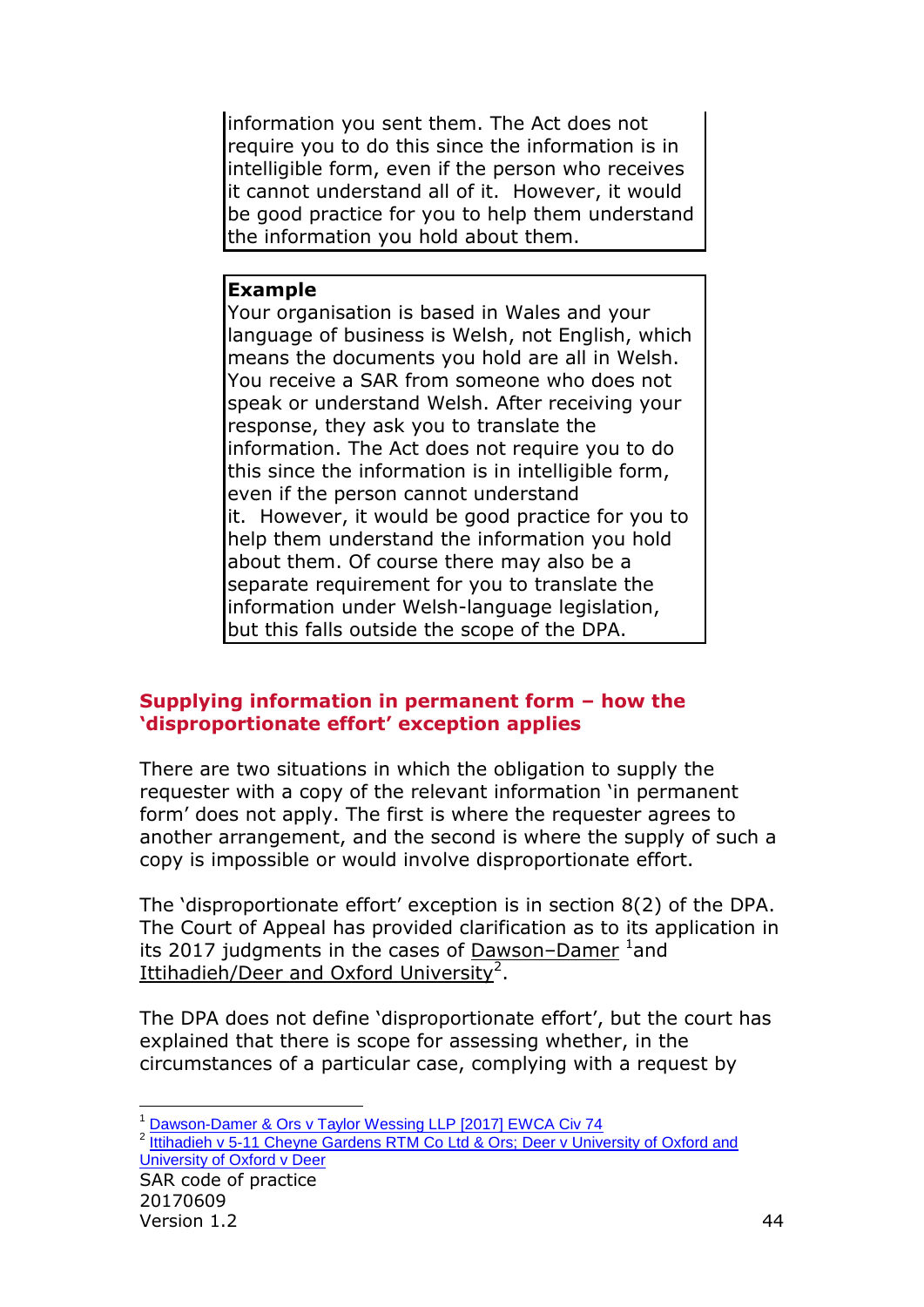supplying a copy of the requested information in permanent form would result in so much work or expense as to outweigh the requester's right of access to their personal data.

The court also made it clear that in assessing whether complying with a SAR would involve disproportionate effort under section 8(2)(a) you may take into account difficulties which occur throughout the process of complying with the request, including any difficulties you encounter in finding the requested information.

This approach accords with the concept of proportionality in EU law, on which the DPA is based. When responding to SARs, we expect you to evaluate the particular circumstances of each request, balancing any difficulties involved in complying with the request against the benefits the information might bring to the data subject, whilst bearing in mind the fundamental nature of the right of subject access.

In order to apply the exception, the burden of proof is on you as data controller to show that you have taken all reasonable steps to comply with the SAR, and that it would be disproportionate in all the circumstances of the case for you to take further steps.

We consider it good practice for you to engage with the applicant, having an open conversation about the information they require. This might help you to reduce the costs and effort that you would otherwise incur in searching for the information.

If we receive a complaint about your handling of a subject access request, we may take into account your readiness to engage with the applicant and balance this against the benefit and importance of the information to them, as well as taking into account their level of co-operation with you in the course of the handling of a request.

Even if you can show that supplying a copy of information in permanent form would involve disproportionate effort, you must still try to comply with the request in some other way, if the applicant agrees. This could form a useful part of your discussions with the applicant, in order to identify an alternative way of satisfying their request.

#### **Example**

An organisation has decided that to supply copies of an individual's records in permanent form would involve disproportionate effort. Rather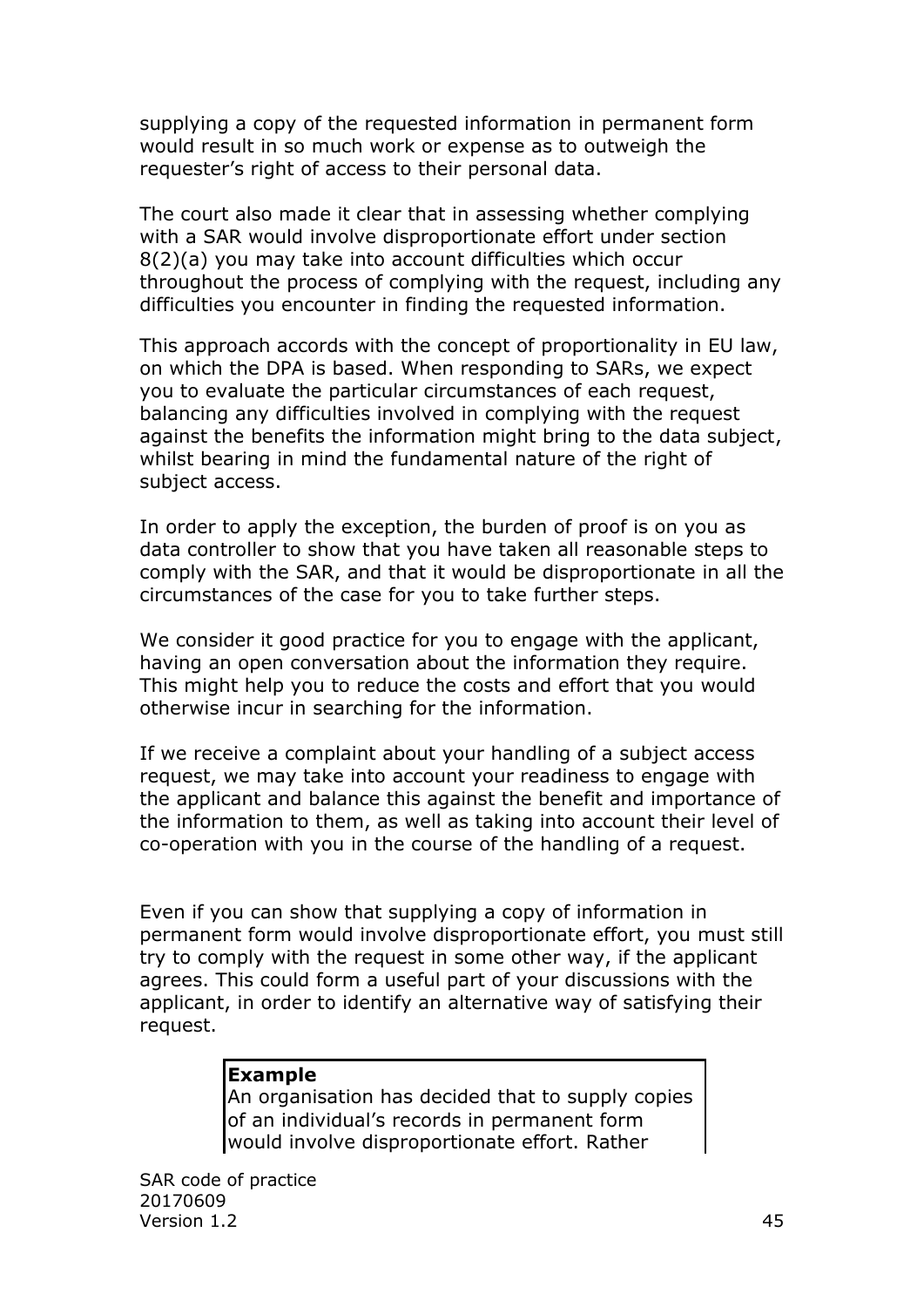than refuse the individual access, they speak to her and agree that it would be preferable if she visited their premises and viewed the original documents. They also agree that if there are documents she would like to take away with her, they can arrange to provide copies.

In addition, even if you do not have to supply a copy of the information in permanent form, the requester still has the right:

- to be informed whether you are processing their personal data; and
- if so, to be given a description of:
	- $\circ$  the personal data in question;
	- o the purpose of the processing; and
	- o the recipients or classes of recipients; and
- to be given information about the source of the personal data.

### <span id="page-45-0"></span>**Dealing with repeated or unreasonable requests**

The DPA does not limit the number of SARs an individual can make to any organisation. However, it does allow some discretion when dealing with requests that are made at unreasonable intervals. The Act says you are not obliged to comply with an identical or similar request to one you have already dealt with, unless a reasonable interval has elapsed between the first request and any subsequent ones.

The DPA gives you some help in deciding whether requests are made at reasonable intervals. It says you should consider the following.

- The nature of the data this could include considering whether it is particularly sensitive.
- The purposes of the processing this could include whether the processing is likely to cause detriment (harm) to the requester.
- $\bullet$  How often the data is altered if information is unlikely to have changed between requests, you may decide that you need not respond to the same request twice.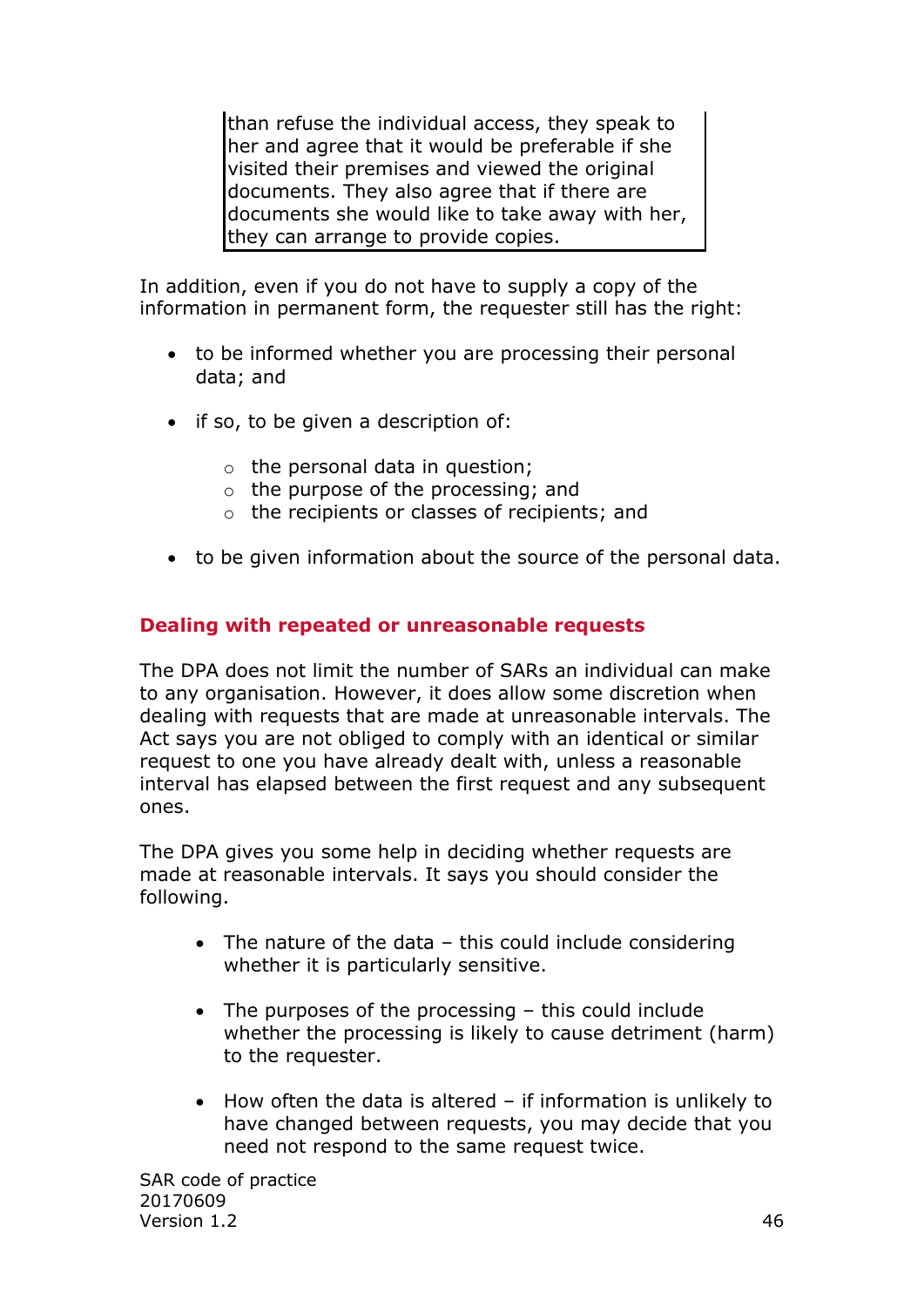Section 8(6) of the DPA states that the "information to be supplied pursuant to a request….must be supplied by reference to the data in question at the time when the request is received….". If there has been a previous request or requests, and the information has been added to or amended since then, when answering a SAR you are required to provide a full response to the request: not merely supply information that is new or has been amended since the last request.

However, in practice we would accept that you may attempt to negotiate with the requester to get them to restrict the scope of their SAR to the new or updated information; but if they insist upon a full response then you would need to supply all the information.

#### **Example**

A library receives a SAR from an individual who made a similar request one month earlier. The information relates to when the individual joined the library and the items borrowed. None of the information has changed since the previous request. With this in mind, along with the fact that the individual is unlikely to suffer any disadvantage if the library does not send any personal data in response, you need not comply with this request. However, it would be good practice to respond explaining why it has not provided the information again.

#### **Example**

A therapist who offers non-medical counselling receives a SAR from a client. She had responded to a similar request from the same client three weeks earlier. When considering whether the requests have been made at unreasonable intervals, the therapist should take into account the fact that the client has attended five sessions between requests, so there is a lot of new information in the file. She should respond to this request, and she could ask the client to agree that she only needs to send any 'new' information. But it would also be good practice to discuss with the client a different way of allowing the client access to the notes about the sessions.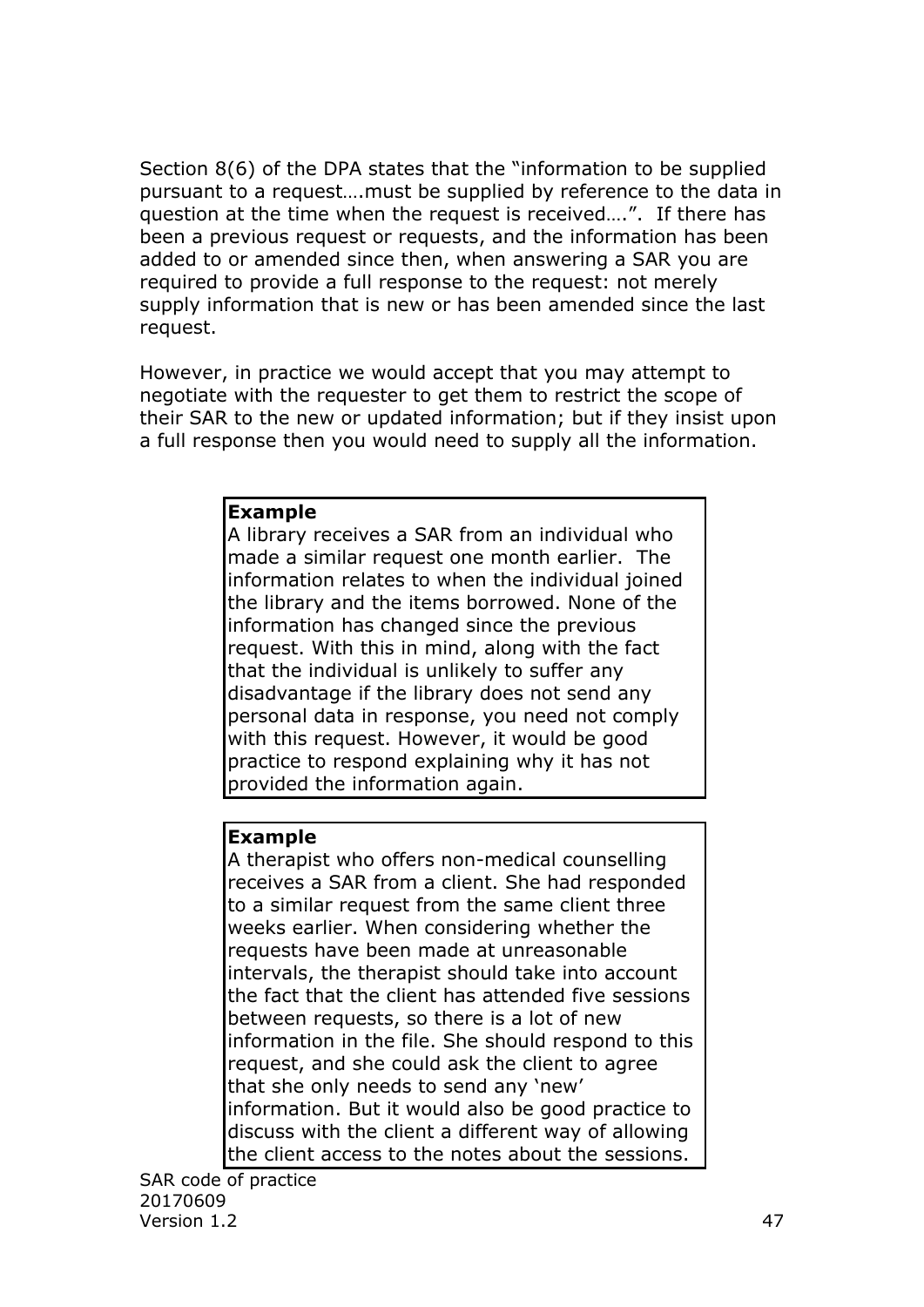If, for these reasons, you decide you are not obliged to provide the information requested, it is good practice to explain this to the requester. They may not realise, for example, that your records have not changed since their last request.

An organisation that has effective mechanisms in place for supplying information to requesters might have the following indicators of good practice.

# **Online and electronic formats**

Where appropriate, customers are able to access their personal information free of charge by using a secure website. This is good customer service and is likely to reduce the number of SARs the organisation has to deal with.

If requested, personal information is supplied in a machine-readable and re-usable format.

### **Onsite viewing facilities**

There are procedures in place for requesters to view the requested information on the premises if it is voluminous or may require further support or explanation or both.

# **Copy differentiation**

SAR-response hard copies are stamped 'data subject copy' before release. This may help identify the source of any further disclosure of the information, should the need arise.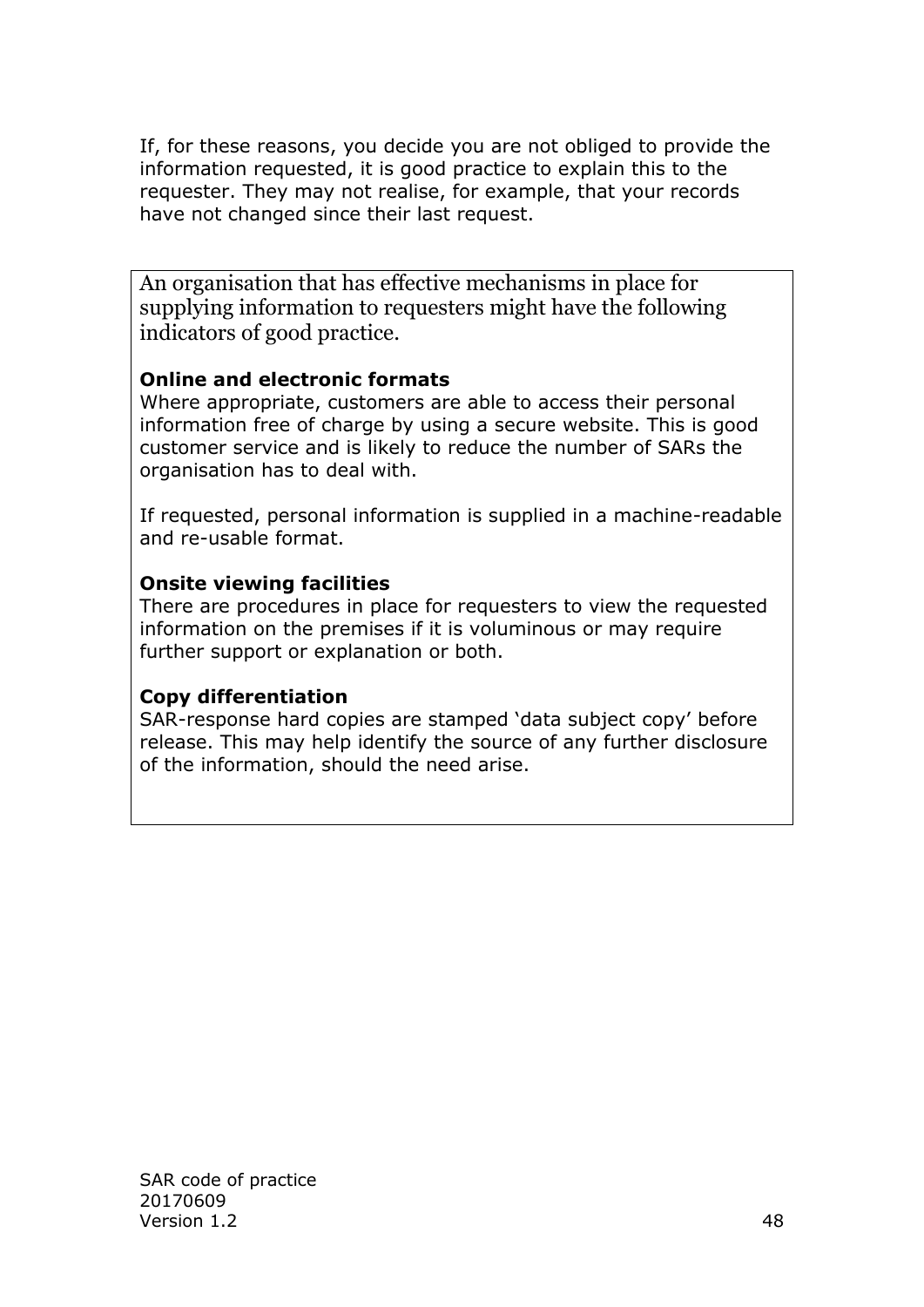# <span id="page-48-0"></span>9. Exemptions

### <span id="page-48-1"></span>**Exemptions and restrictions – general**

The Data Protection Act 1998 (DPA) recognises that in some circumstances you might have a legitimate reason for not complying with a subject access request (SAR), so it provides a number of exemptions from the duty to do so. Where an exemption applies to the facts of a particular request, you may refuse to provide all or some of the information requested, depending on the circumstances. It is a matter for you to decide whether or not to use an exemption – the DPA does not oblige you to do so, so you are free to comply with a SAR even if you could use an exemption.

Certain restrictions (similar to exemptions) are also built into the DPA's subject access provisions. For example, there are restrictions on the disclosure of personal data about more than one individual in response to a SAR (see chapter 7).

This chapter of the code explains the operation of the main exemptions from the duty to provide subject access. Not all of the exemptions apply in the same way, and you should look at each exemption carefully to see how it applies in a particular SAR. Some exemptions apply because of the nature of the personal data in question, eg information contained in a confidential reference. Others apply because disclosure of the information would be likely to prejudice a particular function of the organisation to which the request is made. The DPA does not explain what is meant by 'likely to prejudice'. However, the Information Commissioner's view is that it requires there to be a substantial chance (rather than a mere risk) that complying with the SAR would noticeably damage the discharge of the function concerned.

If challenged, you must be prepared to defend to the Information Commissioner's Office or a court your decision to apply an exemption. It is therefore good practice to ensure that such a decision is taken at a suitably senior level in your organisation and that you document the reasons for it.

#### <span id="page-48-2"></span>**Confidential references**

From time to time you may give or receive references about an individual, eg in connection with their employment, or for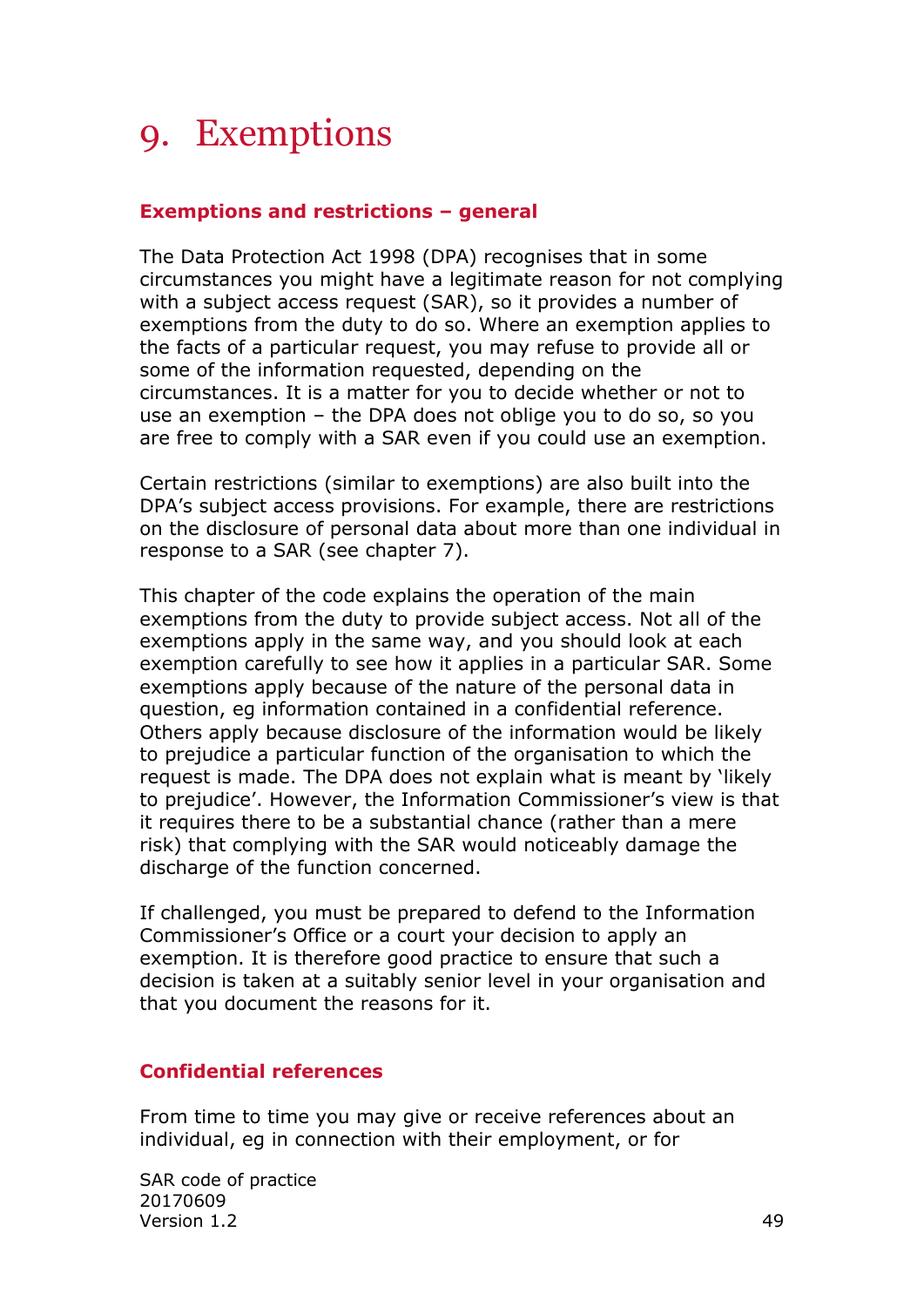educational purposes. Such references are often given 'in confidence', but that fact alone does not mean the personal data included in the reference is exempt from subject access.

The DPA distinguishes between references you give and references you receive.

References you give are exempt from subject access if you give them in confidence and for the purposes of an individual's education, training or employment or the provision of a service by them.

There is no such exemption for references you receive from a third party. If you receive a SAR relating to such a reference, you must apply the usual principles about subject access to decide whether to provide some or all of the information contained in the reference.

### **Example**

Company A provides an employment reference for one of its employees to company B. If the employee makes a SAR to company A, the reference will be exempt from disclosure. If the employee makes the request to company B, the reference is not automatically exempt from disclosure and the usual subject access rules apply.

It may be difficult to disclose the whole of a reference to the individual it relates to without disclosing some personal data about the author of the reference – most obviously, their identity. If the reference was not provided in confidence, this difficulty should not prevent disclosure. However, if a question of confidentiality arises, you should contact the author to find out whether they object to the reference being disclosed and, if so, why.

Even if the provider of a reference objects to its disclosure in response to a SAR, you will need to supply the personal data it contains to the requester if it is reasonable to do so in all the circumstances. You will therefore need to weigh the referee's interest in having their comments treated confidentially against the requester's interest in seeing what has been said about them. Relevant considerations are likely to include:

- any clearly stated assurance of confidentiality given to the referee;
- any reasons the referee gives for withholding consent;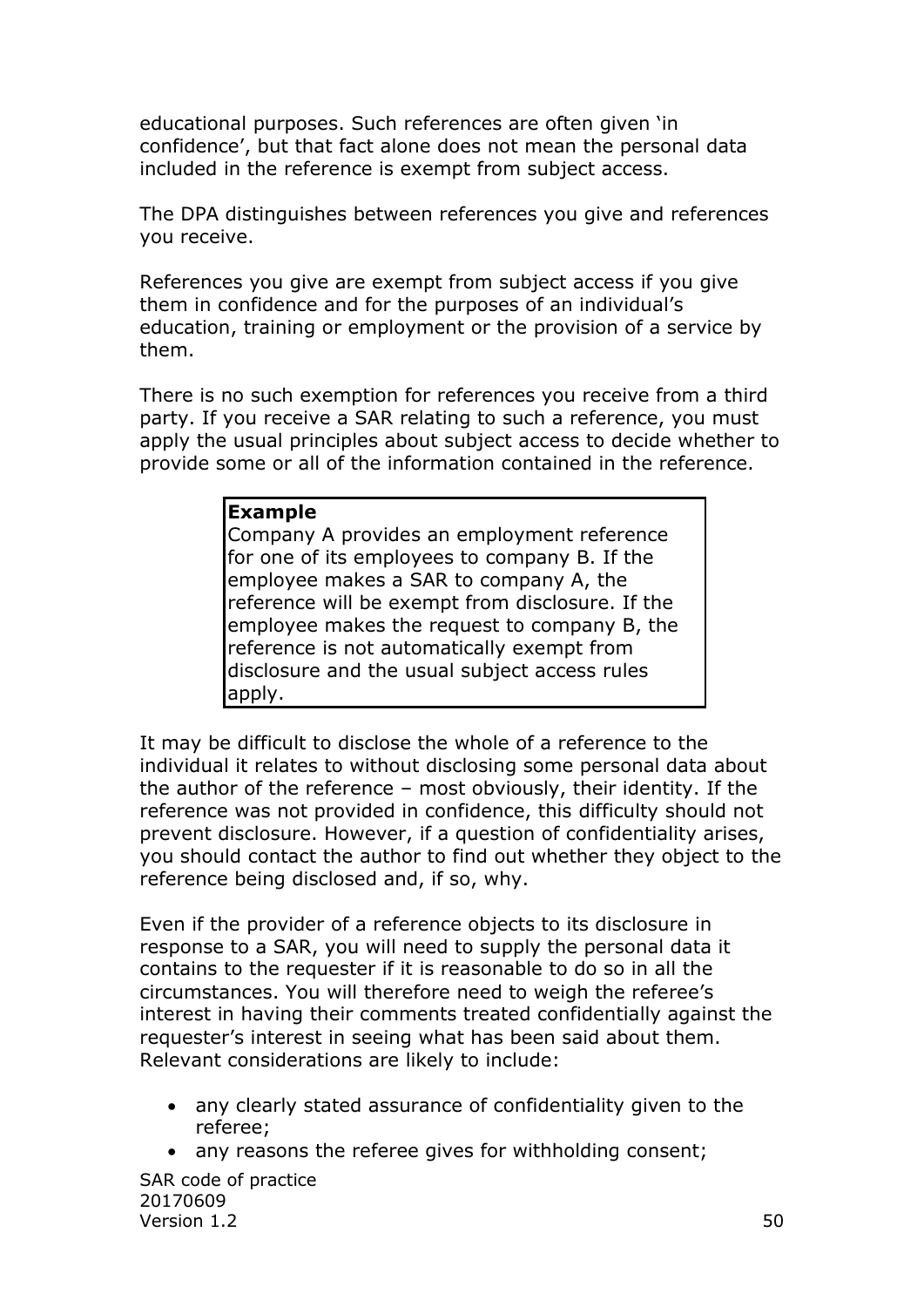- the likely impact of the reference on the requester;
- the requester's interest in being able to satisfy himself or herself that the reference is truthful and accurate; and
- any risk that disclosure may pose to the referee.

For more advice about how to deal with SARs that include personal data about third parties, see chapter 7.

# <span id="page-50-0"></span>**Publicly available information**

If an enactment requires an organisation to make information available to the public, any personal data included in it is exempt from the right of subject access.

The exemption only applies to the information that the organisation is required to publish. If it holds additional personal data about an individual, the additional data is not exempt from the right of subject access even if the organisation publishes it.

# <span id="page-50-1"></span>**Crime and taxation**

Personal data processed for certain purposes related to crime and taxation is exempt from the right of subject access. These purposes are:

- the prevention or detection of crime;
- the capture or prosecution of offenders; and
- the assessment or collection of tax or duty.

#### **Example**

The police process an individual's personal data because they suspect him of involvement in a serious crime. If telling the individual they are processing his personal data for this purpose would be likely to prejudice the investigation (perhaps because he might abscond or destroy evidence), then the police do not need to do so.

However, the exemption applies, in any particular case, only to the extent that complying with a SAR would be likely to prejudice the crime and taxation purposes set out above. You need to judge whether or not this is likely in each case – you should not use the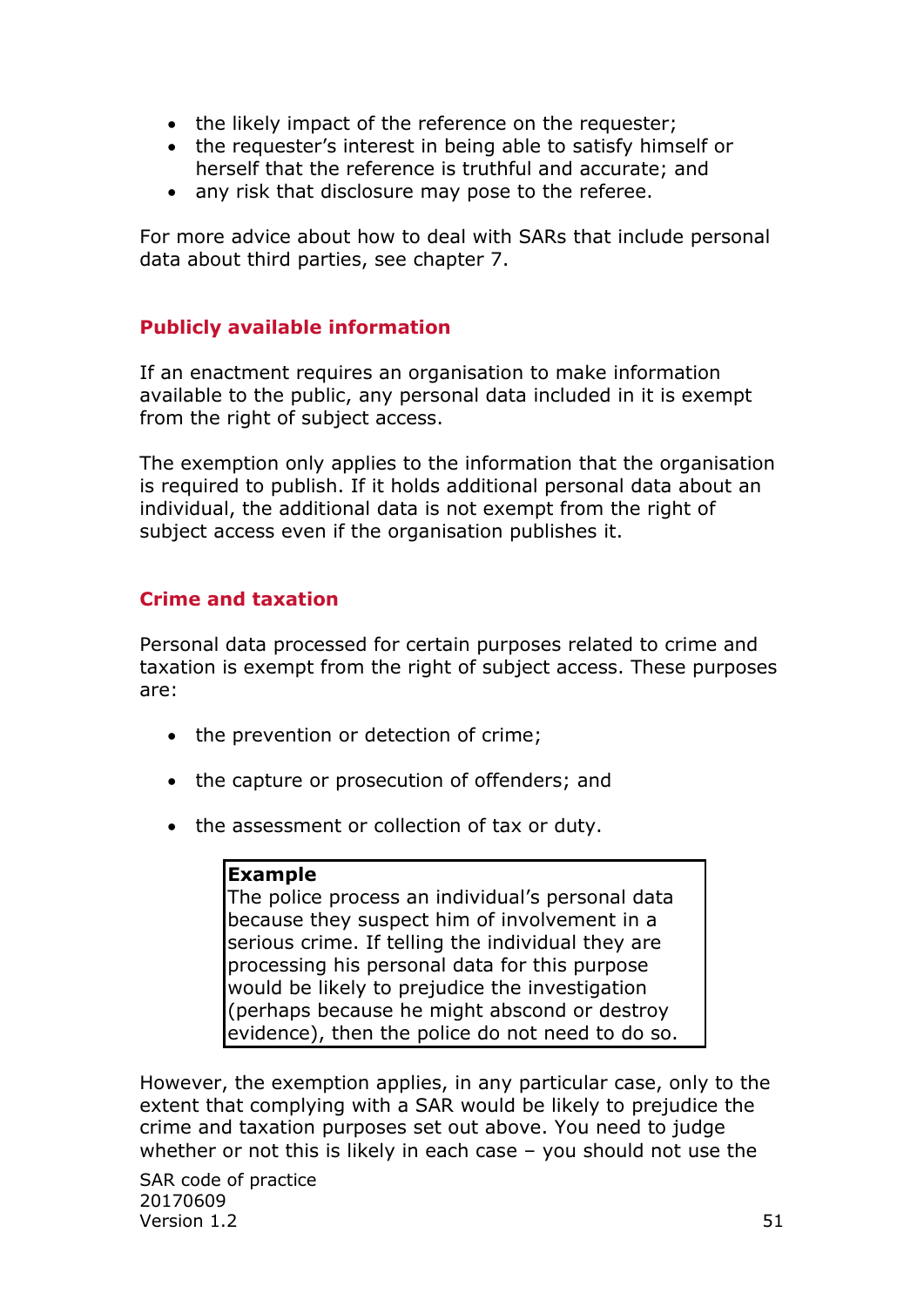exemption to justify denying subject access to whole categories of personal data if for some individuals the crime and taxation purposes are unlikely to be prejudiced.

#### **Example**

A taxpayer makes a SAR to Her Majesty's Revenue and Customs (HMRC) for personal data they hold about him in relation to an ongoing investigation into possible tax evasion. If disclosing the information which HMRC have collected about the taxpayer would be likely to prejudice their investigation, eg because it would make it difficult for them to collect evidence, HMRC could refuse to grant subject access to the extent that doing so would be likely to prejudice their investigation.

If, however, the taxpayer does not make the request until some years later when the investigation (and any subsequent prosecution) has been completed, it is unlikely that complying with the SAR would prejudice the crime and taxation purposes – in which case HMRC would need to comply with it.

Nor would the exemption justify withholding all the personal data to which the request relates when only part of the personal data would be likely to prejudice those purposes.

#### **Example**

In the previous example about an ongoing investigation into possible tax evasion, HMRC would be entitled to refuse subject access to personal data that would be likely to prejudice their investigation. However, this would not liustify a refusal to grant access to other personal data they hold about the taxpayer.

Personal data that:

- is processed for the purpose of discharging statutory functions; and
- consists of information obtained for this purpose from someone who held it for any of the crime and taxation purposes described above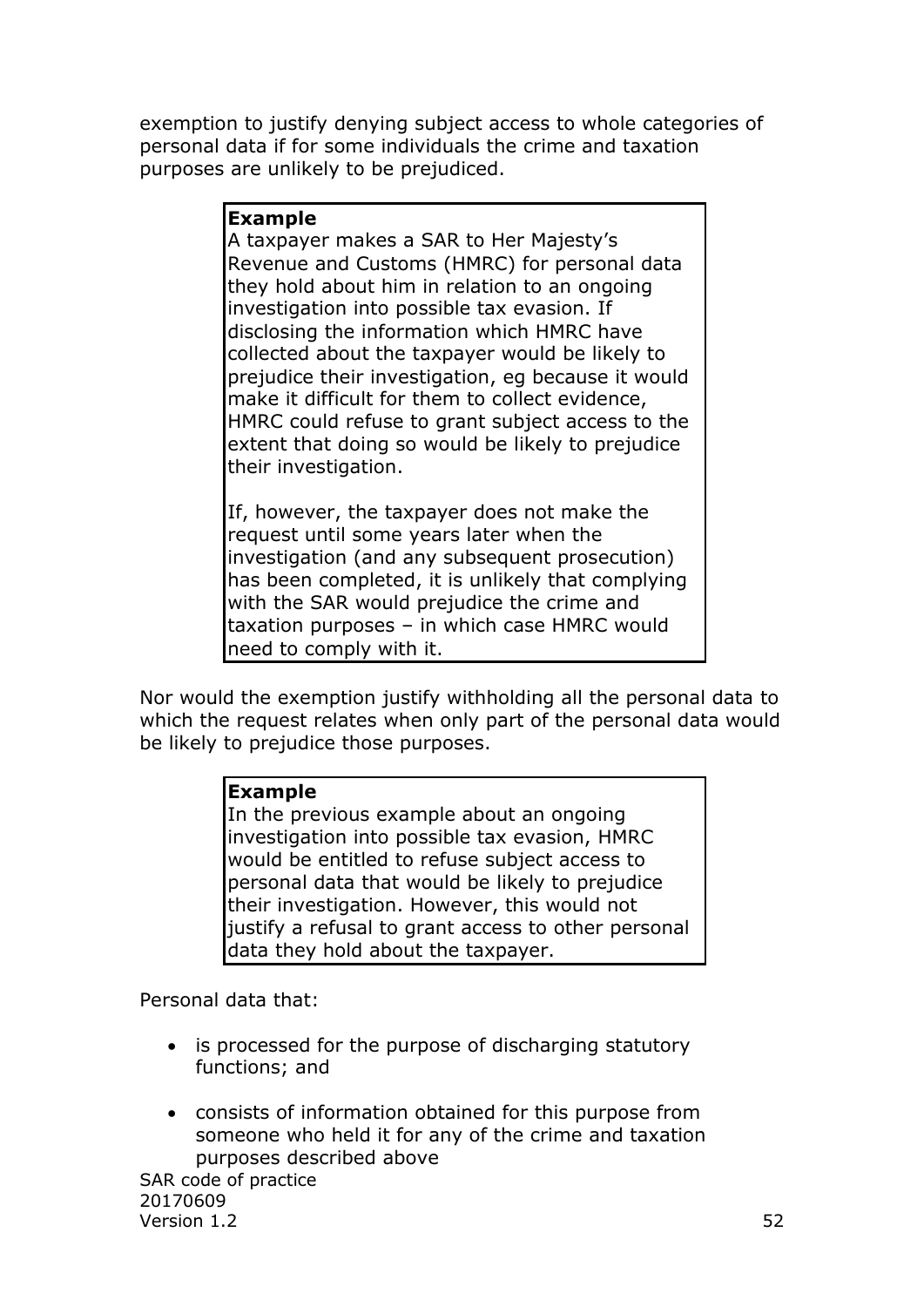is also exempt from the right of subject access to the extent that providing subject access to the personal data would be likely to prejudice any of the crime and taxation purposes. This prevents the right applying to personal data that is passed to statutory review bodies by law-enforcement agencies, and ensures that the exemption is not lost when the information is disclosed during a review.

#### **Example**

The Independent Police Complaints Commission (IPCC) begins an investigation into the conduct of a particular police force. Documents passed to the IPCC for the purposes of the investigation contain personal data about Mr A that the police force would not have been obliged to disclose to Mr A in response to a SAR – because doing so would be likely to prejudice its criminal investigation. If Mr A then makes a SAR to the IPCC, he has no greater right of access to the personal data in question.

Section 29(4) of the DPA provides an additional exemption from the right of subject access that is designed to prevent the right being used to force relevant authorities to disclose information about the operation of crime detection and anti-fraud systems, where such disclosure may undermine the operation of those systems.

# <span id="page-52-0"></span>**Management information**

A further exemption applies to personal data that is processed for management forecasting or management planning. Such data is exempt from the right of subject access to the extent that complying with a SAR would be likely to prejudice the business or other activity of the organisation.

#### **Example**

The senior management of an organisation are planning a re-organisation. This is likely to involve making certain employees redundant, and this possibility is included in management plans. Before the plans are revealed to the workforce, an employee makes a SAR. In responding to that request, the organisation does not have to reveal its plans to make him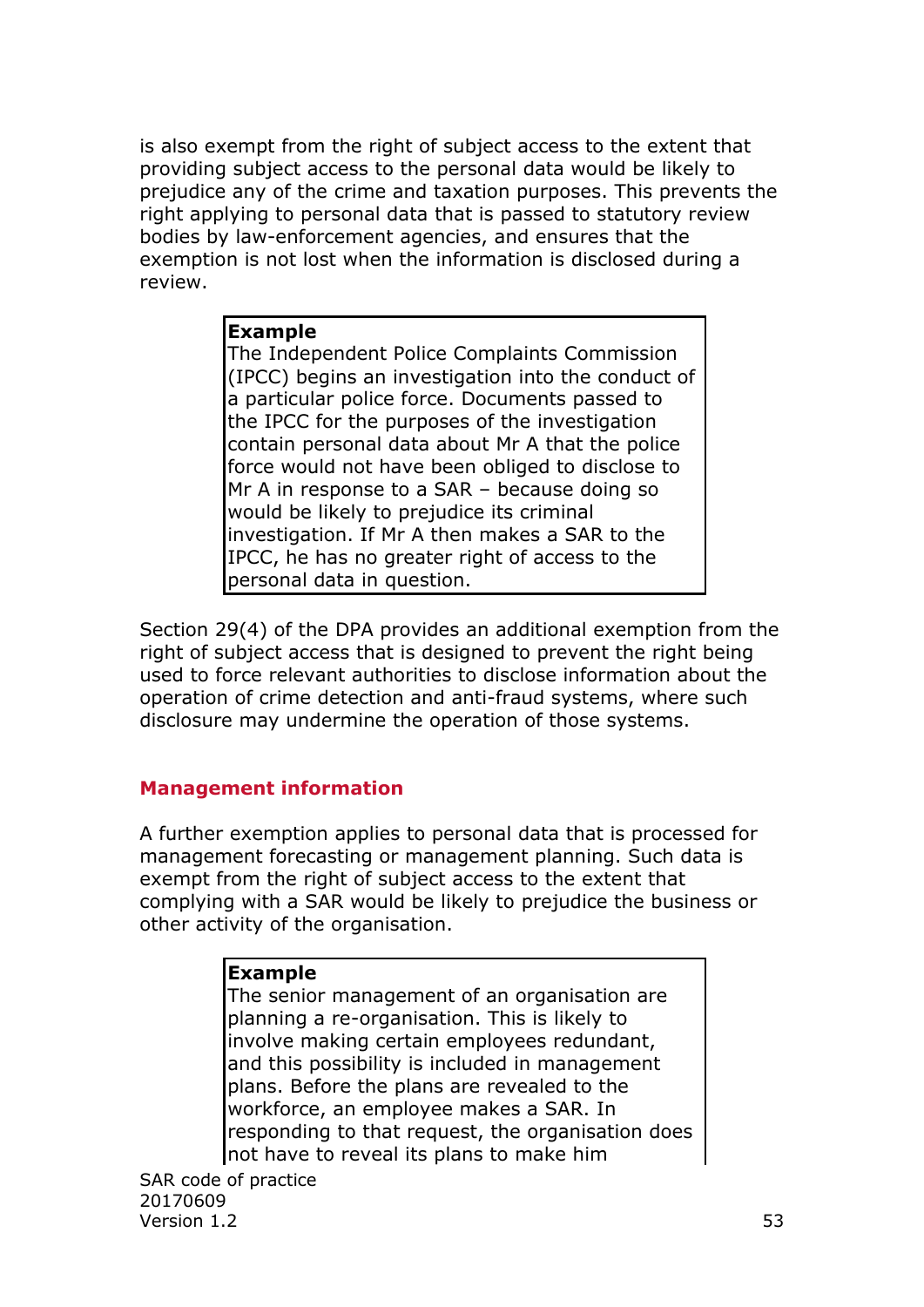redundant if doing so would be likely to prejudice the conduct of the business (perhaps by causing staff unrest in advance of an announcement of the management's plans).

#### <span id="page-53-0"></span>**Negotiations with the requester**

Personal data that consists of a record of your intentions in negotiations with an individual is exempt from the right of subject access to the extent that complying with a SAR would be likely to prejudice the negotiations.

#### **Example**

An individual makes a claim to his insurance company. The claim is for compensation for personal injuries he sustained in an accident. The insurance company dispute the seriousness of the injuries and the amount of compensation they should pay. An internal paper sets out the company's position on these matters and indicates the maximum sum they would be willing to pay to avoid the claim going to court. If the individual makes a SAR to the insurance company, they would not have to send him the internal paper – because doing so would be likely to prejudice the negotiations to settle the claim.

# <span id="page-53-1"></span>**Regulatory activity**

Some organisations may use an exemption from subject access if they perform regulatory activities. The exemption is not available to all organisations, but only to those that have regulatory functions concerning the protection of the public or charities, or fair competition in business. Organisations that do have such functions may only apply the exemption to personal data processed for these core regulatory activities, and then only to the extent that granting subject access to the information concerned would be likely to prejudice the proper discharge of those functions.

For more detailed guidance on how this exemption applies, see ICO [guidance on regulatory activity.](https://ico.org.uk/media/for-organisations/documents/1597/regulatory_activity_exemption_section_31_guidance.pdf)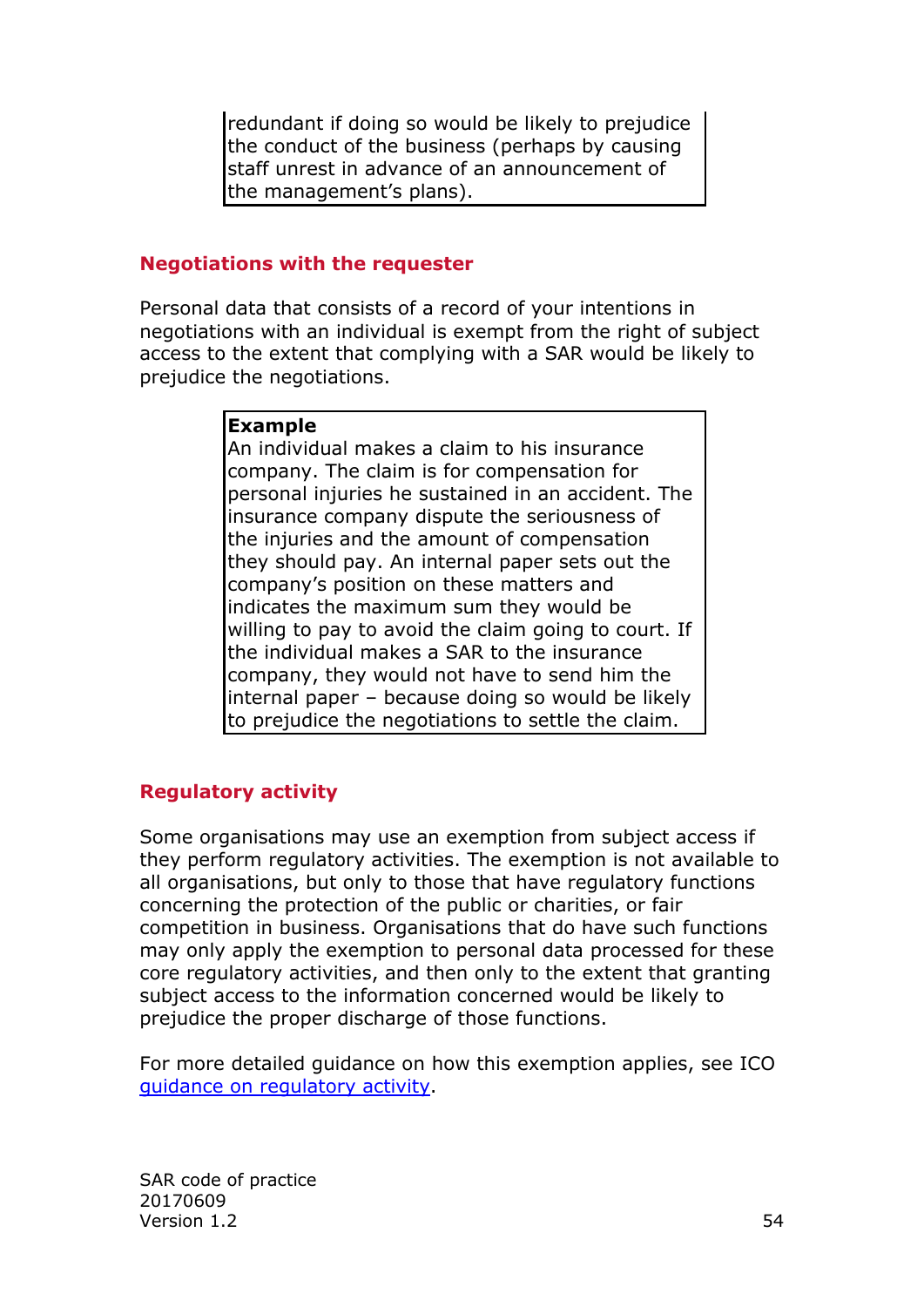#### <span id="page-54-0"></span>**Legal advice and proceedings**

Personal data is also exempt from the right of subject access if it consists of information for which legal professional privilege (or its Scottish equivalent, 'confidentiality in communications') could be claimed in legal proceedings in any part of the UK.

The English law concept of legal professional privilege encompasses both 'legal advice' privilege and 'litigation' privilege. In broad terms, the former applies only to confidential communications between client and professional legal adviser, and the latter applies to confidential communications between client, professional legal adviser or a third party, but only where litigation is contemplated or in progress.

The Scottish law concept of confidentiality of communications provides protection both for communications relating to the obtaining or providing of legal advice and for communications made in connection with legal proceedings. Information that comprises confidential communications between client and professional legal adviser may be withheld under the legal privilege exemption in the same way that information attracting English law 'legal advice' privilege may be withheld. Similarly, the Scottish law doctrine that a litigant is not required to disclose material he has brought into existence for the purpose of preparing his case protects information that, under English law, would enjoy 'litigation' privilege.

Where legal professional privilege cannot be claimed, you may not refuse to supply information in response to a SAR simply because the information is requested in connection with actual or potential legal proceedings. The DPA contains no exemption for such information; indeed, it says the right of subject access overrides any other legal rule that limits disclosure. In addition, there is nothing in the Act that limits the purposes for which a SAR may be made, or which requires the requester to tell you what they want the information for.

It has been suggested that case law provides authority for organisations to refuse to comply with a SAR where the requester is contemplating or has already begun legal proceedings. The Information Commissioner does not accept this view. Whether or not the applicant has a 'collateral' purpose (ie other than seeking to check or correct their personal data) for making the SAR is not relevant.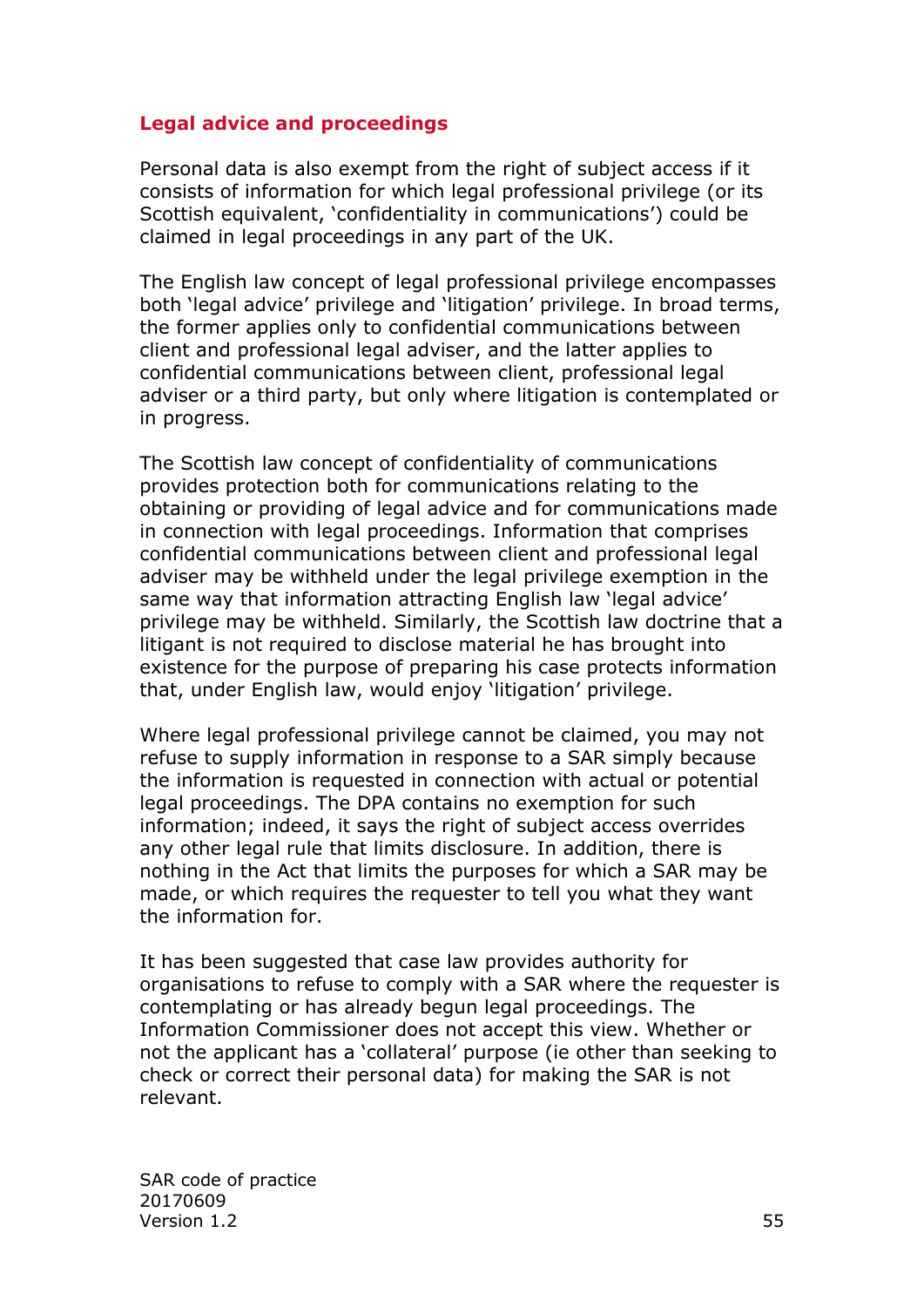However the court does have a wide discretion as to whether or not to order compliance with a SAR. Please see chapter 11 for more details.

Nevertheless, simply because a court may choose not to order the disclosure of an individual's personal data does not mean that, in the absence of a relevant exemption, the DPA does not require you to disclose it. It simply means that the individual may not be able to enlist the court's support to enforce his or her right.

#### <span id="page-55-0"></span>**Social work records**

Special rules apply where providing subject access to information about social services and related activities would be likely to prejudice the carrying out of social work by causing serious harm to the physical or mental health or condition of the requester or any other person. These rules are set out in the Data Protection (Subject Access Modification) (Social Work) Order 2000 (SI 2000/415). Their effect is to exempt personal data processed for these purposes from subject access to the extent that its disclosure would be likely to cause such harm.

A further exemption from subject access to social work records applies when a SAR is made by a third party who has a right to make the request on behalf of the individual, such as the parent of a child or someone appointed to manage the affairs of an individual who lacks capacity. In these circumstances, personal data is exempt from subject access if the individual has made clear they do not want it disclosed to that third party.

#### <span id="page-55-1"></span>**Health and education records**

The exemptions that may apply when a SAR relates to personal data included in health and education records are explained in chapter 10 of the code.

#### <span id="page-55-2"></span>**Other exemptions**

The exemptions mentioned in this chapter are those most likely to apply in practice. However, the DPA contains additional exemptions that may be relevant when dealing with a SAR. For more information about exemptions, see the [ICO Guide to Data](https://ico.org.uk/for-organisations/guide-to-data-protection/)  [Protection.](https://ico.org.uk/for-organisations/guide-to-data-protection/)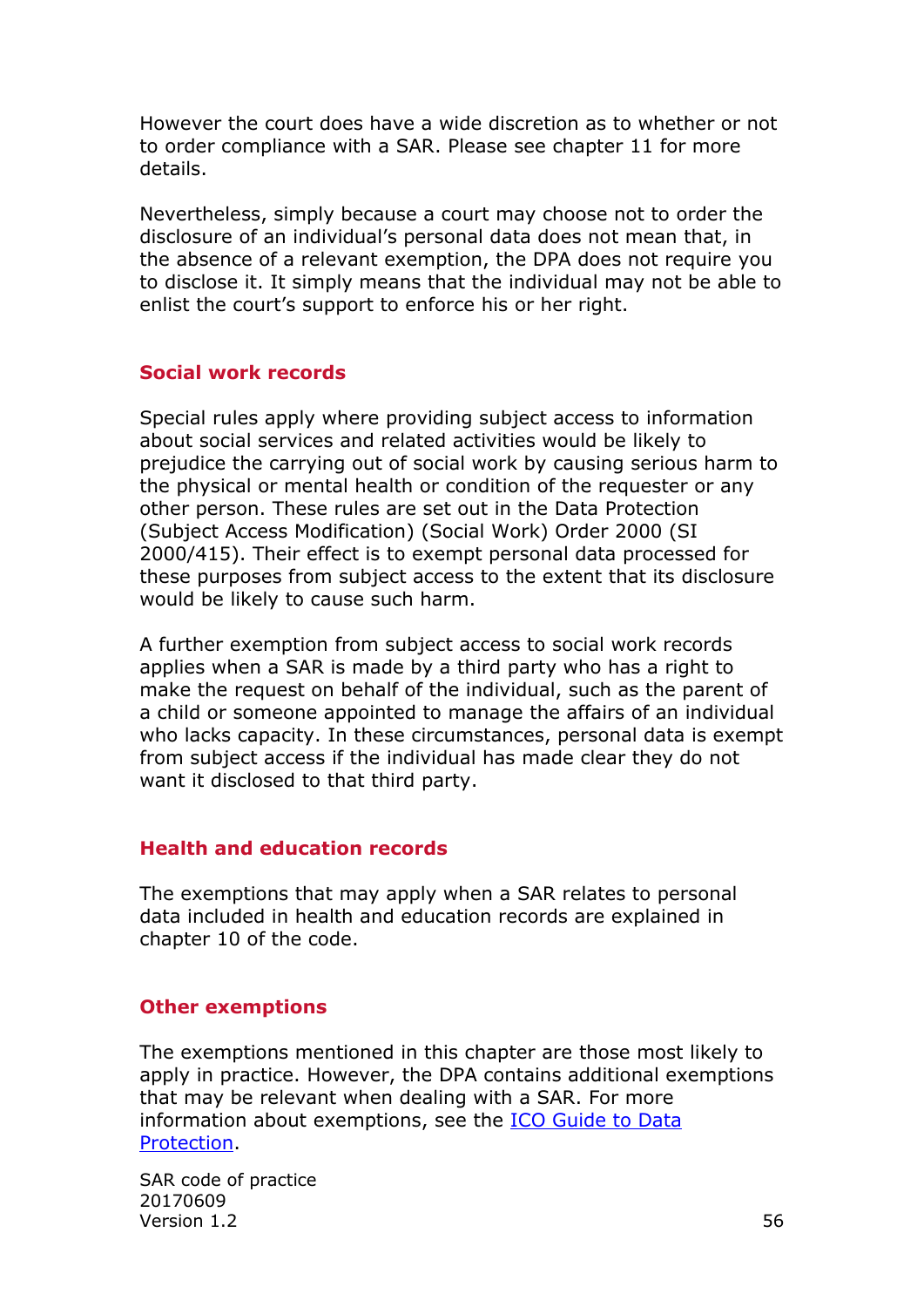An organisation that makes appropriate use of the exemptions in the DPA might have the following indicators of good practice:

## **Withholding or redacting information**

If information is withheld in reliance on an exemption, the response explains, to the extent it can do so, the fact that information has been withheld and the reasons why. The explanation is given in plain English, and does more than simply specify that a particular exemption applies.

Information to be redacted is approved before source material is copied in a redacted form. It is then subject to at least one quality review by a manager to confirm that all data has been excluded appropriately. A copy of the disclosure bundle showing the redactions and the reasons behind them is retained for reference.

Once approved, redaction is either carried out manually using black marker which is then photocopied, or electronically using Adobe Acrobat or bespoke redaction software.

#### **Ensuring consistency**

Advice on applying the exemptions most likely to be relevant to the organisation's activities is included in SAR guidance for staff.

Quality assessments are carried out to ensure that exemptions are applied consistently.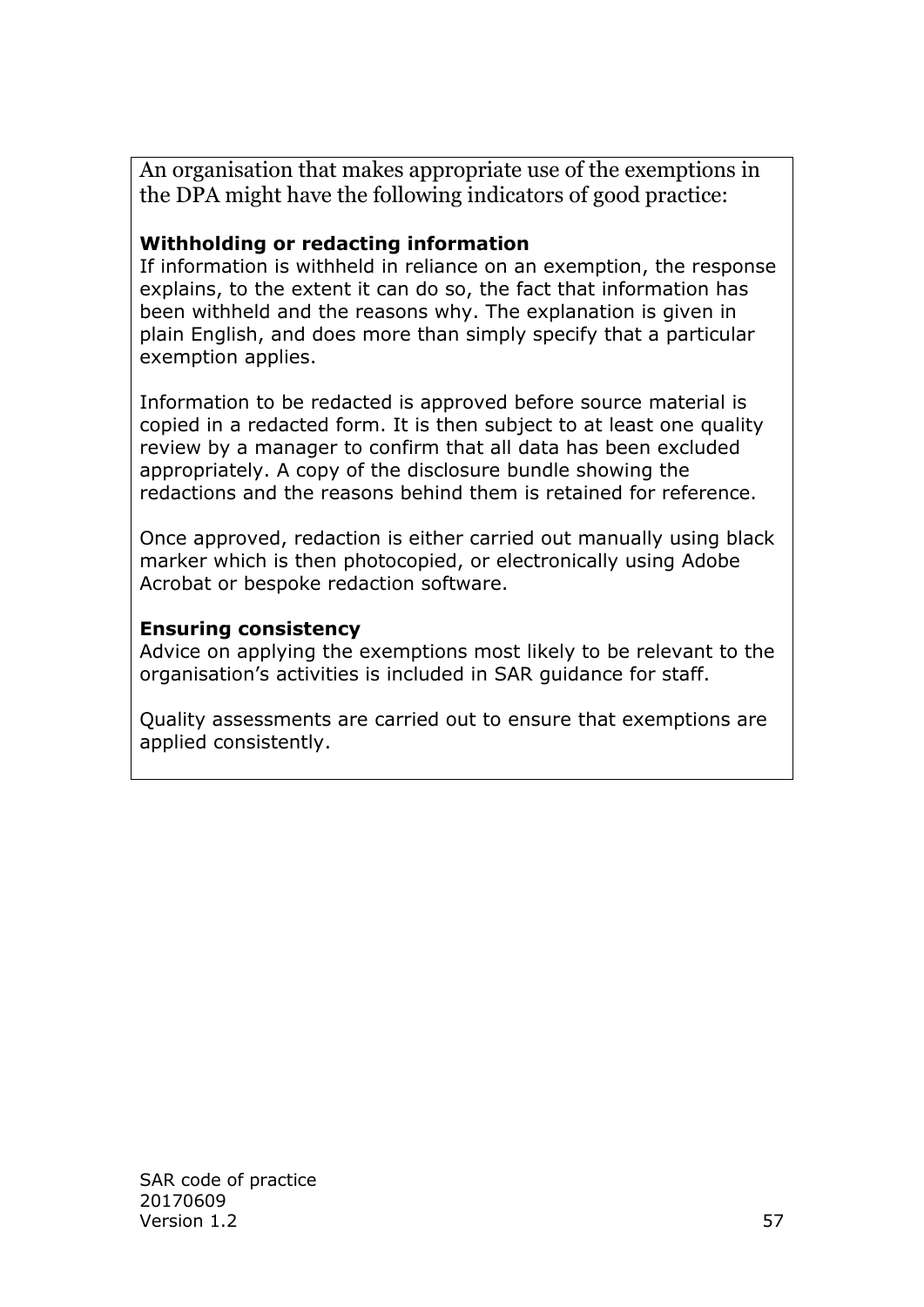# <span id="page-57-0"></span>10. Special cases

# <span id="page-57-1"></span>**Credit files**

There are special provisions regulating access to personal data held by credit reference agencies. Where credit reference agencies hold personal data relevant to an individual's financial standing (information in a credit reference file), they must provide a copy of the information within seven days of a written request and on payment of a £2 fee. Credit reference agencies will need to verify the identity of the person making the request before they respond. For more guidance about information held by credit reference agencies see [Credit Explained.](https://ico.org.uk/media/for-the-public/documents/1282/credit-explained-dp-guidance.pdf)

# <span id="page-57-2"></span>**Health records**

What is a health record?

For the purposes of the Data Protection Act 1998 (DPA), a 'health record' is a record which:

- consists of information relating to the physical or mental health or condition of an individual; and
- has been made by or on behalf of a health professional in connection with the care of that individual.

'Health professionals' include registered medical practitioners, dentists and nurses and clinical psychologists. The DPA provides a full list of the types of professional that fall within the definition (see section 69 of the Act).

Information that forms part of a health record about a living individual is the personal data of the individual it relates to, regardless of the form in which it is held. This means that a subject access request (SAR) can be made for health records kept in manual form, eg on paper or in GPs' medical notes wallets, as well as for health records kept electronically.

Can I charge a fee for providing subject access to health records?

You may charge a maximum fee of between £10 and £50 for complying with a SAR relating to health records. The precise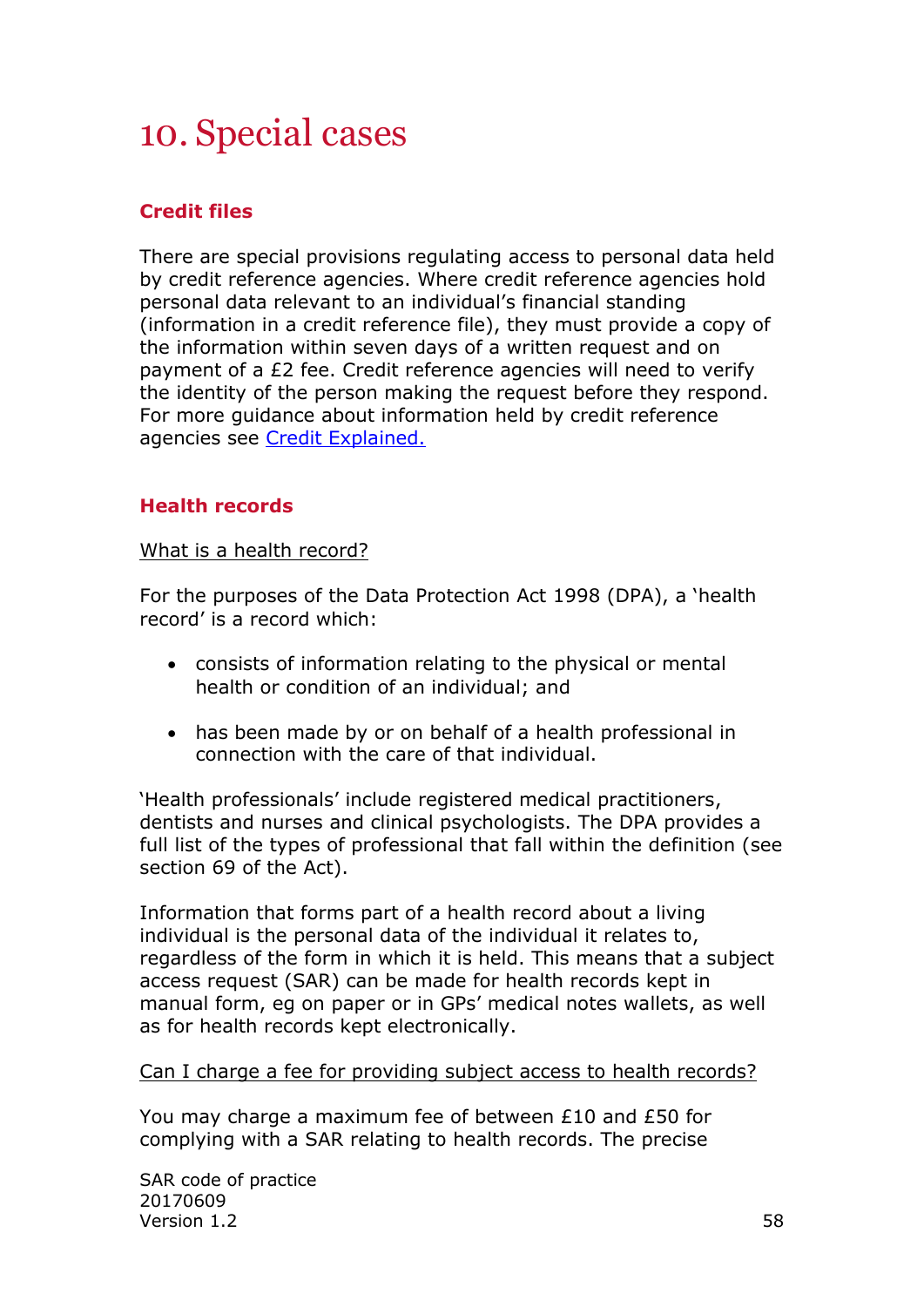amount of the maximum fee depends on how the health records are held.

- You may charge up to  $£10$  for complying with a SAR relating to health records if they are held only electronically.
- You may charge up to £50 for complying with a SAR relating to health records if those records are held either wholly or partly in non-electronic form.

These charges may be made if you comply with the SAR by supplying the requester with a permanent copy of the relevant information. You may charge up to the relevant maximum fee regardless of the number of pages the information comprises.

However:

- if the health records in question fall into the second of the above two categories (that is, they are not exclusively electronic records and there is no intention to process them electronically), and
- they have been created or added to during the 40 days preceding the SAR

you must offer the requester the opportunity to inspect the manual records free of charge, rather than being provided with a permanent copy of them.

The amendment may have been either to the electronic or manual part of the record (or both). Assuming there is no intention to process the record electronically, access to the whole manual record will be free of charge. However individuals may tailor their SARs so that they relate only to information to which this right of free inspection applies, and you may also discuss with the individual whether or not they would agree to accept access only to information that is new or has been updated.

#### Are health records ever exempt from subject access?

The exemptions and restrictions that apply to other types of personal data also apply to personal data included in a health record. So, for example, if a health record contains personal data relating to someone other than the requester (such as a family member), you must consider the rules about third-party data before disclosing it to the requester (see chapter 7 for more information).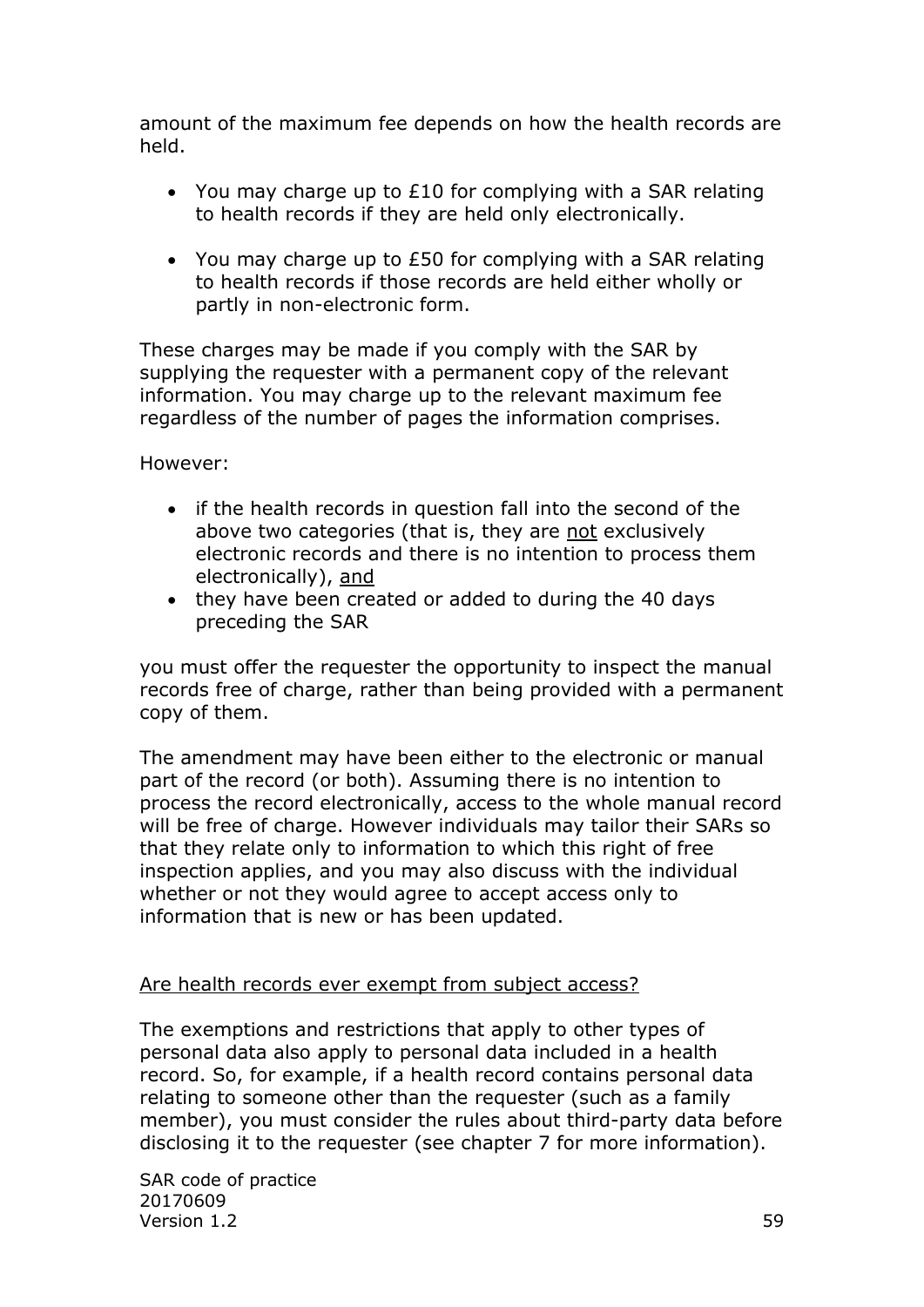However, information that identifies a professional, such as a doctor or social worker, carrying out their duties should not normally be withheld for this reason.

In addition, special rules apply where providing subject access to information about an individual's physical or mental health or condition would be likely to cause serious harm to them or to another person's physical or mental health or condition. These rules are set out in the Data Protection (Subject Access Modification) (Health) Order 2000 (SI 2000/413), and their effect is to exempt personal data of this type from subject access to the extent that its disclosure would be likely to cause such harm.

To apply this exemption, there clearly needs to be an assessment of the likelihood of the disclosure causing serious harm. Unless you are a health professional, you must consult the health professional who is responsible for the clinical care of the individual concerned before deciding whether the exemption applies. This requirement to consult does not apply if the individual has already seen or knows about the information concerned.

A further exemption from subject access to information about an individual's physical or mental health applies where a SAR is made by a third party who has a right to make the request on behalf of the individual, such as the parent of a child or someone appointed to manage the affairs of an individual who lacks capacity. In these circumstances, personal data is exempt from subject access if the individual has made clear they do not want it disclosed to that third party.

# <span id="page-59-0"></span>**Information held about pupils by schools**

A pupil, or someone acting on their behalf, may make a SAR in respect of personal data held about the pupil by a school. If the school is in England, Wales or Northern Ireland, the SAR should be dealt with by the school. If the school is in Scotland, the SAR should be dealt with by the relevant education authority or the proprietor of an independent school.

There are two distinct rights to information held about pupils by schools. They are:

• the pupil's right of subject access under the DPA; and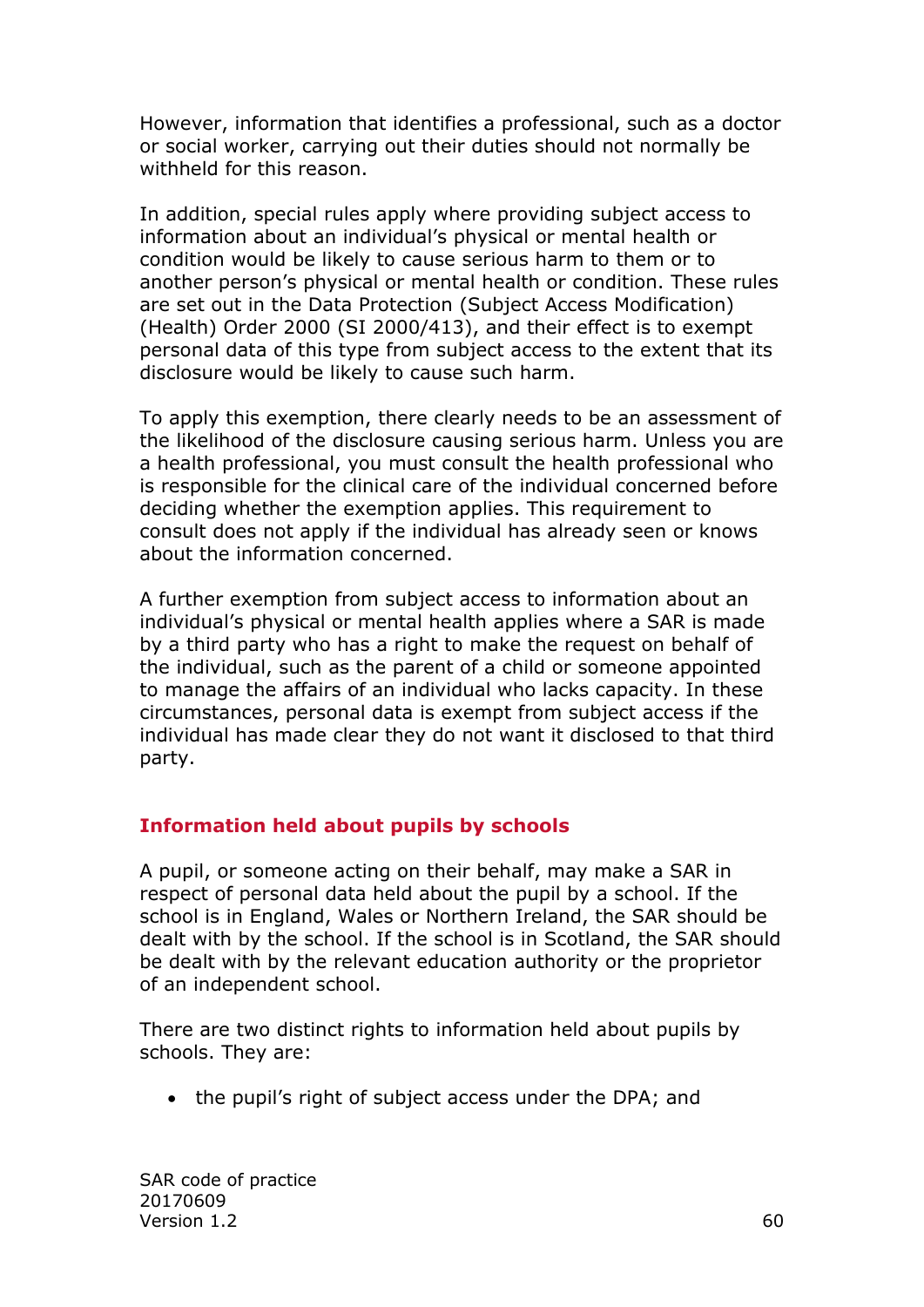• the parent's right of access to their child's 'educational record' (in England, Wales and Northern Ireland this right of access is only relevant to maintained schools – not independent schools, English academies or free schools. However in Scotland the right extends to independent schools).

Although this code is only concerned with the right of subject access, it is important to understand what is meant by a pupil's 'educational record'. This is because there is an overlap between the two rights mentioned above, and also because 'educational record' is relevant when ascertaining the fee you may charge for responding to a SAR. The law on educational records does not lie within the regulatory responsibilities of the Information Commissioner, but we refer to it here for completeness.

The statutory definition of 'educational record' differs between England and Wales, Scotland and Northern Ireland. Broadly speaking, however, the expression has a wide meaning and includes most information about current and past pupils that is processed by or on behalf of a school. However, information kept by a teacher solely for their own use does not form part of the educational record. It is likely that most of the personal information a school holds about a particular pupil will form part of the pupil's educational record. However, it is possible that some of the information could fall outside the educational record; eg, information about the pupil provided by the parent of another child is not part of the educational record.

Unlike the distinct right of access to the educational record, the right to make a SAR is the pupil's right. Parents are only entitled to access information about their child by making a SAR if the child is unable to act on their own behalf or has given their consent. For guidance about deciding whether a child is able to make their own SAR, see chapter 4. If it is not clear whether a requester has parental responsibility for the child or is acting on their behalf, you should clarify this before responding to the SAR.

In deciding what information to supply in response to a SAR, you need to have regard to the general principles about exemptions from subject access described elsewhere in this code. Examples of information which (depending on the circumstances) it might be appropriate to withhold include:

• information that might cause serious harm to the physical or mental health of the pupil or another individual;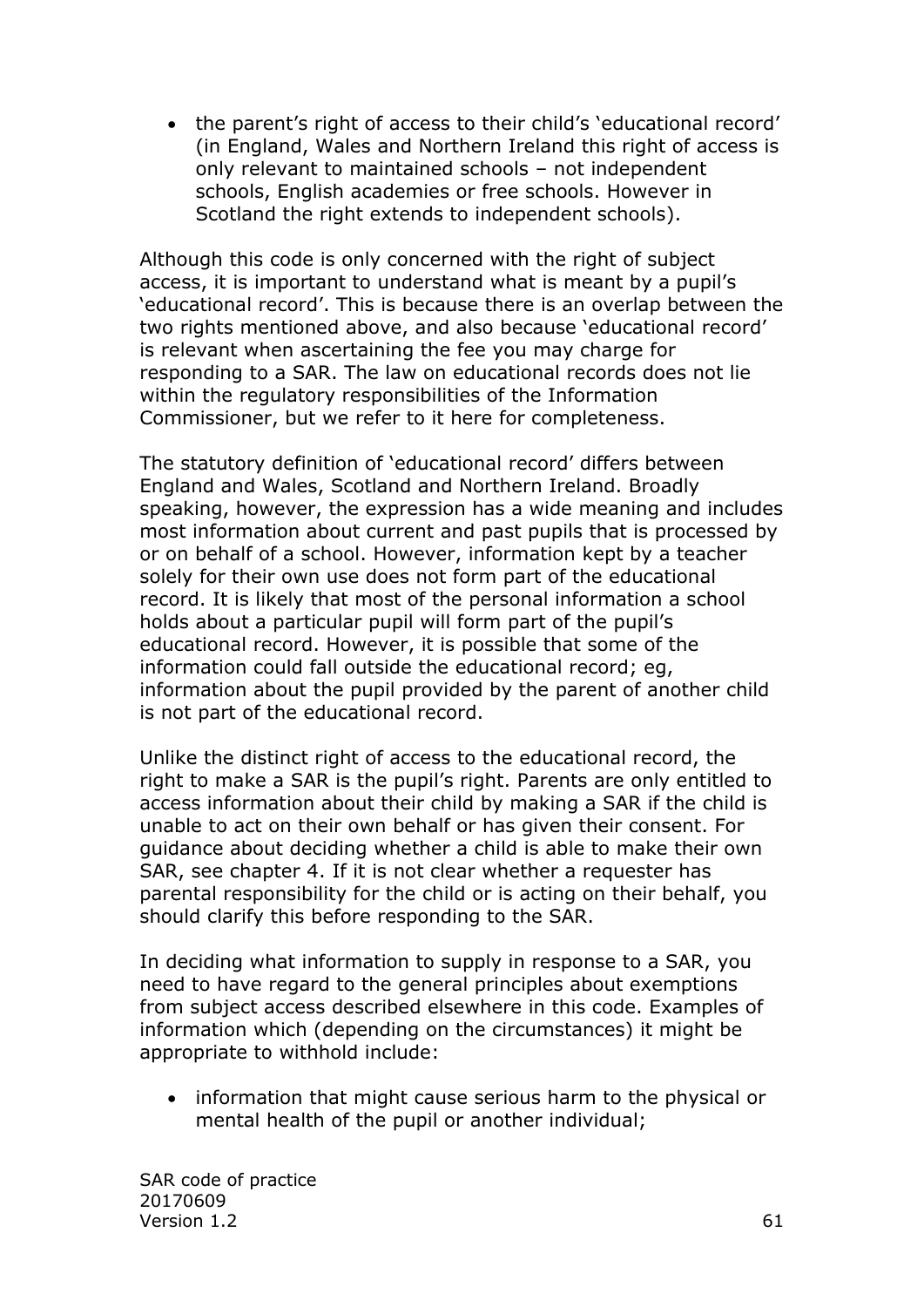- information that would reveal that the child is at risk of abuse, where disclosure of that information would not be in the child's best interests;
- information contained in adoption and parental order records; and
- certain information given to a court in proceedings concerning the child.

If a SAR is made for information containing, in whole or in part, a pupil's 'educational record', a response must be provided within 15 school days. The maximum amount you may charge for dealing with the request depends on the number of pages of information to be supplied. The following table shows the maximum fees.

| Number of pages of information<br>supplied | Maximum fee |
|--------------------------------------------|-------------|
| $1 - 19$                                   | £1          |
| $20 - 29$                                  | £2          |
| 30-39                                      | £3          |
| $40 - 49$                                  | £4          |
| $50 - 59$                                  | £5          |
| 60-59                                      | £6          |
| 70-79                                      | £7          |
| 80-89                                      | £8          |
| 90-99                                      | £9          |
| 100-149                                    | £10         |
| 150-199                                    | £15         |
| 200-249                                    | £20         |
| 250-299                                    | £25         |
| 300-349                                    | £30         |
| 350-399                                    | £35         |
| 400-449                                    | £40         |
| 450-499                                    | £45         |
| $500+$                                     | £50         |

If the SAR does not relate to any information that forms part of the educational record, then the usual 40-day time limit for responding applies. The maximum fee for dealing with the request is £10.

#### <span id="page-61-0"></span>**Information about examinations**

SAR code of practice 20170609  $Version$  1.2 62 Special rules apply to SARs relating to information about the outcome of academic, professional or other examinations. These rules, which apply to requests for examination scripts, marks or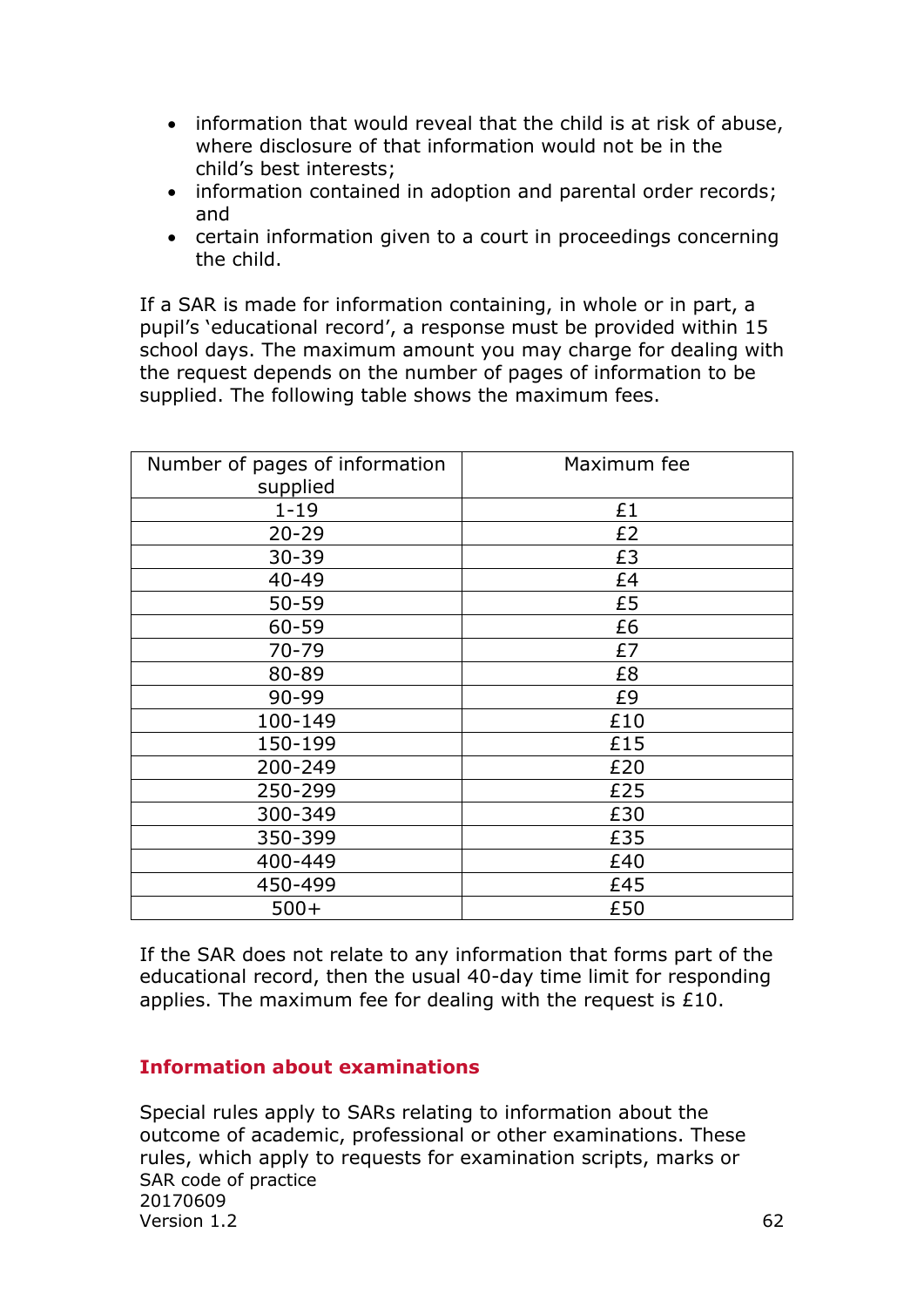markers' comments, are designed to prevent the right of subject access being used as a means of circumventing an examination body's processes for announcing results.

Information comprising the answers given by a candidate during an examination is exempt from the right of subject access. So a SAR cannot be used to obtain a copy of an individual's examination script.

Although this exemption does not extend to an examiner's comments on a candidate's performance in an examination (whether those comments are marked on the examination script or recorded on a separate marking sheet), or to details of the marks awarded, there is a special rule governing the time limit for responding to a SAR for such information in cases where the SAR is made before the results are announced. In such cases, a response must be provided within the earlier of:

- five months of the date of the request; and
- 40 days of the date on which the results are announced.

Where a SAR is made for an individual's examination marks, a response may only be refused (or delayed) for reasons permitted by the DPA. So it would not be appropriate to refuse to provide details of examination marks in response to a SAR because the requester had failed to pay their tuition fees. Clearly, though, providing information about examination results is not the same as conferring a qualification.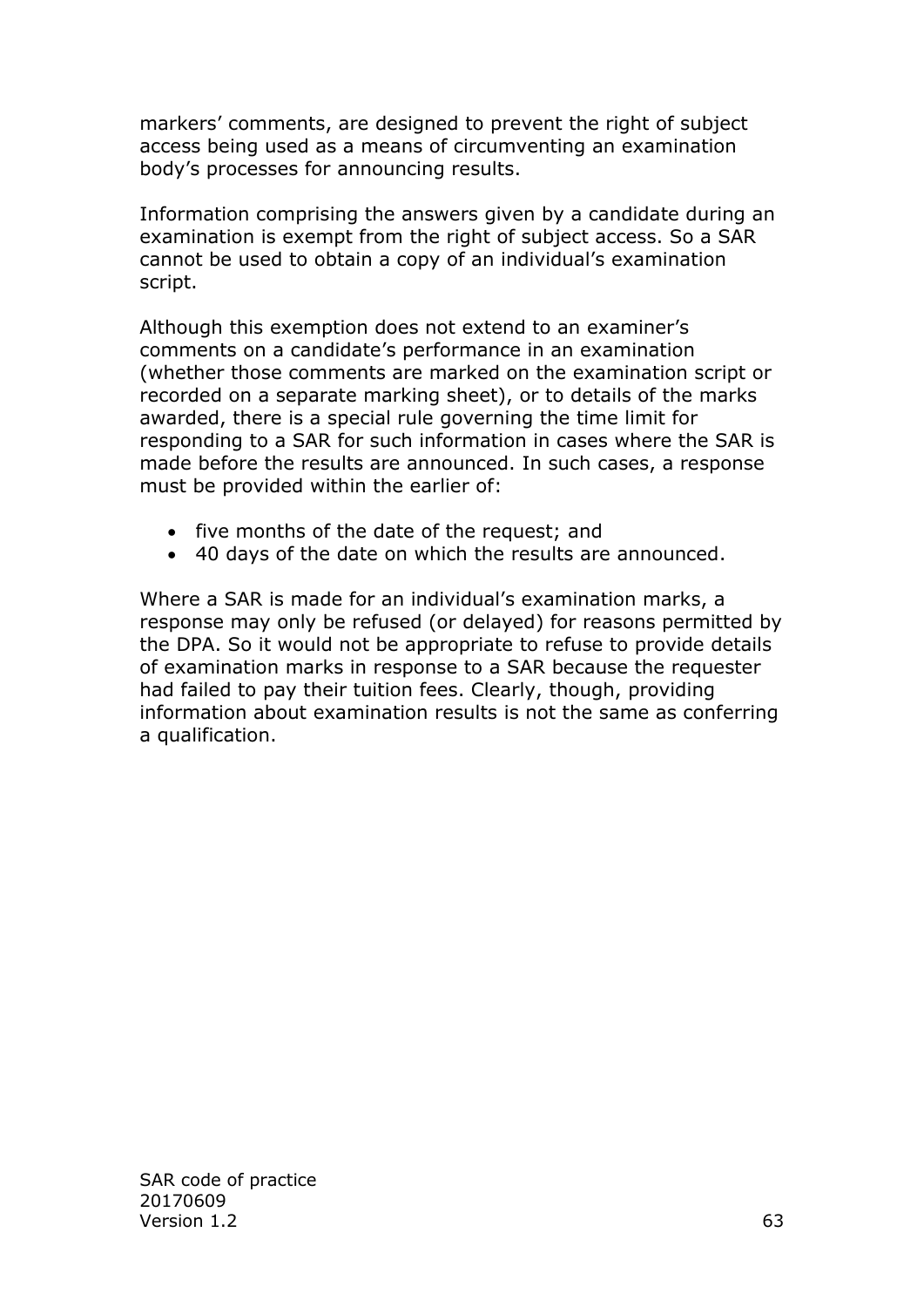# <span id="page-63-0"></span>11. Enforcing the right of subject access

## <span id="page-63-1"></span>**The Information Commissioner's enforcement powers**

Anyone who believes they are directly affected by the processing of personal data may ask the Information Commissioner's Office (ICO) to assess whether it is likely or unlikely that such processing complies with the Data Protection Act 1998 (DPA). This is called a compliance assessment.

If our assessment shows that it is likely that an organisation has failed to comply with the DPA (or is failing to do so), we may ask it to take steps to comply with the data protection principles. Where appropriate, the ICO may order the organisation to do so. However, the ICO has no power to award compensation to individuals – only the courts can do this.

The Information Commissioner may serve an enforcement notice if she is satisfied that an organisation has failed to comply with the subject access provisions. An enforcement notice may require an organisation to take specified steps to comply with its obligations in this regard. Failure to comply with an enforcement notice is a criminal offence. The Information Commissioner will not necessarily serve an enforcement notice simply because an organisation has failed to comply with the subject access provisions. Before serving a notice she has to consider whether the contravention has caused or is likely to cause any person damage or distress. She can serve a notice even though there has been no damage or distress but it must be reasonable, in all the circumstances, for her to do so. She will not require organisations to take unreasonable or disproportionate steps to comply with the law on subject access.

The Information Commissioner has a statutory power to impose a financial penalty on an organisation if she is satisfied that the organisation has committed a serious breach of the DPA that is likely to cause substantial damage or distress.

For more information about the Information Commissioner's enforcement powers, see the [ICO Guide to Data Protection.](https://ico.org.uk/for-organisations/guide-to-data-protection/)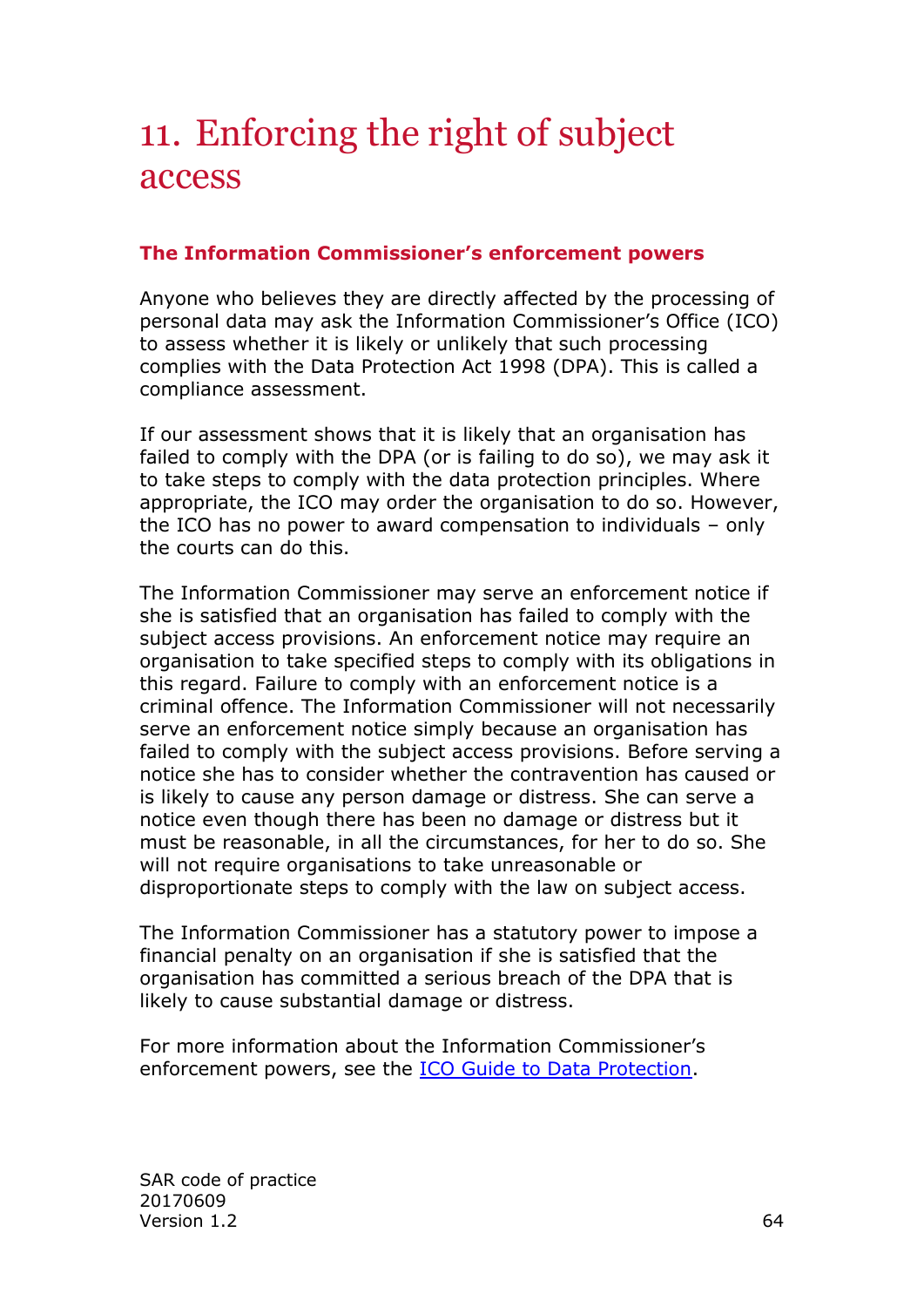# <span id="page-64-0"></span>**Enforcement by court order**

If you fail to comply with a subject access request (SAR), the requester may apply for a court order requiring you to comply. It is a matter for the court to decide, in each particular case, whether to make such an order.

As stated in chapter 9, it is irrelevant whether or not the applicant has a 'collateral' purpose for making the SAR. The Court of Appeal <sup>3</sup> has said there is "nothing in the DPA or the Directive that limits the purpose for which a data subject may request his data".

Although the court will ordinarily exercise its discretion in favour of the data subject, it does have a wide discretion as to whether or not to order compliance with a SAR. There is a range of factors that the Court of Appeal suggested the court may wish to take into account, including:

- the nature and gravity of the data controller's breach of its s7 obligations;
- the general principle of proportionality;
- balancing the fundamental right of the individual right of subject access with the interests of the data controller;
- prejudice to the individual's rights;
- whether there is a more appropriate route to disclosure (note that this does not affect the obligation of the data controller to make disclosure in response to a SAR, but may have an impact on the use of the court's discretion); and
- where there is an abuse of process or a conflict of interest, this may influence the court not to make an order.

Nevertheless, as we explained in chapter 9, whether or not a court would be likely to grant an enforcement order has no bearing on your legal duty to comply with a SAR. You may only refuse to comply if a relevant exemption under the DPA applies in the particular circumstances of the request.

#### <span id="page-64-1"></span>**Awards of compensation**

If an individual suffers damage because you have breached the DPA – including, of course, by failing to comply with a SAR – they are entitled to claim compensation from you. This right can only be enforced through the courts. The DPA allows you to defend a claim

SAR code of practice 20170609 Version 1.2 65 -<sup>3</sup> In Dawson-Damer, cited earlier